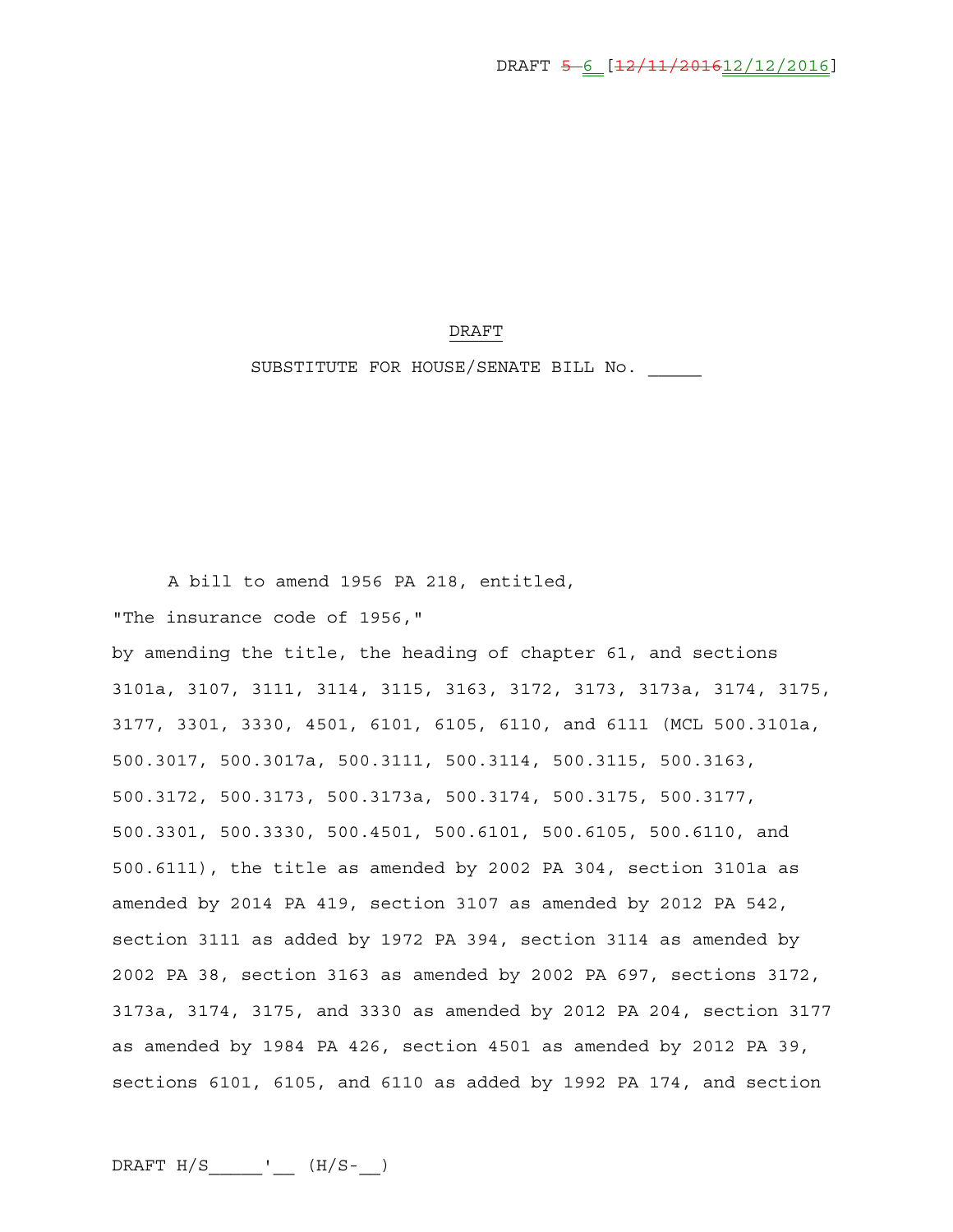6111 as amended by 2004 PA 316, and by adding sections 6104, 6104a, 6104b, 6107a, and 6108; and to repeal acts and parts of acts.

## **THE PEOPLE OF THE STATE OF MICHIGAN ENACT:**

## TITLE

An act to revise, consolidate, and classify the laws relating to the insurance and surety business; to regulate the incorporation or formation of domestic insurance and surety companies and associations and the admission of foreign and alien companies and associations; to provide their rights, powers, and immunities and to prescribe the conditions on which companies and associations organized, existing, or authorized under this act may exercise their powers; to provide the rights, powers, and immunities and to prescribe the conditions on which other persons, firms, corporations, associations, risk retention groups, and purchasing groups engaged in an insurance or surety business may exercise their powers; to provide for the imposition of a privilege fee on domestic insurance companies and associations**;** and the state accident fund; to provide for the imposition of a tax on the business of foreign and alien companies and associations; to provide for the imposition of a tax on risk retention groups and purchasing groups; to provide for the imposition of a tax on the business of surplus line agents; to provide for the imposition of regulatory fees on certain insurers; to provide for assessment fees on certain health maintenance organizations; to modify tort liability arising out of certain accidents; to provide for limited actions with respect to that modified tort liability and to prescribe certain procedures for maintaining those actions; to require security for losses arising out of certain accidents; to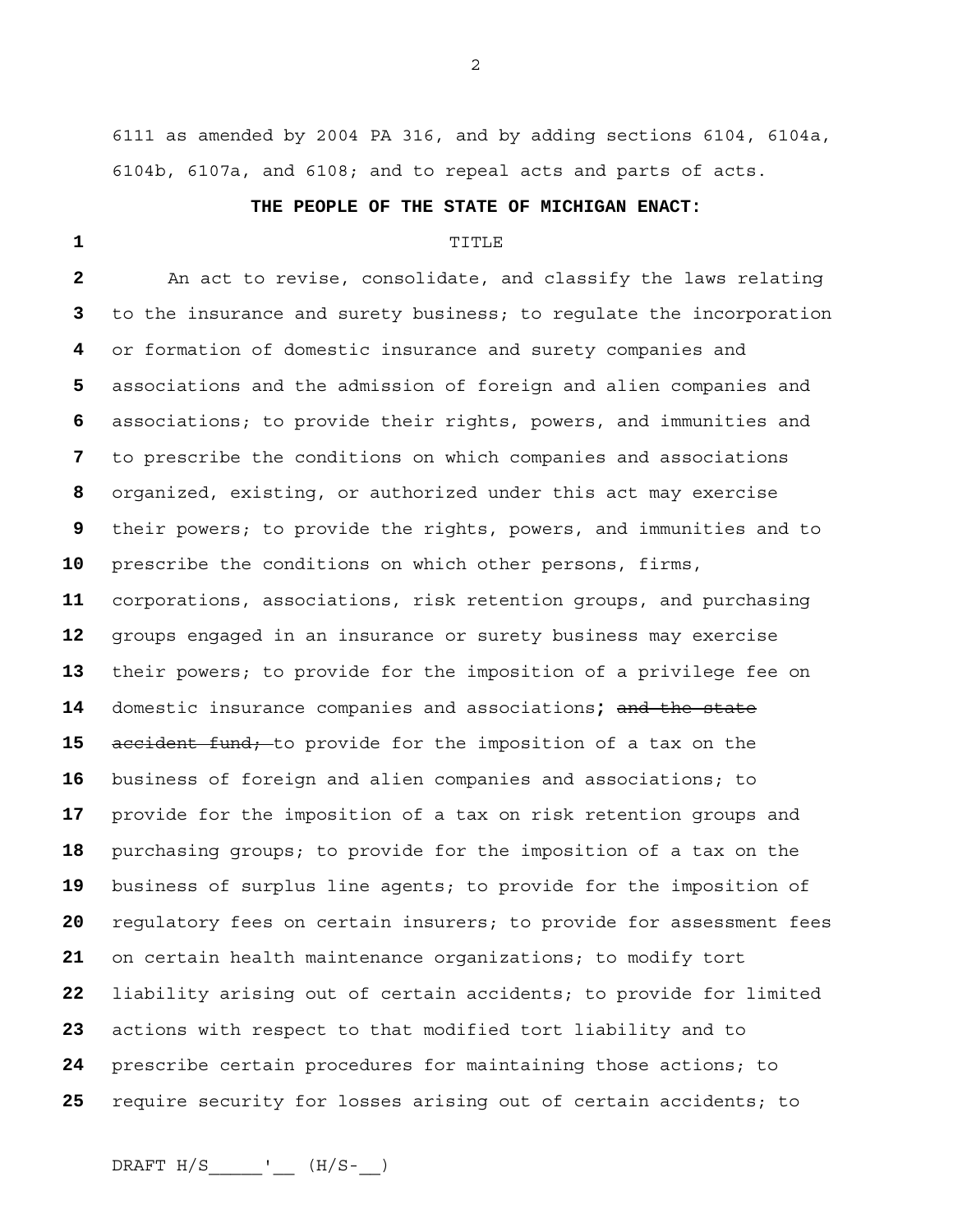provide for the continued availability and affordability of automobile insurance and homeowners insurance in this state and to facilitate the purchase of that insurance by all residents of this state at fair and reasonable rates; to provide for certain reporting with respect to insurance and with respect to certain claims against uninsured or self-insured persons; to prescribe duties for certain state departments and officers with respect to that reporting; to provide for certain assessments; to establish and continue certain state insurance funds; to modify and clarify the status, rights, powers, duties, and operations of the nonprofit malpractice insurance fund; to provide for the departmental supervision and regulation of the insurance and surety business within this state; to provide for regulation over **OF** worker's compensation self-insurers; to provide for the conservation, rehabilitation, or liquidation of unsound or insolvent insurers; to provide for the protection of policyholders, claimants, and creditors of unsound or insolvent insurers; to provide for associations of insurers to protect policyholders and claimants in the event of insurer insolvencies; to prescribe educational requirements for insurance agents and solicitors; to provide for the regulation of multiple employer welfare arrangements; to create an automobile theft prevention authority **1 OR MORE AUTHORITIES** to reduce **INSURANCE FRAUD AND** the number of automobile thefts in this 24 state ; AND to prescribe the powers and duties of the automobile theft prevention authority **AUTHORITIES**; to provide certain **FOR THE**  powers and duties upon **OF** certain officials, departments, and authorities of this state; to provide for an appropriation; to

 $DRAPT H/S$  \_\_\_\_\_\_\_'\_\_\_ (H/S-\_\_)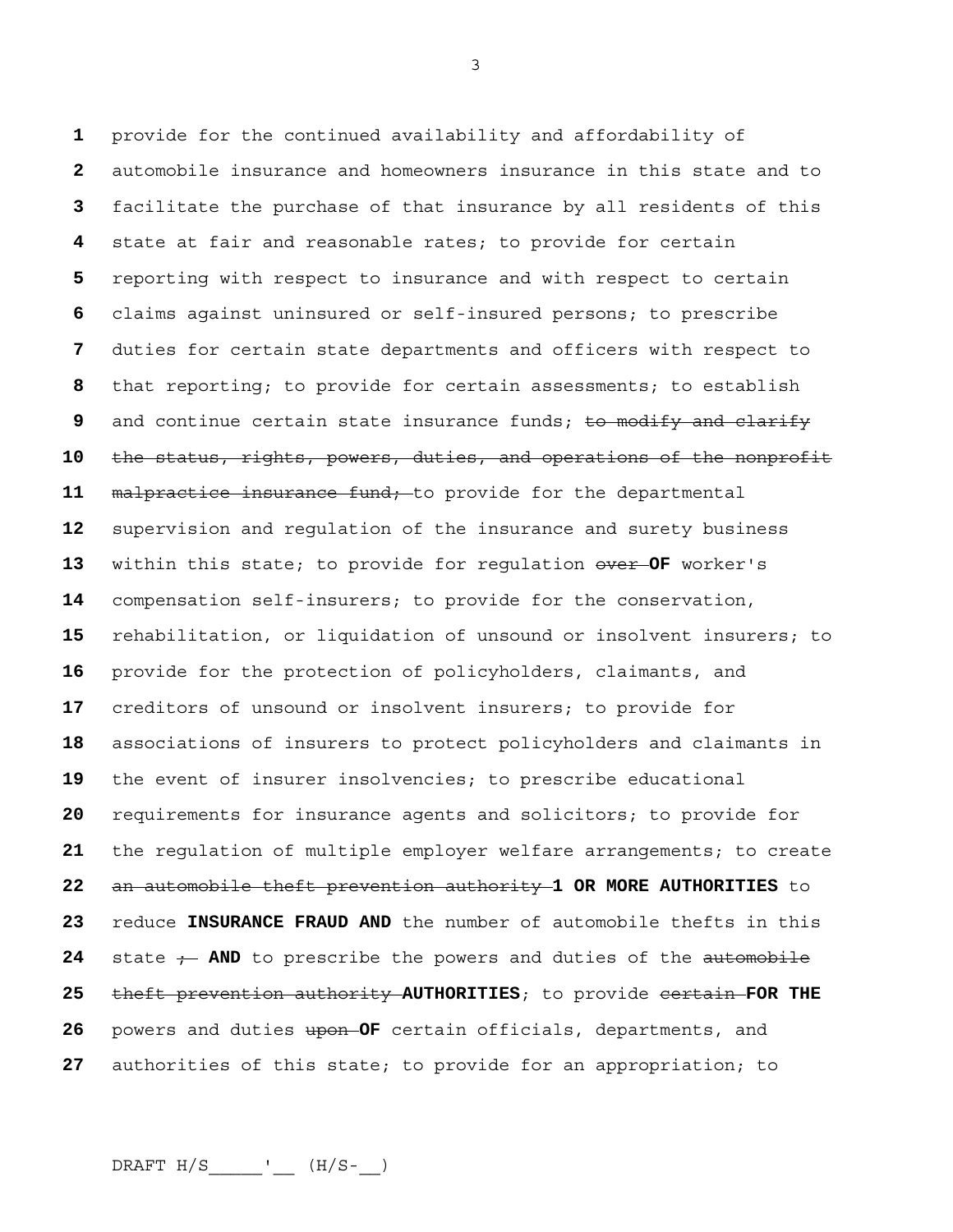repeal acts and parts of acts; and to provide penalties for the violation of this act.

Sec. 3101a. (1) Except as otherwise provided in this section, an insurer, in conjunction with the issuance of an automobile insurance policy, as defined in section 3303, shall provide 2 certificates of insurance for each insured vehicle. The insurer shall mark 1 of the certificates as the secretary of state's copy, which copy, except as otherwise provided in this section, shall be filed with the secretary of state by the policyholder upon application for a vehicle registration. The secretary of state shall not maintain the certificate of insurance received under this subsection on file.

**13 (1)** (2) Beginning December 30, 2011, an **AN** insurer, in conjunction with the issuance of an automobile insurance policy, shall provide to the insured 1 certificate of insurance for each insured vehicle, and for private passenger nonfleet automobiles 17 listed on the policy shall supply to the secretary of state, in the format and timeline as required by the secretary of state, which shall not be required more frequently than every 14 days, the automobile insurer's name, the **NAME OF THE** named insured, the named **insured's address, the vehicle identification number for each such 22 PRIVATE PASSENGER NONFLEET** vehicle listed on the policy, and the policy number. **THE INSURER SHALL SUPPLY THE INFORMATION REQUIRED 24 UNDER THIS SUBSECTION IN THE FORMAT AND ON A TIMELINE AS REQUIRED 25 BY THE SECRETARY OF STATE. THE SECRETARY OF STATE SHALL NOT REQUIRE 26 THE SUBMISSION OF INFORMATION UNDER THIS SUBSECTION MORE FREQUENTLY 27 THAN EVERY 14 DAYS. IN DETERMINING THE FORMAT UNDER THIS 28 SUBSECTION, THE SECRETARY OF STATE SHALL CONSULT WITH INSURERS. AS** 

 $DRAPT H/S$  \_\_\_\_\_\_'\_\_\_ (H/S-\_\_)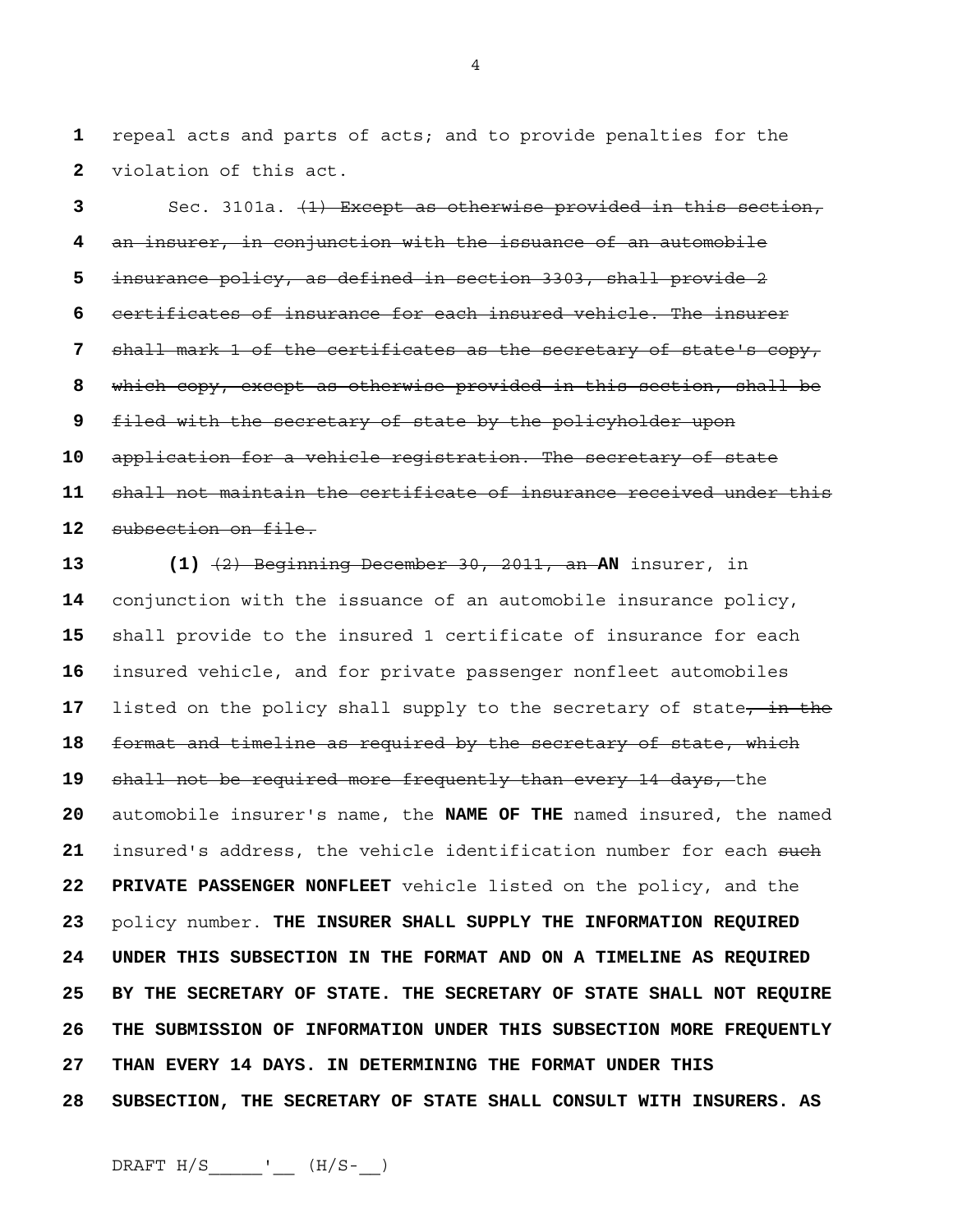**1 USED IN THIS SUBSECTION, "PRIVATE PASSENGER NONFLEET AUTOMOBILE" 2 MEANS THAT TERM AS DEFINED IN SECTION 3303.** 

**3 (2) THE SECRETARY OF STATE SHALL PROVIDE POLICY INFORMATION 4 RECEIVED UNDER SUBSECTION (1) TO THE MICHIGAN AUTOMOBILE INSURANCE 5 PLACEMENT FACILITY AS REQUIRED FOR THE MICHIGAN AUTOMOBILE 6 INSURANCE PLACEMENT FACILITY TO COMPLY WITH THIS ACT.** 

**7 (3)** Until December 31, 2018, the secretary of state shall provide policy information received under this subsection **(1)** to the department of community health **AND HUMAN SERVICES** as required for the department of community health **AND HUMAN SERVICES** to comply with 2006 PA 593, MCL 550.281 to 550.289. In determining the format under this subsection, the secretary of state shall consult with insurers. As used in this subsection, "private passenger nonfleet automobile" means that term as defined in section 3303.

 (4)  $\left(4\right)$   $\left(3\right)$  The secretary of state shall accept as proof of vehicle insurance a transmission of the insured vehicle's vehicle identification number. Policy information submitted by an insurer and received by the secretary of state under this section is confidential, is not subject to the freedom of information act, 1976 PA 442, MCL 15.231 to 15.246, and shall not be disclosed to any person except the department of community health **AND HUMAN 22 SERVICES** for purposes of 2006 PA 593, MCL 550.281 to 550.289, or pursuant to an order by a court of competent jurisdiction in connection with a claim or fraud investigation or prosecution. The transmission to the secretary of state of a vehicle identification number is proof of insurance to the secretary of state for motor vehicle registration purposes only and is not evidence that a

 $DRAPT H/S$  \_\_\_\_\_\_\_'\_\_\_ (H/S-\_\_)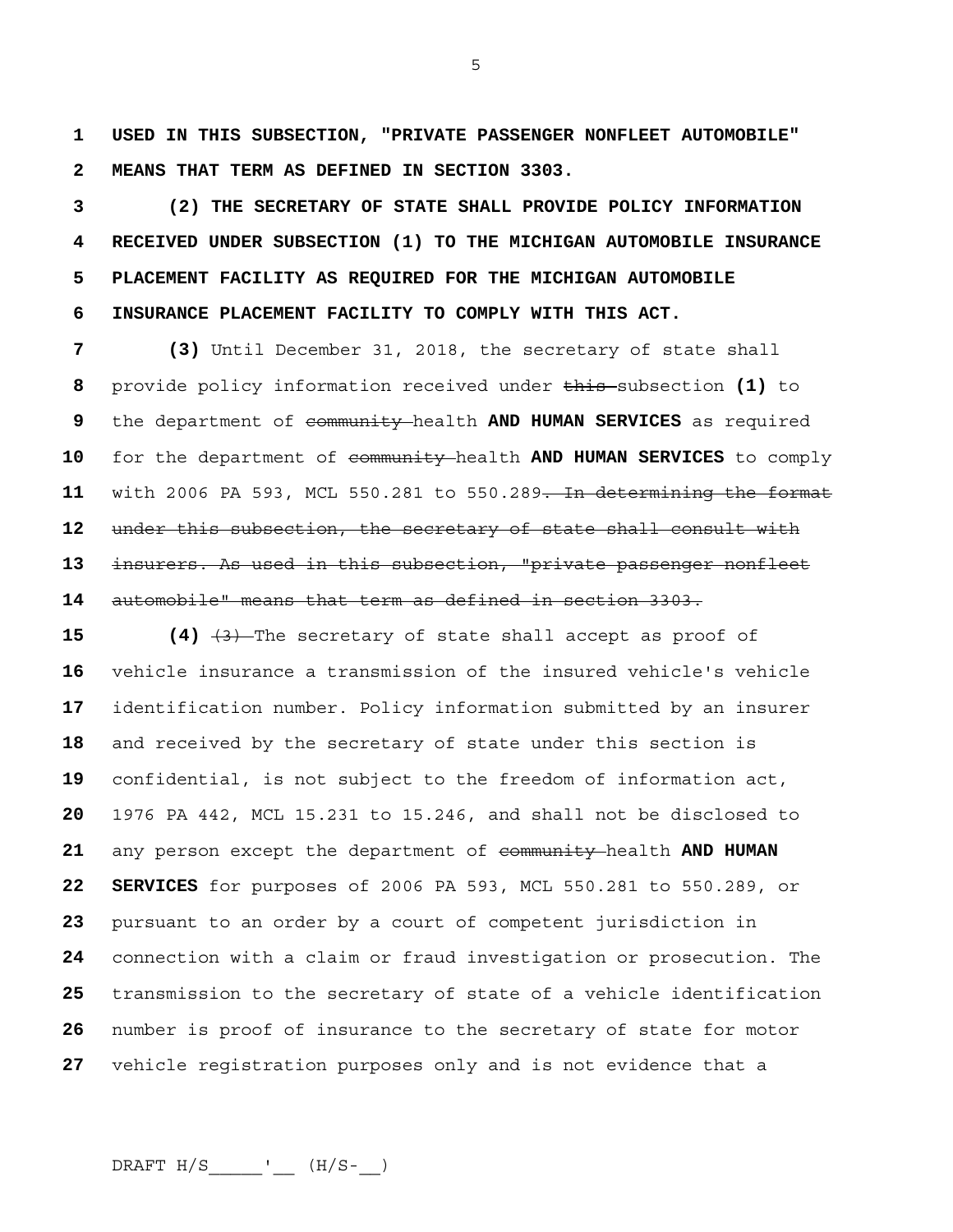policy of insurance actually exists between an insurer and an individual.

**3 (5)** (4) A person who supplies false information to the secretary of state under this section or who issues or uses an altered, fraudulent, or counterfeit certificate of insurance is guilty of a misdemeanor punishable by imprisonment for not more than 1 year or a fine of not more than \$1,000.00, or both.

**8 (6)** (5) The department of community health **AND HUMAN SERVICES**  shall report to the senate and house of representatives appropriations committees and standing committees concerning insurance issues on the number of claims and total dollar amount recovered from automobile insurers pursuant to **UNDER** 2006 PA 593, MCL 550.281 to 550.289. The reports required by this subsection shall **MUST** be given to the appropriations committees and standing committees concerning insurance issues by December 30 of each year through December 30, 2018 and shall **MUST** cover the preceding 12- month period.

Sec. 3107. (1) Except as provided in subsection (2) **OTHERWISE 19 PROVIDED IN THIS SECTION, SECTION 3107A, AND SECTION 3107B,**  personal protection insurance benefits are payable for the following:

(a) Allowable expenses consisting of all reasonable charges incurred for reasonably necessary products, services and accommodations for an injured person's care, recovery, or rehabilitation. Allowable expenses within personal protection insurance coverage shall not include either of the following: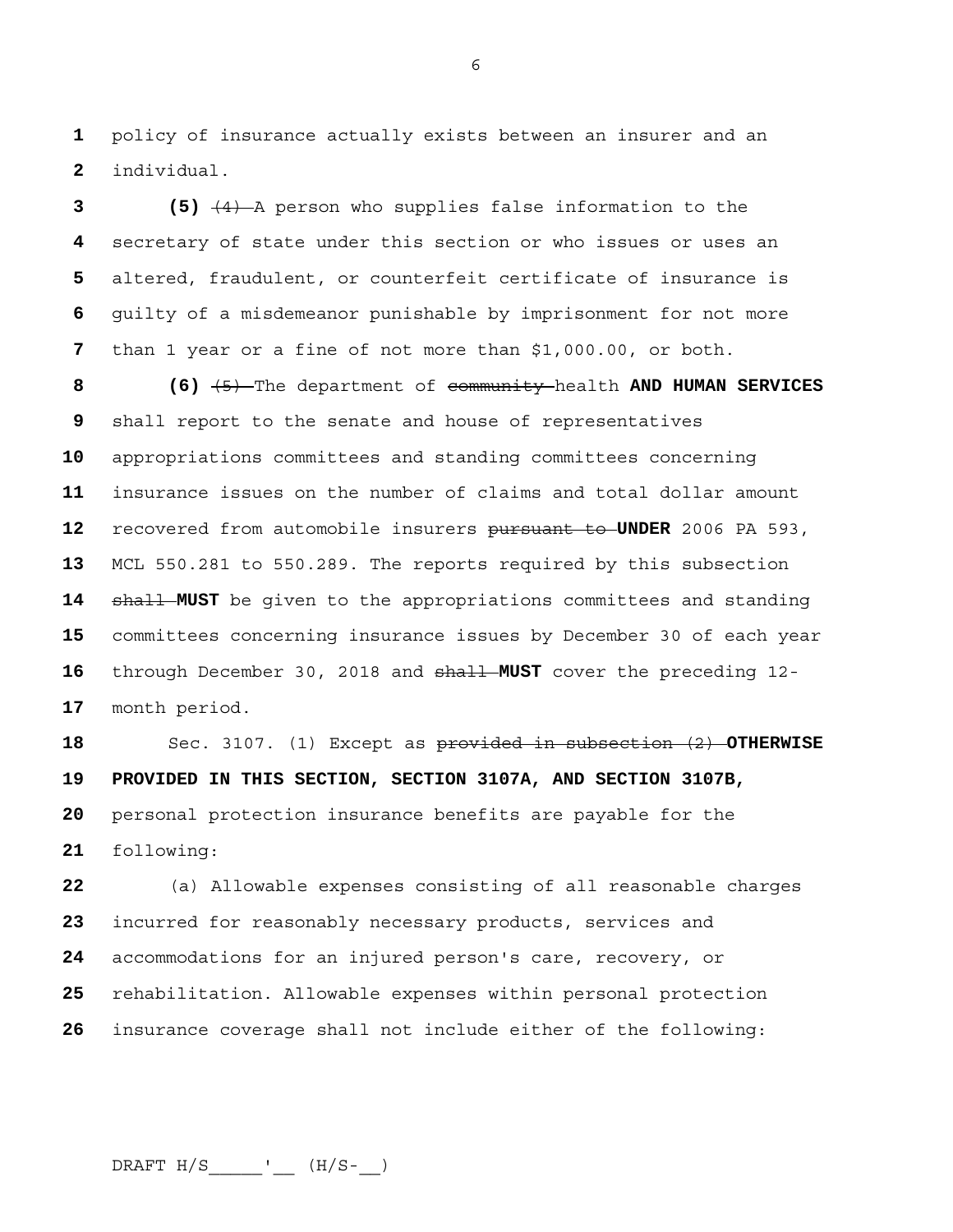(*i*) Charges for a hospital room in excess of a reasonable and customary charge for semiprivate accommodations except if the injured person requires special or intensive care.

(*ii*) Funeral and burial expenses in excess of the amount set forth in the policy which shall not be less than \$1,750.00 or more than \$5,000.00.

(b) Work loss consisting of loss of income from work an injured person would have performed during the first 3 years after the date of the accident if he or she had not been injured. Work loss does not include any loss after the date on which the injured person dies. Because the benefits received from personal protection insurance for loss of income are not taxable income, the benefits payable for such loss of income shall be reduced 15% unless the claimant presents to the insurer in support of his or her claim reasonable proof of a lower value of the income tax advantage in his or her case, in which case the lower value shall apply. For the period beginning October 1, 2012 through September 30, 2013, the benefits payable for work loss sustained in a single 30-day period and the income earned by an injured person for work during the same period together shall not exceed \$5,189.00, which maximum shall apply pro rata to any lesser period of work loss. Beginning October 1, 2013, the maximum shall be adjusted annually to reflect changes 23 in the cost of living under rules prescribed by the commissioner **24 DIRECTOR OF THE DEPARTMENT OF FINANCIAL AND INSURANCE SERVICES** but any change in the maximum shall apply only to benefits arising out of accidents occurring subsequent to the date of change in the maximum.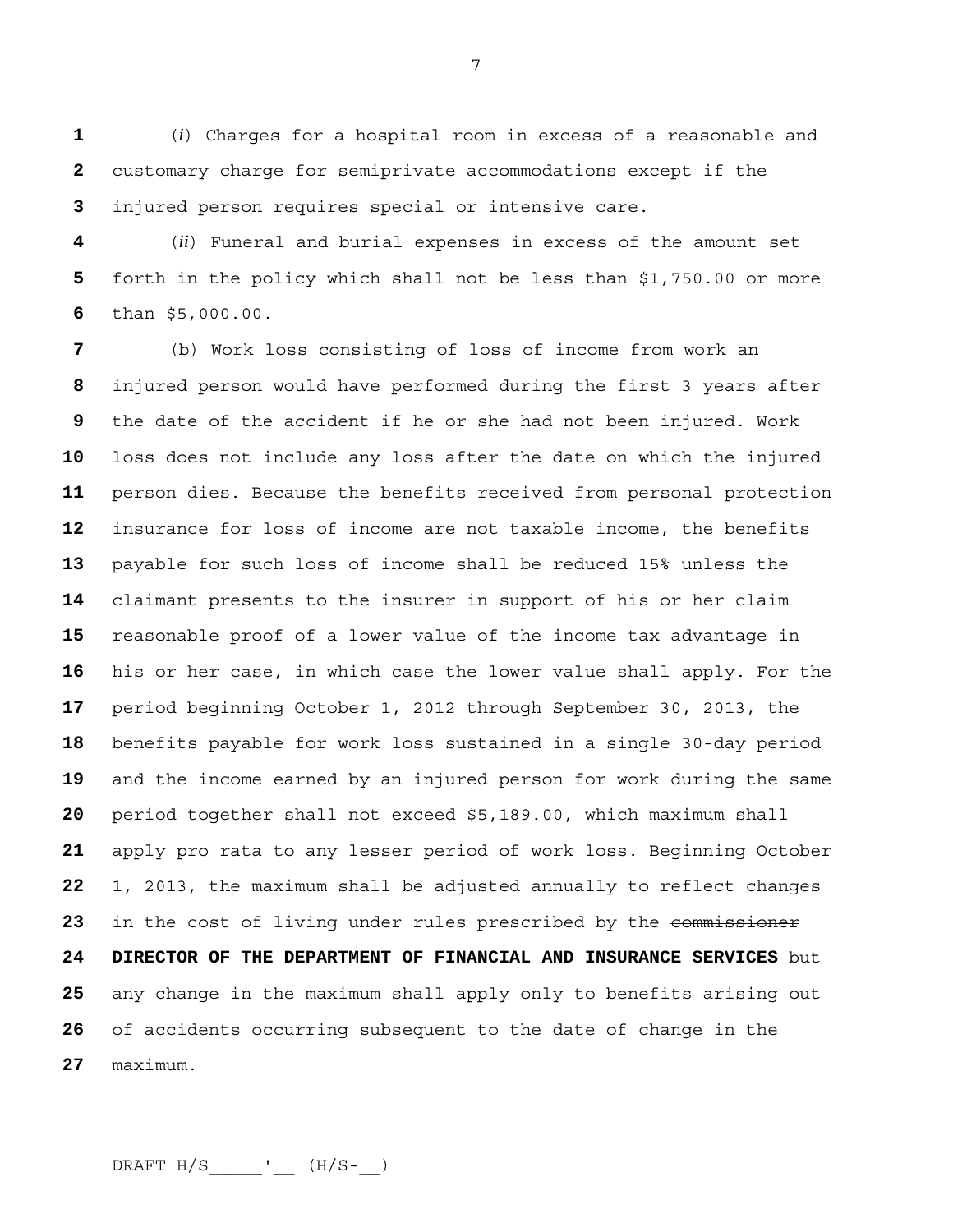(c) Expenses not exceeding \$20.00 per day, reasonably incurred in obtaining ordinary and necessary services in lieu of those that, if he or she had not been injured, an injured person would have performed during the first 3 years after the date of the accident, not for income but for the benefit of himself or herself or of his or her dependent.

(2) Both **ALL** of the following apply to personal protection insurance benefits payable under subsection (1):

(a) A person who is 60 years of age or older and in the event of an accidental bodily injury would not be eligible to receive work loss benefits under subsection (1)(b) may waive coverage for work loss benefits by signing a waiver on a form provided by the insurer. An insurer shall offer a reduced premium rate to a person who waives coverage under this subsection for work loss benefits. Waiver of coverage for work loss benefits applies only to work loss benefits payable to the person or persons who have signed the waiver form.

(b) An insurer shall not be **IS NOT** required to provide coverage for the medical use of marihuana or for expenses related to the medical use of marihuana.

**21 (C) FOR INJURIES RESULTING FROM AN AUTOMOBILE ACCIDENT 22 OCCURRING ON OR AFTER JULY 1, 2017, AN INSURER IS NOT REQUIRED TO 23 PROVIDE COVERAGE FOR MORE THAN 56 HOURS PER WEEK OF ATTENDANT CARE 24 IN THE HOME IF THE ATTENDANT CARE IS PROVIDED DIRECTLY OR 25 INDIRECTLY THROUGH ANOTHER PERSON OR ENTITY BY ONE OR MORE OF THE 26 FOLLOWING:**

**27 (***i***) A FAMILY MEMBER OF THE INJURED PERSON.**

**28 (***ii***) A MEMBER OF THE HOUSEHOLD OF THE INJURED PERSON.**

 $DRAPT H/S$  \_\_\_\_\_\_'\_\_\_ (H/S-\_\_)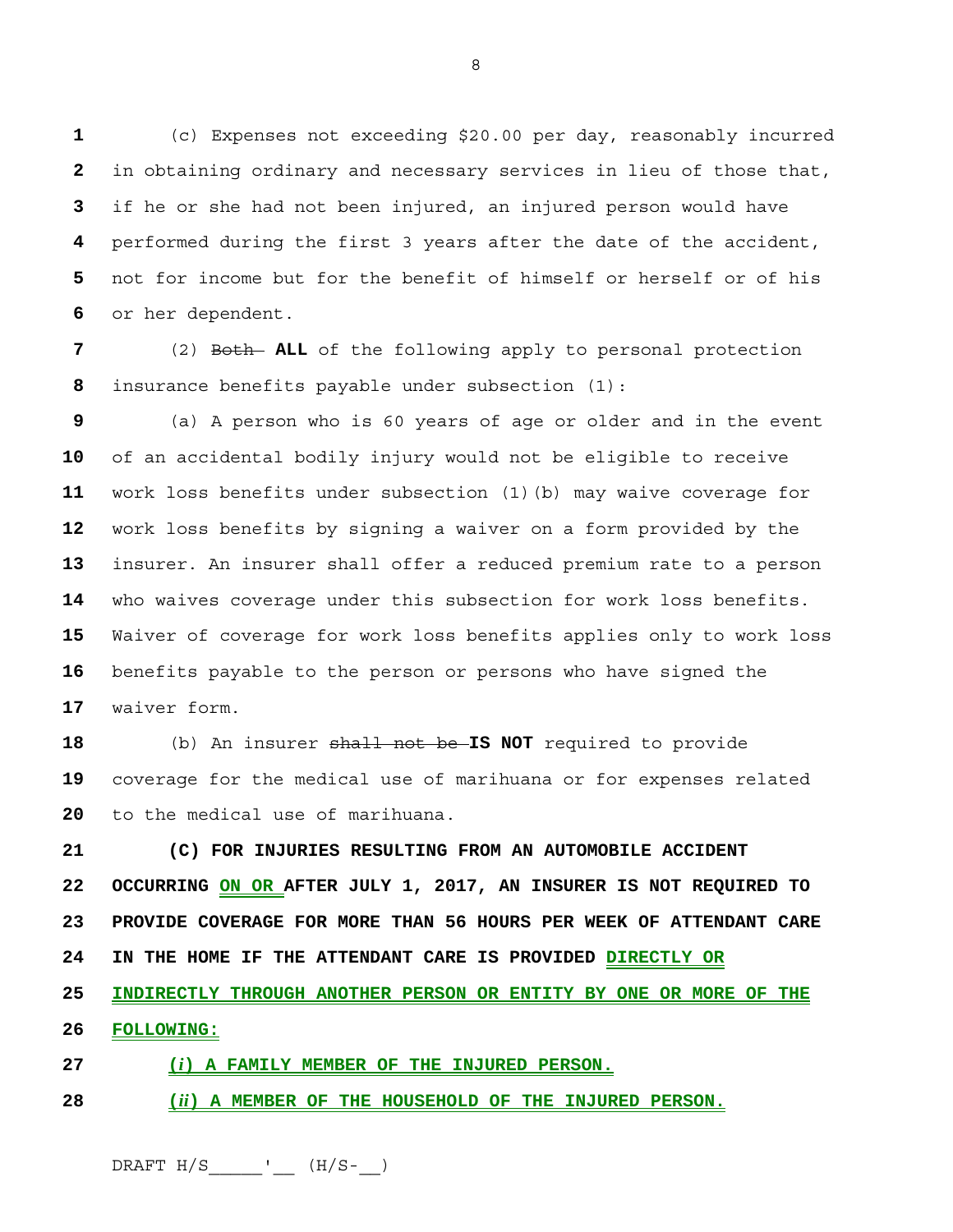**1 (***iii***) A PERSON WITH WHOM THE INJURED PERSON HAD BUSINESS OR 2 SOCIAL RELATIONSHIP BEFORE THE AUTOMOBILE ACCIDENT.**

**3 BY A FAMILY OR HOUSEHOLD MEMBER OR BY A PERSON NOT LICENSED TO 4 THE ATTENDANT CARE TO RENDER THE ATTENDANT CARE UNDER ARTICLE 15 OF 5 THE PUBLIC HEALTH CODE, 1978 PA 368, MCL 333.16101 TO 333.18838. 6 THE LIMITATION UNDER THIS SUBDIVISION APPLIES REGARDLESS OF WHETHER 7 THE PROVIDER OF ATTENDANT CARE IN THE HOME IS LICENSED OR OTHERWISE 8 AUTHORIZED TO RENDER THE ATTENDANT CARE UNDER ARTICLE 15 OF THE 9 PUBLIC HEALTH CODE, 1978 PA 368, MCL 333.16101 TO 333.18838, OR IS 10 EMPLOYED BY, UNDER CONTRACT WITH, OR IN ANY WAY CONNECTED WITH AN 11 INDIVIDUAL OR AGENCY WHO IS LICENSED OR AUTHORIZED TO RENDER THE 12 CARE. THIS SUBDIVISION (3) SUBDIVISION (2)(C) DOES NOT PROHIBIT AN 13 INSURER FROM CONTRACTING TO PROVIDE COVERAGE FOR MORE THAN 56 HOURS 14 PER WEEK OF ATTENDANT CARE IN THE HOME.**

Sec. 3111. **(1)** Personal **EXCEPT AS PROVIDED IN SUBSECTION (2), 16 PERSONAL** protection insurance benefits are payable for accidental bodily injury suffered in an accident occurring out of this state, if the accident occurs within the United States, its territories and possessions or in Canada, and the person whose injury is the basis of the claim was at the time of the accident a named insured under a personal protection insurance policy, his **THE** spouse **OF A 22 NAMED INSURED**, a relative of either domiciled in the same household or an occupant of a vehicle involved in the accident whose owner or registrant was insured under a personal protection insurance policy or has **WHO** provided security approved by the secretary of state under subsection (4) of section 3101 **3104(4)**.

**27 (2) IF AN INSURER IS REQUIRED TO PROVIDE PERSONAL PROTECTION 28 BENEFITS UNDER THIS CHAPTER TO AN OUT-OF-STATE RESIDENT FOR** 

 $DRAPT H/S$  \_\_\_\_\_\_'\_\_\_ (H/S-\_\_)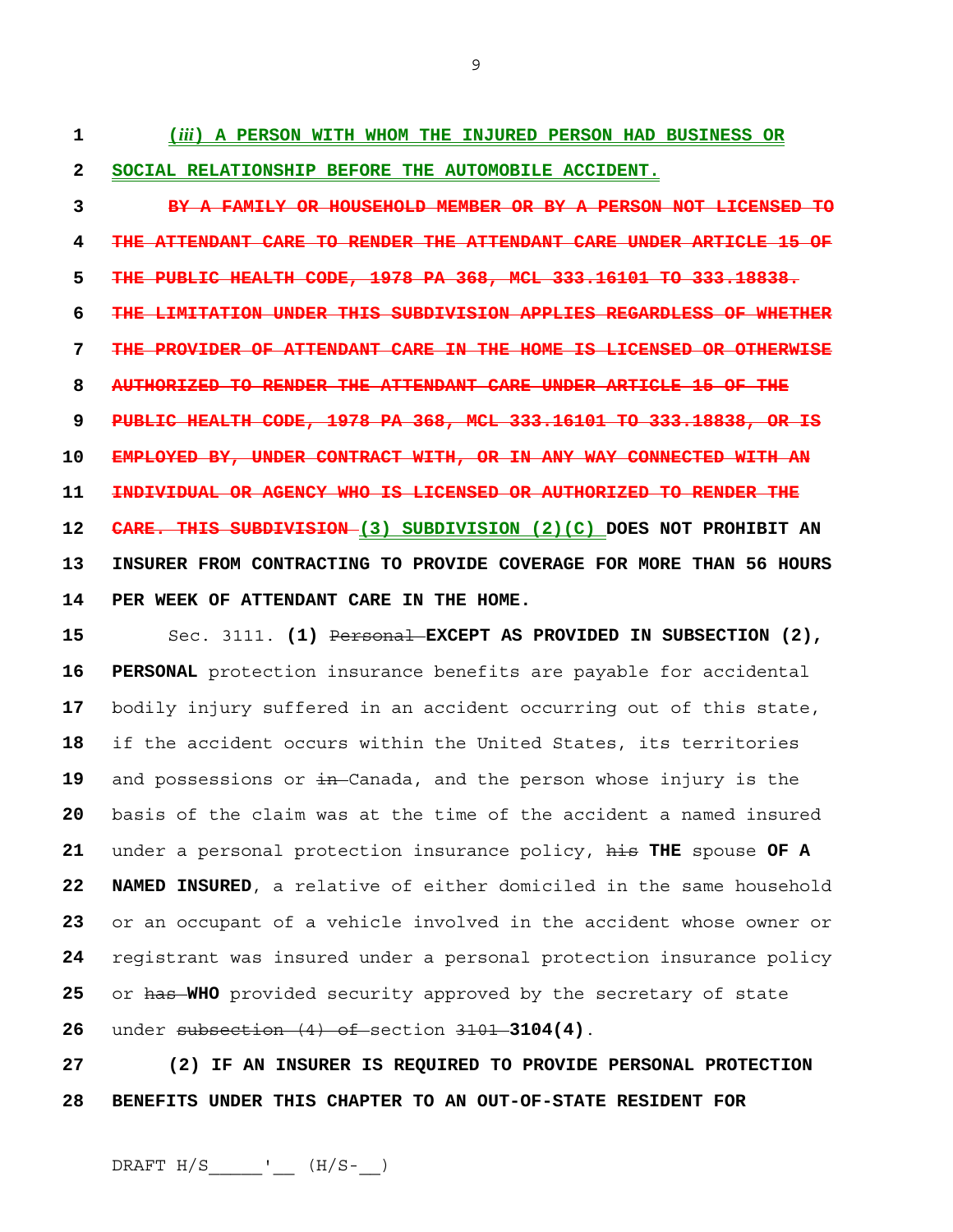**1 ACCIDENTAL BODILY INJURY SUFFERED IN AN ACCIDENT THAT OCCURS 2 OUTSIDE OF THIS STATE AND THE OUT-OF-STATE RESIDENT WAS NOT AT THE 3 TIME OF THE ACCIDENT A NAMED INSURED UNDER A PERSONAL PROTECTION 4 INSURANCE POLICY UNDER THIS CHAPTER, THE SPOUSE OF A NAMED INSURED, 5 OR A RELATIVE OF EITHER DOMICILED IN THE SAME HOUSEHOLD, THE 6 INSURER IS ONLY LIABLE FOR THE AMOUNT OF ULTIMATE LOSS SUSTAINED UP 7 TO \$400,000.00.** 

Sec. 3114. (1) Except as provided in subsections (2), (3), and (5), a personal protection insurance policy described in section 3101(1) applies to accidental bodily injury to the person named in the policy, the person's spouse, and a relative of either domiciled in the same household, if the injury arises from a motor vehicle accident. A personal injury insurance policy described in section 3103(2) applies to accidental bodily injury to the person named in the policy, the person's spouse, and a relative of either domiciled in the same household, if the injury arises from a motorcycle 17 accident. When IF personal protection insurance benefits or personal injury benefits described in section 3103(2) are payable to or for the benefit of an injured person under his or her own policy and would also be payable under the policy of his or her spouse, relative, or relative's spouse, the injured person's insurer shall pay all of the benefits and is not entitled to recoupment from the other insurer.

(2) A person suffering accidental bodily injury while an operator or a passenger of a motor vehicle operated in the business of transporting passengers shall receive the personal protection insurance benefits to which the person is entitled from the insurer of the motor vehicle. This subsection does not apply to a passenger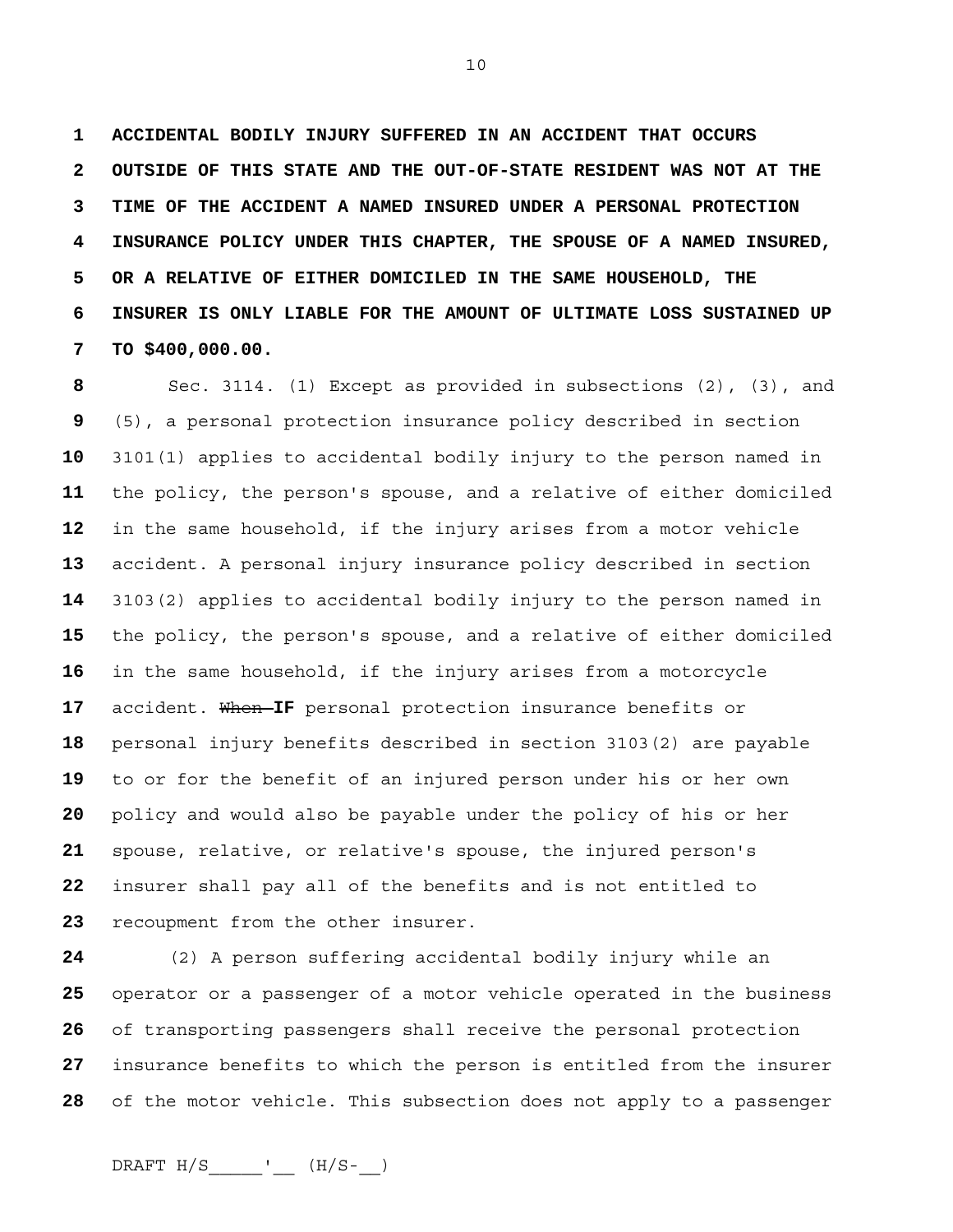in the following, unless that passenger is not entitled to personal protection insurance benefits under any other policy:

(a) A school bus, as defined by the department of education, providing transportation not prohibited by law.

(b) A bus operated by a common carrier of passengers certified by the department of transportation.

(c) A bus operating under a government sponsored transportation program.

(d) A bus operated by or providing service to a nonprofit organization.

(e) A taxicab insured as prescribed in section 3101 or 3102.

(f) A bus operated by a canoe or other watercraft, bicycle, or horse livery used only to transport passengers to or from a destination point.

(3) An employee, his or her spouse, or a relative of either domiciled in the same household, who suffers accidental bodily injury while an occupant of a motor vehicle owned or registered by the employer, shall receive personal protection insurance benefits to which the employee is entitled from the insurer of the furnished vehicle.

(4) Except as provided in subsections (1) to **(2) AND** (3), a person suffering **WHO SUFFERS** accidental bodily injury arising from a motor vehicle accident while an occupant of a motor vehicle **WHO 24 IS NOT COVERED UNDER A PERSONAL PROTECTION INSURANCE POLICY AS 25 PROVIDED IN SUBSECTION (1)** shall claim personal protection insurance benefits from insurers in the following order of priority: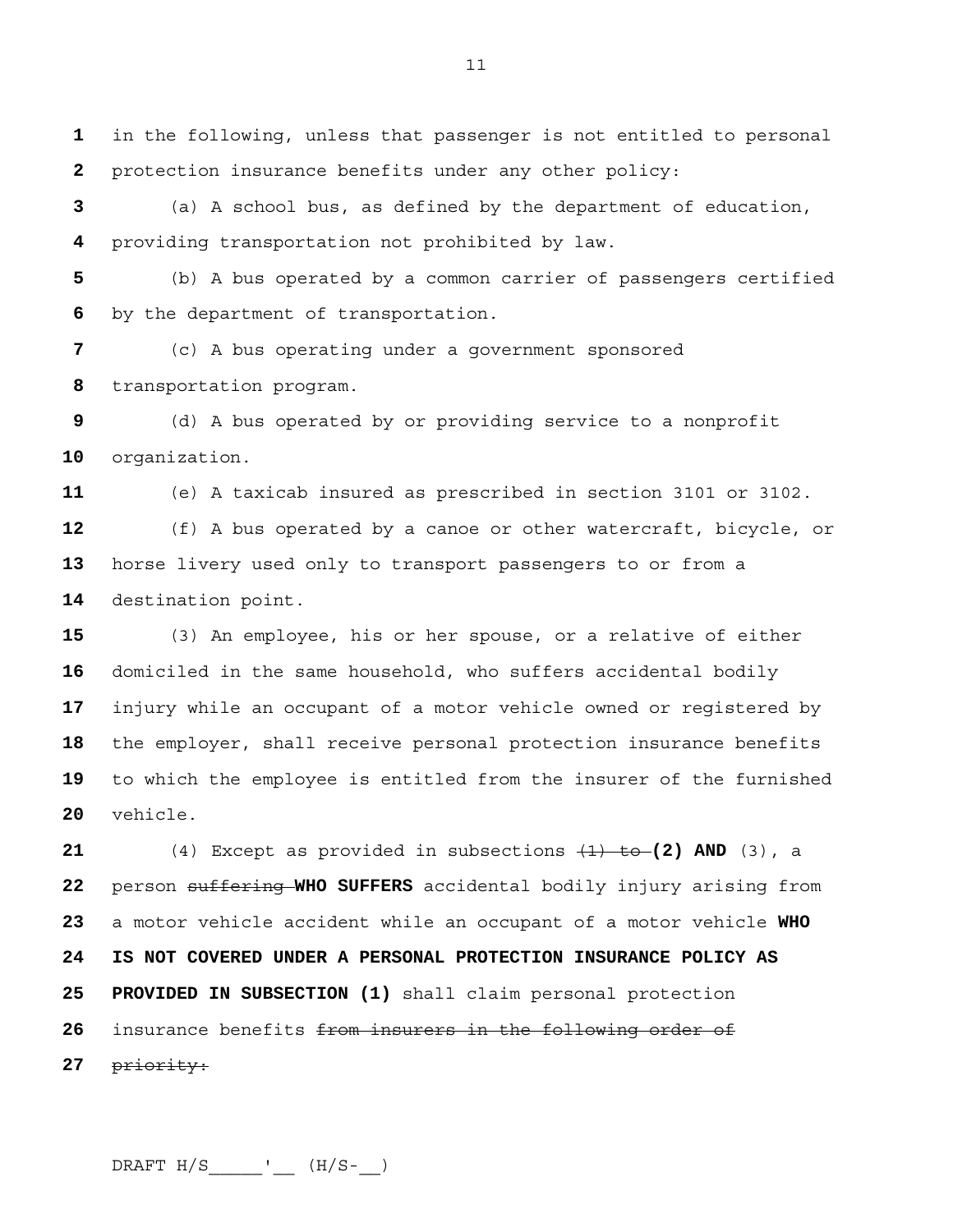(a) The insurer of the owner or registrant of the vehicle

occupied.

(b) The insurer of the operator of the vehicle occupied.**UNDER 4 THE ASSIGNED CLAIMS PLAN UNDER SECTIONS 3171 TO 3175.**

(5) A person suffering **WHO SUFFERS** accidental bodily injury arising from a motor vehicle accident which **THAT** shows evidence of the involvement of a motor vehicle while an operator or passenger of a motorcycle shall claim personal protection insurance benefits from insurers in the following order of priority:

(a) The insurer of the owner or registrant of the motor vehicle involved in the accident.

(b) The insurer of the operator of the motor vehicle involved in the accident.

(c) The motor vehicle insurer of the operator of the motorcycle involved in the accident.

(d) The motor vehicle insurer of the owner or registrant of the motorcycle involved in the accident.

(6) If 2 or more insurers are in the same order of priority to provide personal protection insurance benefits under subsection (5), an insurer paying **THAT PAYS** benefits due is entitled to partial recoupment from the other insurers in the same order of priority, together with **AND** a reasonable amount of partial recoupment of the expense of processing the claim, in order to accomplish equitable distribution of the loss among all of the insurers.

26 Sec. 3115. (1) Except as provided in subsection (1) of section 3114 **3114(1)**, a person suffering **WHO SUFFERS** accidental bodily injury while not an occupant of a motor vehicle shall claim

DRAFT  $H/S$  \_\_\_\_\_\_\_\_'\_\_\_ ( $H/S$ -\_\_)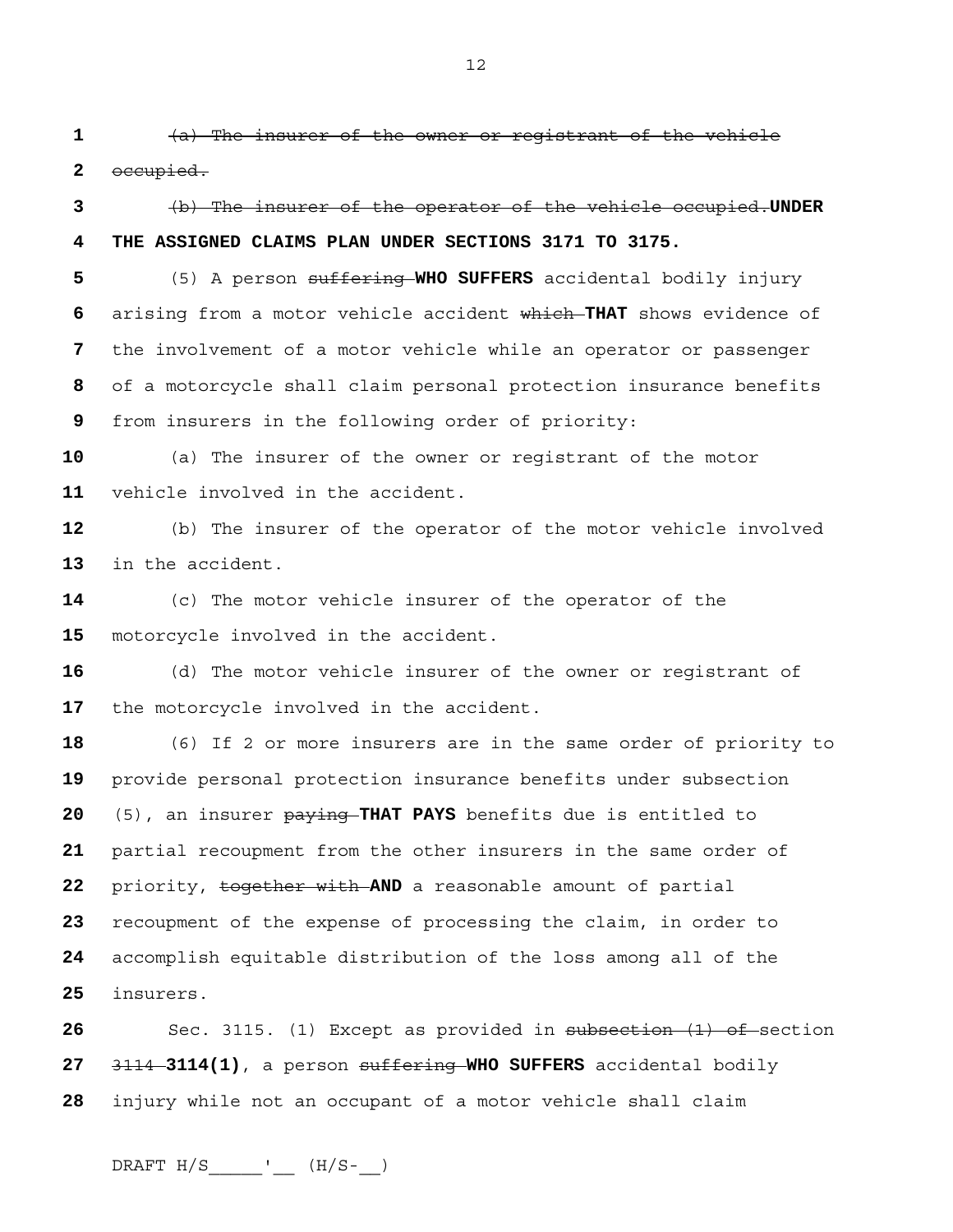personal protection insurance benefits from insurers in the following order of priority:

(a) Insurers of owners or registrants of motor vehicles involved in the accident.

(b) Insurers of operators of motor vehicles involved in the accident. **UNDER THE ASSIGNED CLAIMS PLAN UNDER SECTIONS 3171 TO 7 3175.**

(2) When **IF** 2 or more insurers are in the same order of priority to provide personal protection insurance benefits an insurer paying benefits due is entitled to partial recoupment from the other insurers in the same order of priority, together with a reasonable amount of partial recoupment of the expense of processing the claim, in order to accomplish equitable distribution 14 of the loss among such THE insurers.

(3) A limit upon **ON** the amount of personal protection insurance benefits available because of accidental bodily injury to 1 person arising from 1 motor vehicle accident shall be determined without regard to the number of policies applicable to the accident.

Sec. 3163. (1) An insurer authorized to transact automobile liability insurance and personal and property protection insurance in this state shall file and maintain a written certification that any accidental bodily injury or property damage occurring in this state arising from the ownership, operation, maintenance, or use of a motor vehicle as a motor vehicle by an out-of-state resident who is insured under its automobile liability insurance policies, is subject to the personal and property protection insurance system under this act.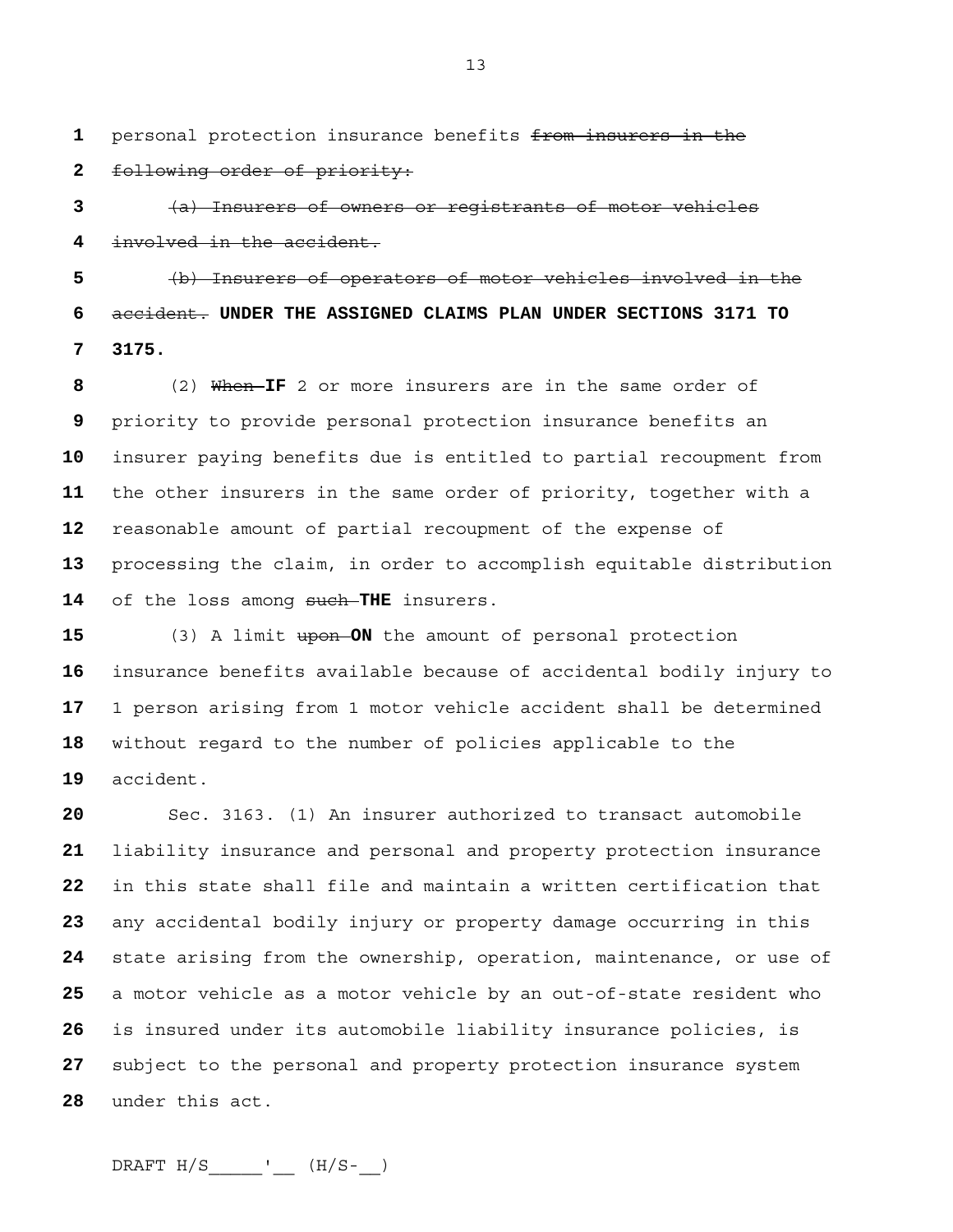(2) A nonadmitted **AN** insurer **NOT AUTHORIZED TO TRANSACT 2 AUTOMOBILE LIABILITY INSURANCE AND PERSONAL PROPERTY INSURANCE IN 3 THIS STATE** may voluntarily file the certification described in subsection (1).

(3) Except as otherwise provided in subsection (4), if a certification filed under subsection (1) or (2) applies to accidental bodily injury or property damage, the insurer and its insureds with respect to that injury or damage have the rights and immunities under this act for personal and property protection insureds, and claimants have the rights and benefits of personal and property protection insurance claimants, including the right to receive benefits from the electing insurer as if it were an insurer of personal and property protection insurance applicable to the accidental bodily injury or property damage.

(4) If an insurer of an out-of-state resident is required to provide benefits under subsections (1) to (3) to that **ANY** out-of-state resident for accidental bodily injury for an accident in which the out-of-state resident was not an occupant of a motor vehicle registered in this state, **ARISING OUT OF THE OWNERSHIP, 20 OPERATION, OR USE OF A MOTOR VEHICLE AS A MOTOR VEHICLE,** the insurer is only liable for the amount of ultimate loss sustained up to \$500,000.00. **\$400,000.00. IF AN INSURER OF AN OUT-OF-STATE 23 RESIDENT IS REQUIRED TO PROVIDE BENEFITS UNDER SUBSECTIONS (1) TO 24 (3) TO ANY RESIDENT OF THIS STATE WHO IS NOT COVERED UNDER A 25 PERSONAL PROTECTION INSURANCE POLICY DESCRIBED IN SECTION 3101(1) 26 FOR ACCIDENTAL BODILY INJURY ARISING FROM THE OWNERSHIP, OPERATION, 27 OR USE OF A MOTOR VEHICLE IN THIS STATE, THE INSURER IS ONLY LIABLE 28 FOR THE AMOUNT OF ULTIMATE LOSS SUSTAINED UP TO THE AMOUNT OF**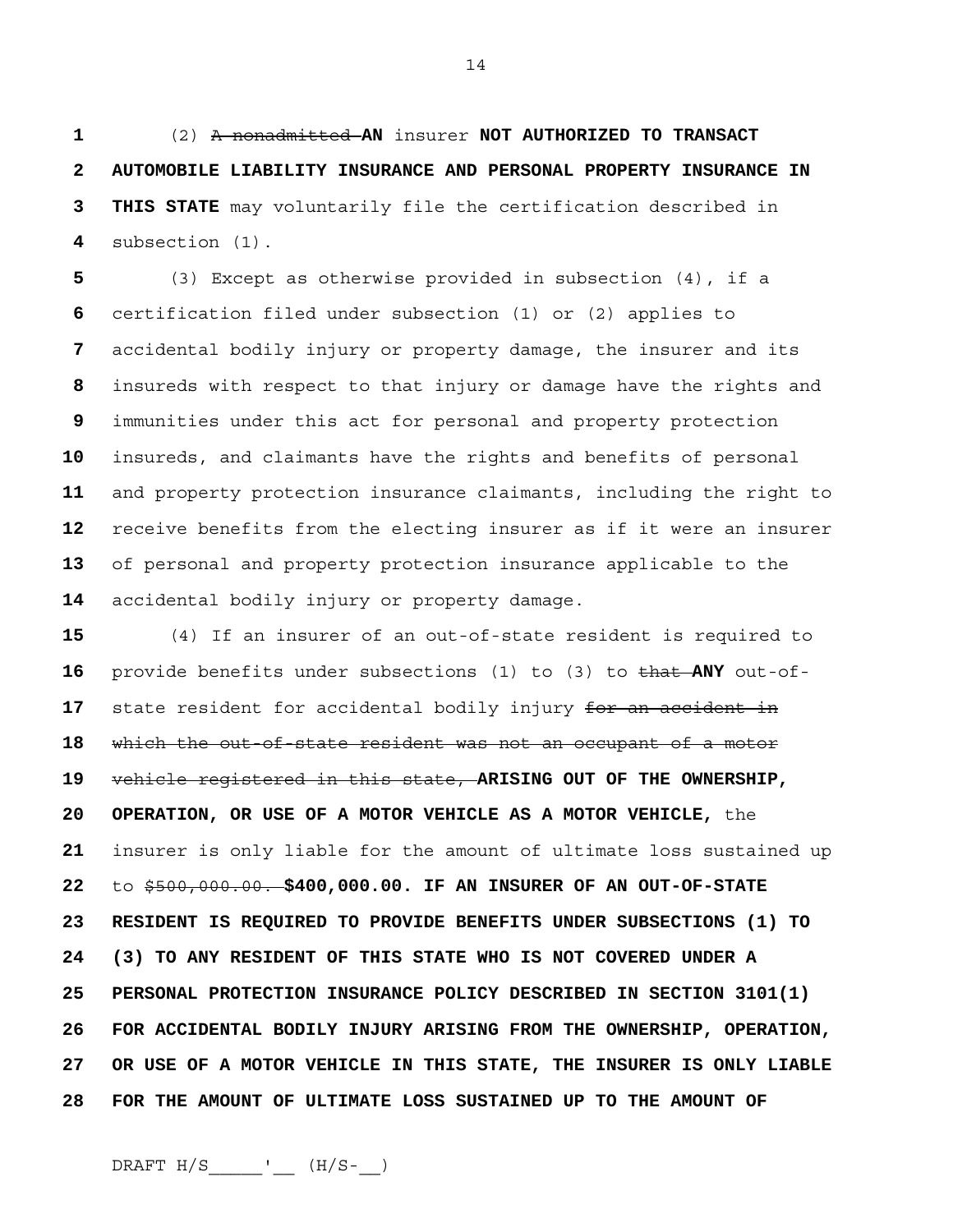**1 PERSONAL PROTECTION INSURANCE BENEFITS AN UNINSURED RESIDENT OF 2 THIS STATE WOULD BE ABLE TO RECEIVE UNDER THE ASSIGNED CLAIMS PLAN 3 UNDER SECTIONS 3171 TO 3175.** Benefits under this subsection are not **4** recoverable to the extent that benefits covering the same loss are **5** available from other sources, regardless of the nature or number of **6** benefit sources available and regardless of the nature or form of **7** the benefits.

15

Sec. 3172. (1) A person entitled to claim because of accidental bodily injury arising out of the ownership, operation, maintenance, or use of a motor vehicle as a motor vehicle in this state may obtain personal protection insurance benefits through the assigned claims plan if no **ANY OF THE FOLLOWING EXIST:** 

**13 (A) NO** personal protection insurance is applicable to the **14** injury**.** , no

**15 (B) NO** personal protection insurance applicable to the injury **16** can be identified.  $\frac{1}{100}$ 

**17 (C) THE** personal protection insurance applicable to the injury cannot be ascertained because of a dispute between 2 or more automobile insurers concerning their obligation to provide coverage or the equitable distribution of the loss.  $\frac{\pi}{2}$  or the

**21 (D) THE** only identifiable personal protection insurance **22** applicable to the injury is, because of financial inability of 1 or **23** more insurers to fulfill their obligations, inadequate to provide 24 benefits up to the maximum prescribed. In that case, unpaid

**25 (2) A PERSON MAKING A CLAIM UNDER SUBSECTION (1) HAS THE 26 BURDEN OF PROVING THAT HE OR SHE IS ENTITLED TO OBTAIN PERSONAL 27 PROTECTION INSURANCE BENEFITS THROUGH THE ASSIGNED CLAIMS PLAN. 28 THERE IS A REBUTTABLE PRESUMPTION THAT THE PERSON IS ENTITLED TO**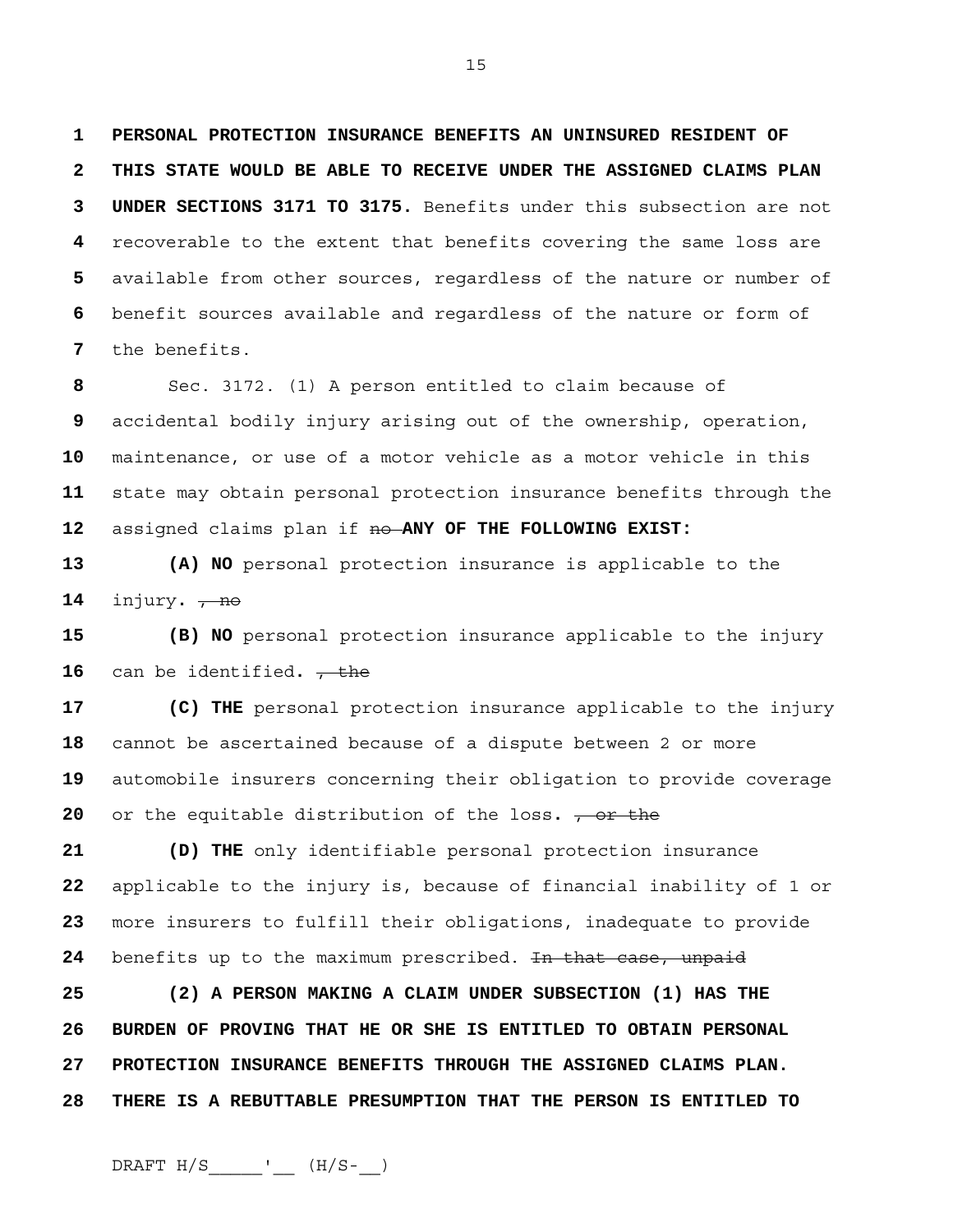**1 HAVE THE CLAIM ASSIGNED TO AN INSURER THROUGH THE ASSIGNED CLAIMS 2 PLAN IF HE OR SHE SUBMITS TO THE MICHIGAN AUTOMOBILE INSURANCE 3 PLACEMENT FACILITY IN A MANNER THAT COMPLIES WITH THE MICHIGAN 4 ASSIGNED CLAIMS PLAN OF OPERATION AN APPLICATION MAKING A CLAIM FOR 5 PERSONAL PROTECTION INSURANCE BENEFITS THAT INCLUDES SATISFACTORY 6 PROOF OF LOSS, DOCUMENTATION SUPPORTING THAT DUE DILIGENCE WAS 7 EXERCISED, AND THE AMOUNT OF LOSS SUSTAINED.**

**8 (3) UNPAID** benefits due or coming due **AS DESCRIBED IN 9 SUBSECTION (1)** may be collected under the assigned claims plan and **10** the insurer to which the claim is assigned is entitled to **11** reimbursement from the defaulting insurers to the extent of their **12** financial responsibility.

**13 (4) THE MICHIGAN ASSIGNED CLAIMS PLAN OF OPERATION GOVERNS THE 14 REQUIREMENTS FOR AN APPLICATION FOR PAYMENT OF PERSONAL PROTECTION 15 INSURANCE BENEFITS THROUGH THE ASSIGNED CLAIMS PLAN.** 

**16 (5)** (2) Except as otherwise provided in this subsection, personal protection insurance benefits, including benefits arising from accidents occurring before March 29, 1985, payable through the assigned claims plan shall **MUST** be reduced to the extent that benefits covering the same loss are available from other sources, regardless of the nature or number of benefit sources available and regardless of the nature or form of the benefits, to a person claiming personal protection insurance benefits through the assigned claims plan. This subsection only applies if the personal protection insurance benefits are payable through the assigned claims plan because no personal protection insurance is applicable to the injury, no personal protection insurance applicable to the injury can be identified, or the only identifiable personal

 $DRAPT H/S$ \_\_\_\_\_\_'\_\_\_(H/S-\_)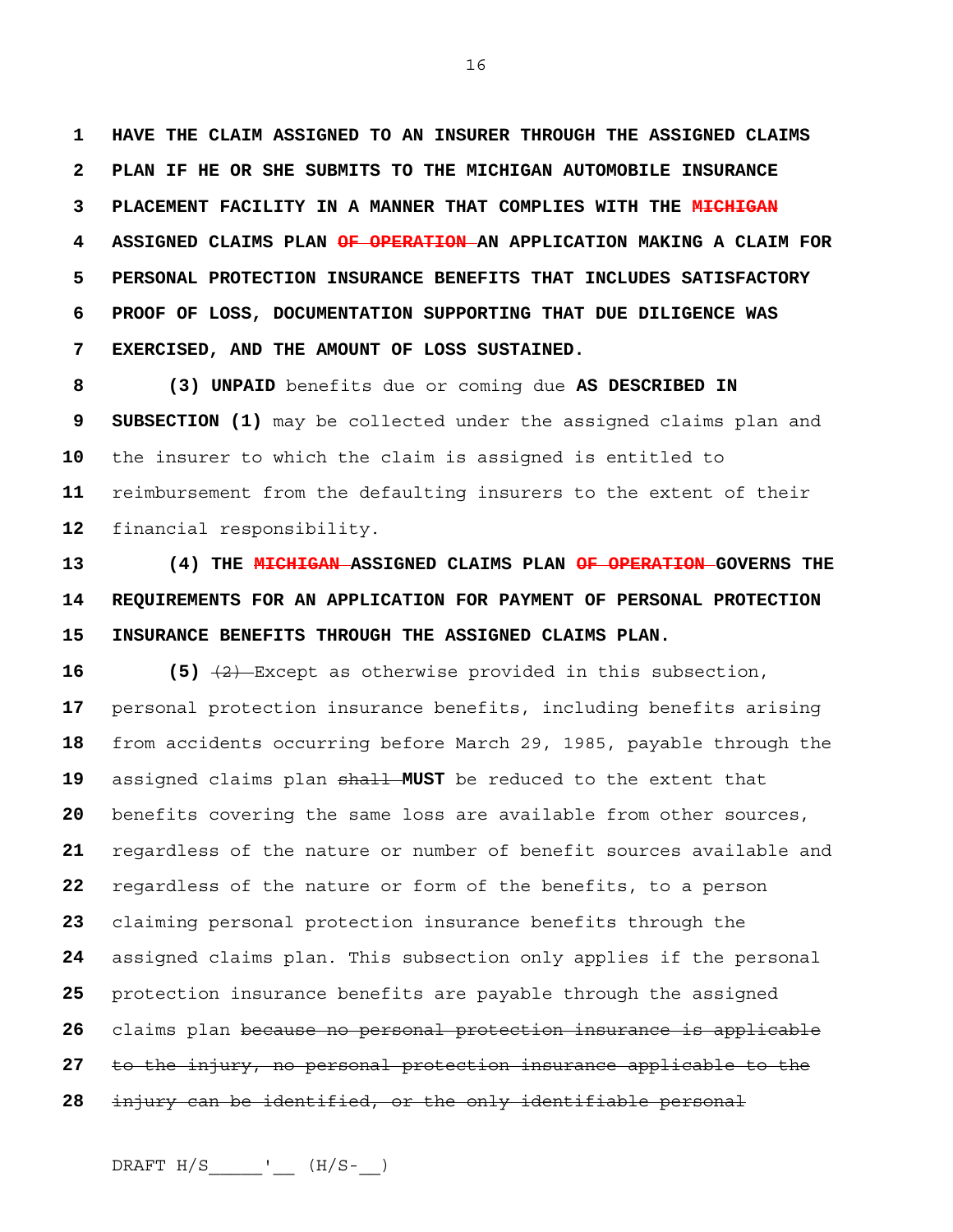protection insurance applicable to the injury is, because of financial inability of 1 or more insurers to fulfill their obligations, inadequate to provide benefits up to the maximum prescribed. **UNDER SUBSECTION (1)(A), (B), OR (D**). As used in this subsection, "sources" and "benefit sources" do not include the program for medical assistance for the medically indigent under the social welfare act, 1939 PA 280, MCL 400.1 to 400.119b, or insurance under the health insurance for the aged act, title **AND 9 DISABLED UNDER SUBCHAPTER** XVIII of the social security act, 42 USC 1395 to 1395kkk-1.**1395***lll***.**

 (6)  $\left(3\right)$  If the obligation to provide personal protection insurance benefits cannot be ascertained because of a dispute between 2 or more automobile insurers concerning their obligation to provide coverage or the equitable distribution of the loss, and if a method of voluntary payment of benefits cannot be agreed upon among or between the disputing insurers, all of the following apply:

(a) The insurers who are parties to the dispute shall, or the claimant may, immediately notify the Michigan automobile insurance placement facility of their inability to determine their statutory obligations.

(b) The claim shall be assigned by the Michigan automobile insurance placement facility **SHALL ASSIGN THE CLAIM** to an insurer and the insurer shall immediately provide personal protection insurance benefits to the claimant or claimants entitled to benefits.

(c) An action **THE INSURER ASSIGNED THE CLAIM** shall be immediately commenced **COMMENCE AN ACTION** on behalf of the Michigan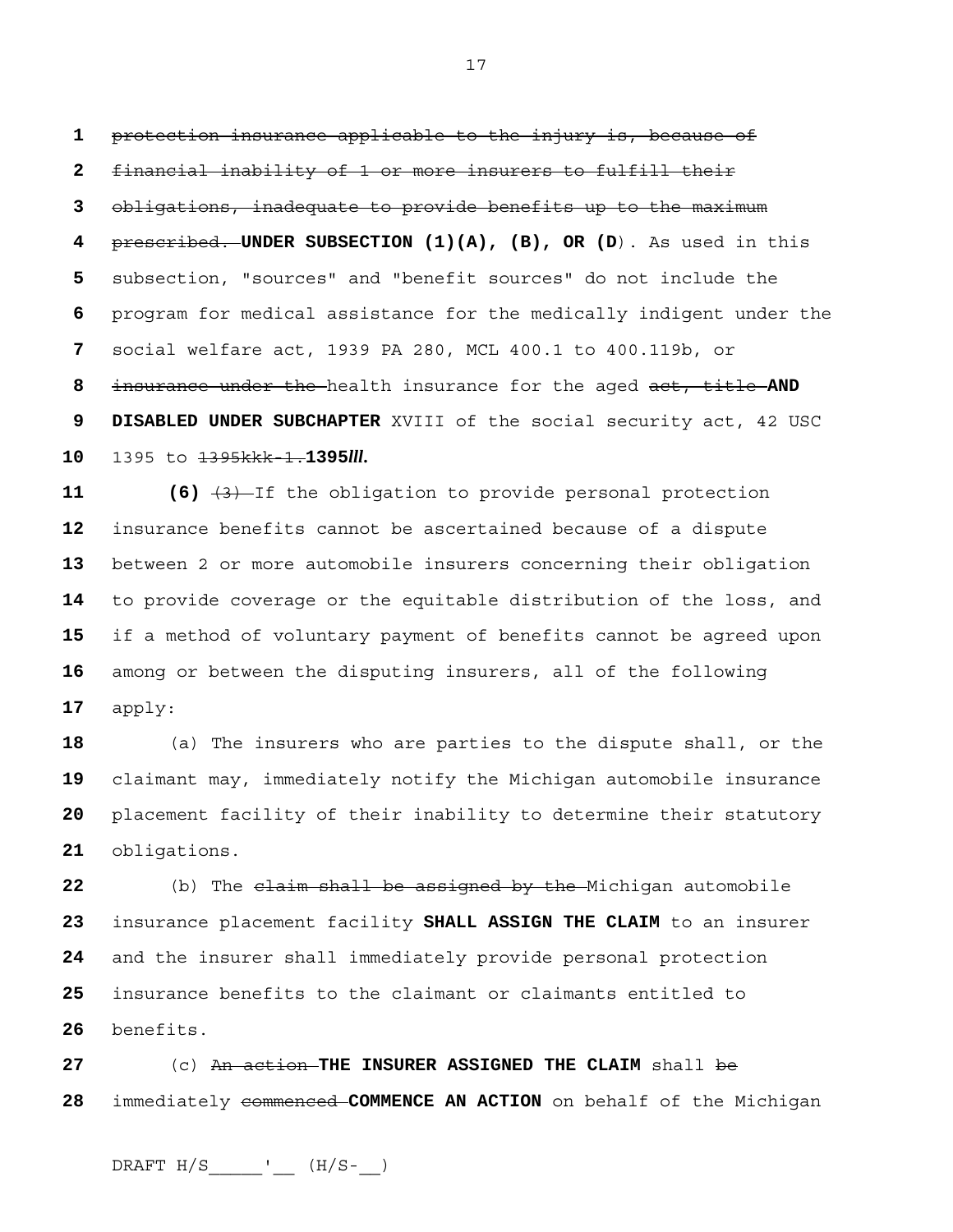automobile insurance placement facility by the insurer to whom the claim is assigned in circuit court to declare the rights and duties of any interested party.

(d) The insurer to whom the claim is assigned shall join as parties defendant to the action commenced under subdivision (c) each insurer disputing either the obligation to provide personal protection insurance benefits or the equitable distribution of the loss among the insurers.

(e) The circuit court shall declare the rights and duties of any interested party whether or not other relief is sought or could be granted.

(f) After hearing the action, the circuit court shall determine the insurer or insurers, if any, obligated to provide the applicable personal protection insurance benefits and the equitable distribution, if any, among the insurers obligated, and shall order reimbursement to the Michigan automobile insurance placement facility from the insurer or insurers to the extent of the responsibility as determined by the court. The reimbursement ordered under this subdivision shall **MUST** include all benefits and costs paid or incurred by the Michigan automobile insurance placement facility and all benefits and costs paid or incurred by insurers determined not to be obligated to provide applicable personal protection insurance benefits, including reasonable, actually incurred attorney fees and interest at the rate prescribed in section 3175 as of **APPLICABLE ON** December 31 of the year preceding the determination of the circuit court.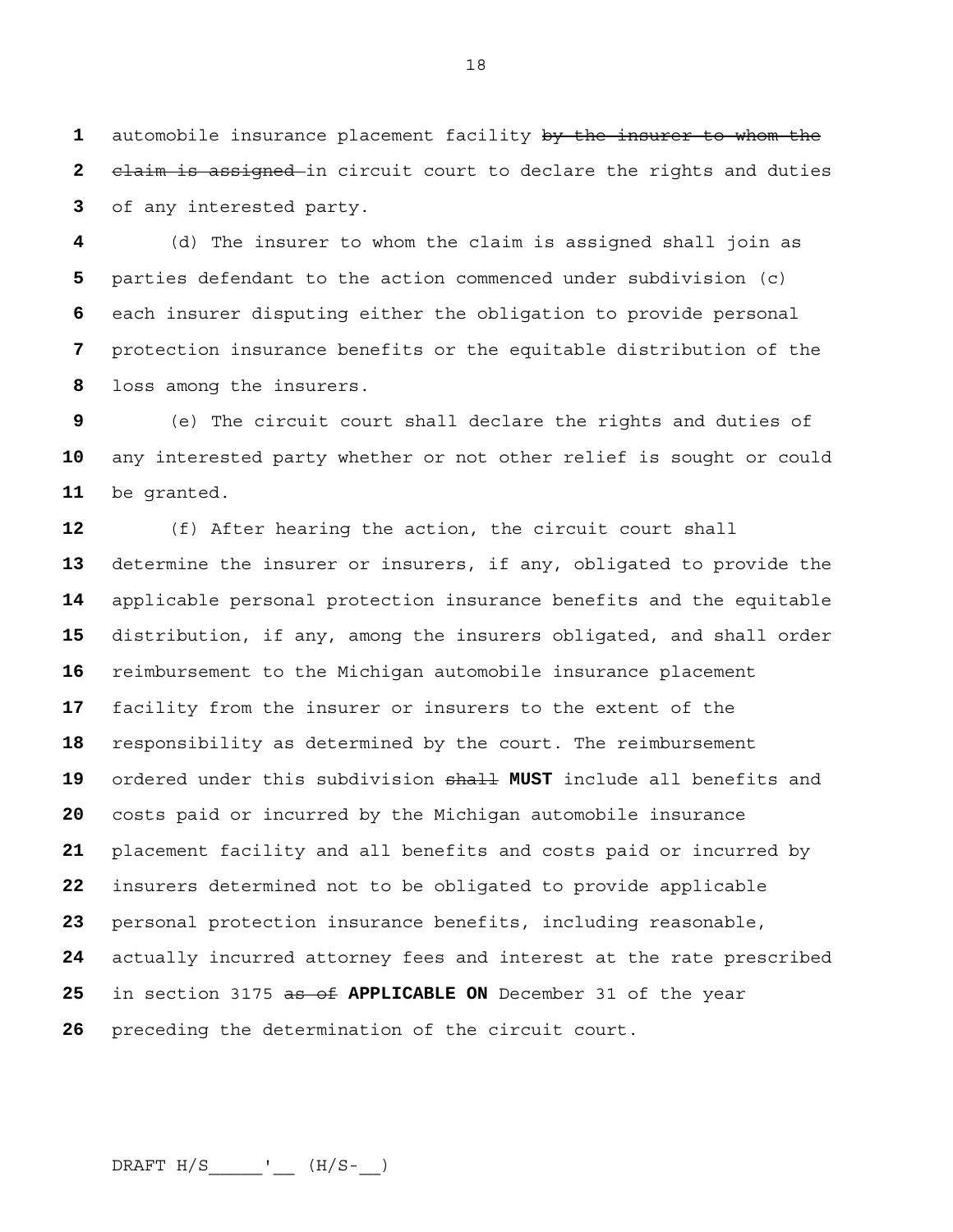**1 (7) PERSONAL PROTECTION INSURANCE BENEFITS PAYABLE TO A PERSON 2 ELIGIBLE TO RECEIVE BENEFITS UNDER THE ASSIGNED CLAIMS PLAN ARE 3 LIMITED TO THE AMOUNT OF ULTIMATE LOSS SUSTAINED UP TO \$400,000.00. 4 (8) AS USED IN THIS CHAPTER, "ASSIGNED CLAIMS PLAN" MEANS THE 5 MICHIGAN ASSIGNED CLAIMS PLAN ADOPTED AND MAINTAINED BY THE 6 MICHIGAN AUTOMOBILE INSURANCE PLACEMENT FACILITY, INCLUDING THE 7 MICHIGAN ASSIGNED CLAIMS PLAN OF OPERATION AND APPROVED BY THE 8 DIRECTOR OF THE DEPARTMENT INSURANCE AND FINANCIAL SERVICES UNDER 9 SECTION 3171.**

Sec. 3173. A person who because of a limitation or exclusion in sections 3105 to 3116 is disqualified from receiving personal protection insurance benefits **THROUGH THE ASSIGNED CLAIMS PLAN IF 13 ANY OF THE FOLLOWING APPLY:**

**14 (A) BECAUSE OF AN EXCLUSION IN SECTIONS 3105 TO 3116, THE 15 PERSON IS DISQUALIFIED** under a policy otherwise applying to his **16** accidental bodily injury**.** is also disqualified from receiving **17** benefits under the assigned claims plan.

**18 (B) BECAUSE OF A LIMITATION OR EXCLUSION UNDER A POLICY OF 19 AUTOMOBILE INSURANCE OTHERWISE APPLYING TO HIS OR HER ACCIDENTAL 20 BODILY INJURY, THE PERSON IS DISQUALIFIED FROM RECEIVING PERSONAL 21 PROTECTION INSURANCE BENEFITS.**

**22 (C) THE PERSON IS ELIGIBLE TO RECEIVE BENEFITS FOR HIS OR HER 23 ACCIDENTAL BODILY INJURY THROUGH THE MICHIGAN PROPERTY AND CASUALTY 24 GUARANTY ASSOCIATION MAINTAINED UNDER CHAPTER 79.**

Sec. 3173a. (1) The Michigan automobile insurance placement facility shall make an initial determination of a claimant's eligibility **REVIEW A CLAIM** for benefits under the assigned claims plan and shall deny an obviously ineligible **A** claim **THAT IS** 

19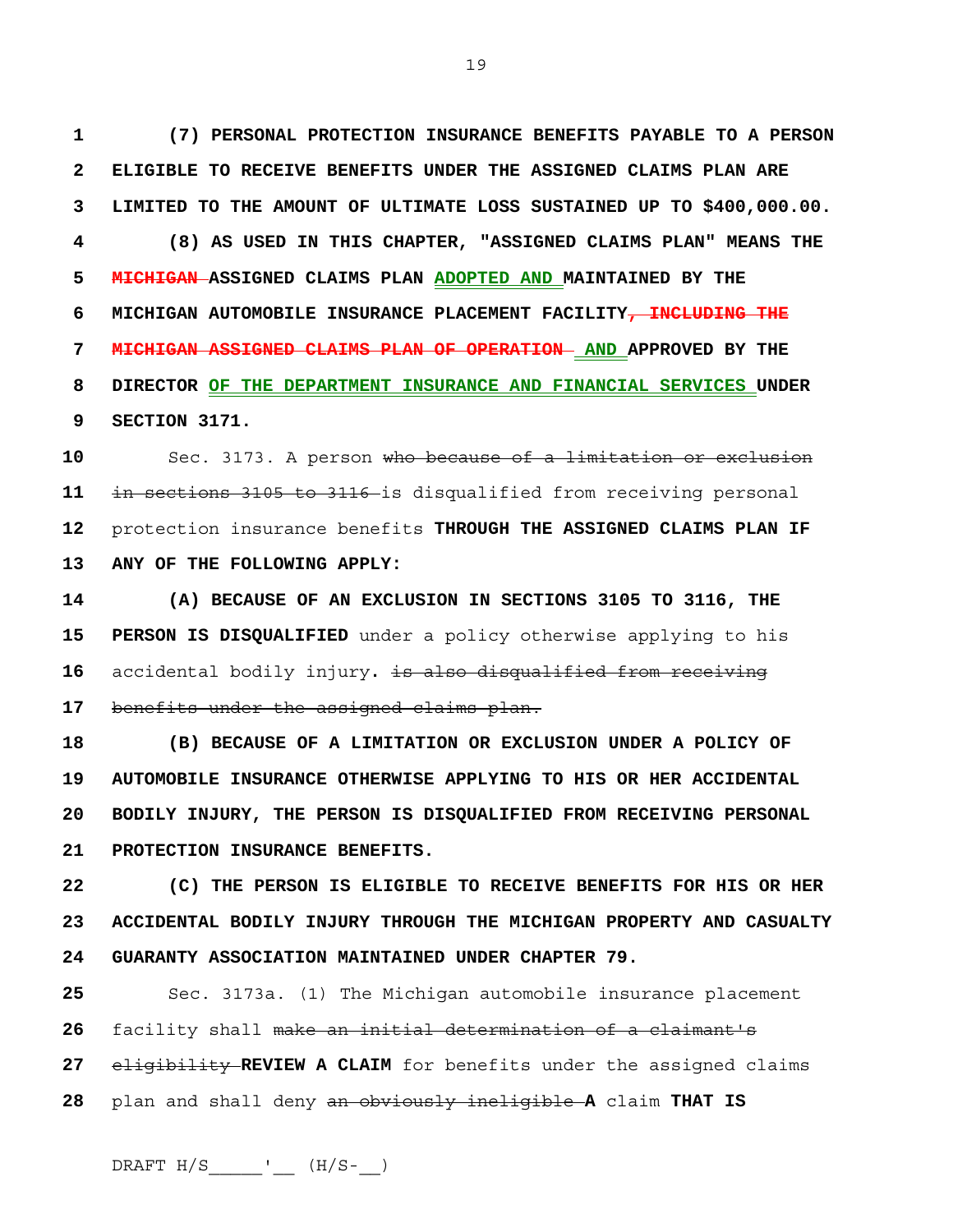**1 DETERMINED TO BE INELIGIBLE IN ACCORDANCE WITH THIS CHAPTER OR THE 2 MICHIGAN ASSIGNED CLAIMS PLAN OF OPERATION**. The **MICHIGAN AUTOMOBILE 3 INSURANCE PLACEMENT FACILITY SHALL NOTIFY THE** claimant shall be **4** notified promptly in writing of the denial and the reasons for the **5** denial. **IF A CLAIM IS NOT DETERMINED TO BE INELIGIBLE AFTER THE 6 REVIEW, THE MICHIGAN AUTOMOBILE INSURANCE PLACEMENT FACILITY SHALL 7 ASSIGN THE CLAIM TO A SERVICING INSURER. IF THE CLAIM IS ASSIGNED 8 TO A SERVICING INSURER, THE SERVICING INSURER SHALL MAKE THE FINAL 9 DETERMINATION REGARDING THE ELIGIBILITY OF THE CLAIM. A PERSON WHO 10 FAILS TO COOPERATE WITH THE MICHIGAN AUTOMOBILE INSURANCE PLACEMENT 11 FACILITY OR A SERVICING INSURER IN ACCORDANCE WITH THE MICHIGAN 12 ASSIGNED CLAIMS PLAN OF OPERATION IS INELIGIBLE FOR PERSONAL 13 PROTECTION INSURANCE BENEFITS THROUGH THE ASSIGNED CLAIMS PLAN 14 UNLESS A FINAL DETERMINATION IS MADE BY THE MICHIGAN AUTOMOBILE 15 INSURANCE PLACEMENT FACILITY OR THE SERVICING INSURER UNDER THE 16 MICHIGAN ASSIGNED CLAIMS PLAN OF OPERATION THAT THE PERSON IS 17 ELIGIBLE FOR PERSONAL PROTECTION INSURANCE BENEFITS THROUGH THE 18 ASSIGNED CLAIMS PLAN.**

**19 (2) IF A CLAIM IS NOT DETERMINED TO BE INELIGIBLE AFTER THE 20 REVIEW, THE MICHIGAN AUTOMOBILE INSURANCE PLACEMENT FACILITY SHALL 21 ASSIGN THE CLAIM TO A SERVICING INSURER. IF THE CLAIM IS ASSIGNED 22 TO A SERVICING INSURER, THE SERVICING INSURER SHALL MAKE THE FINAL 23 DETERMINATION REGARDING A CLAIM FOR PERSONAL PROTECTION INSURANCE 24 BENEFITS. A PERSON WHO FAILS TO COOPERATE WITH THE SERVICING 25 INSURER IN ITS DETERMINATION REGARDING THE CLAIM FOR PERSONAL 26 PROTECTION INSURANCE BENEFITS IS INELIGIBLE FOR THE PERSONAL 27 PROTECTION INSURANCE BENEFITS UNLESS THE SERVICING INSURER** 

20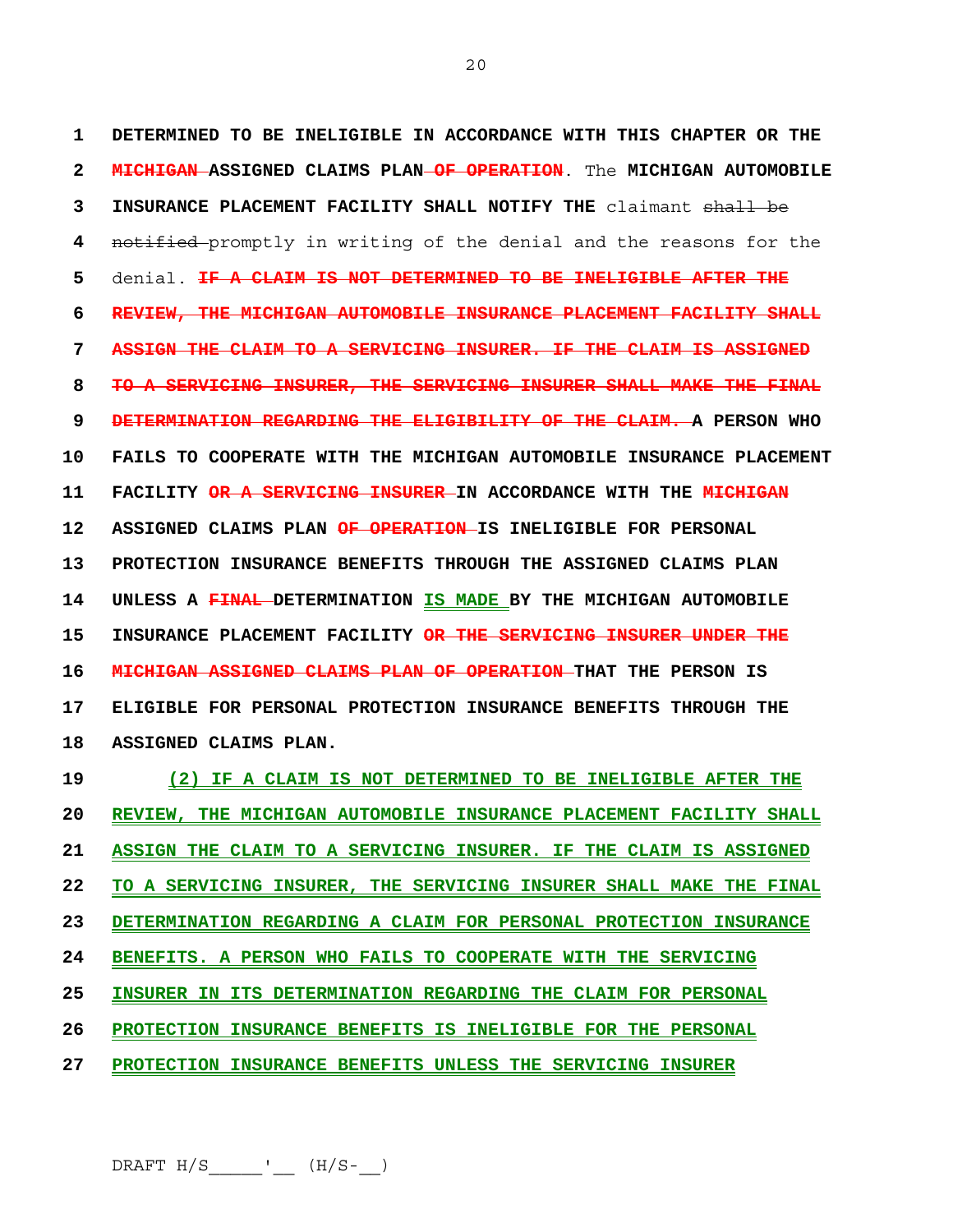**1 DETERMINES THAT THE CLAIM IS ELIGIBLE FOR PERSONAL PROTECTION 2 BENEFITS.**

**3 (3)** (2) A person who presents or causes to be presented an oral or written statement, including computer-generated information, as part of or in support of a claim to the Michigan automobile insurance placement facility **OR TO AN INSURER ASSIGNED A 7 CLAIM BY THE MICHIGAN AUTOMOBILE PLACEMENT FACILITY** for payment or another benefit knowing that **IF** the statement contains false information concerning a fact or thing material to the claim commits a fraudulent insurance act under section 4503 that is subject to the penalties imposed under section 4511. A claim that contains or is supported by a fraudulent insurance act as described in this subsection is ineligible for payment or **OF** benefits under the assigned claims plan.

**15 (3(4) THE MICHIGAN AUTOMOBILE INSURANCE PLACEMENT FACILITY MAY 16 CONTRACT WITH OTHER PERSONS FOR ALL OR A PORTION OF THE GOODS AND 17 SERVICES NECESSARY FOR OPERATING AND MAINTAINING THE ASSIGNED 18 CLAIMS PLAN.** 

Sec. 3174. A person claiming through the assigned claims plan shall notify the Michigan automobile insurance placement facility of his or her claim within the time that would have been allowed for filing an action for personal protection insurance benefits if identifiable coverage applicable to the claim had been in effect. The **IN ACCORDANCE WITH SECTION 3145. ON AN INITIAL DETERMINATION OF 25 A CLAIMANT'S ELIGIBILITY FOR BENEFITS THROUGH THE ASSIGNED CLAIMS 26 PLAN, THE** Michigan automobile insurance placement facility shall promptly assign the claim in accordance with the **ASSIGNED CLAIMS**  plan **OF OPERATION** and notify the claimant of the identity and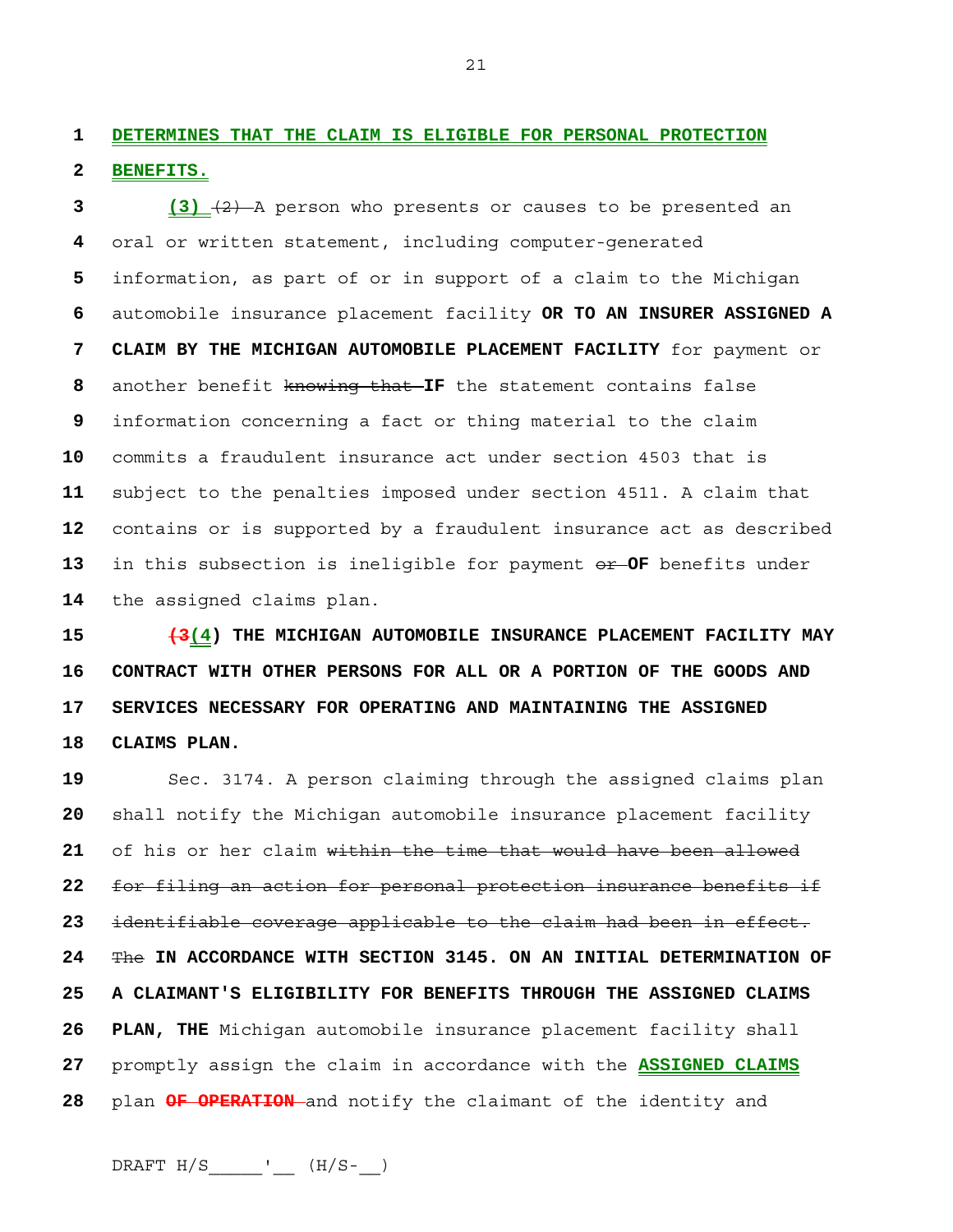address of the insurer to which the claim is assigned. An action by the **A** claimant shall not be commenced more than 30 days after receipt of notice of the assignment or the last date on which the action could have been commenced against an insurer of identifiable coverage applicable to the claim, whichever is later.**MUST BE 6 COMMENCED AS PROVIDED IN SECTION 3145.**

Sec. 3175. (1) The assignment of claims under the assigned claims plan shall be made according to procedures established in the assigned claims plan that assure fair allocation of the burden of assigned claims among insurers doing business in this state on a basis reasonably related to the volume of automobile liability and personal protection insurance they write on motor vehicles or the number of self-insured motor vehicles. An insurer to whom claims have been assigned shall make prompt payment of loss in accordance with this act. An insurer is entitled to reimbursement by the Michigan automobile insurance placement facility for the payments, the established loss adjustment cost, and an amount determined by use of the average annual 90-day United States treasury bill yield rate, as reported by the council of economic advisers as of December 31 of the year for which reimbursement is sought, as follows:

(a) For the calendar year in which claims are paid by the insurer, the amount shall be determined by applying the specified annual yield rate specified in this subsection to 1/2 of the total claims payments and loss adjustment costs.

(b) For the period from the end of the calendar year in which claims are paid by the insurer to the date payments for the operation of the assigned claims plan are due, the amount shall be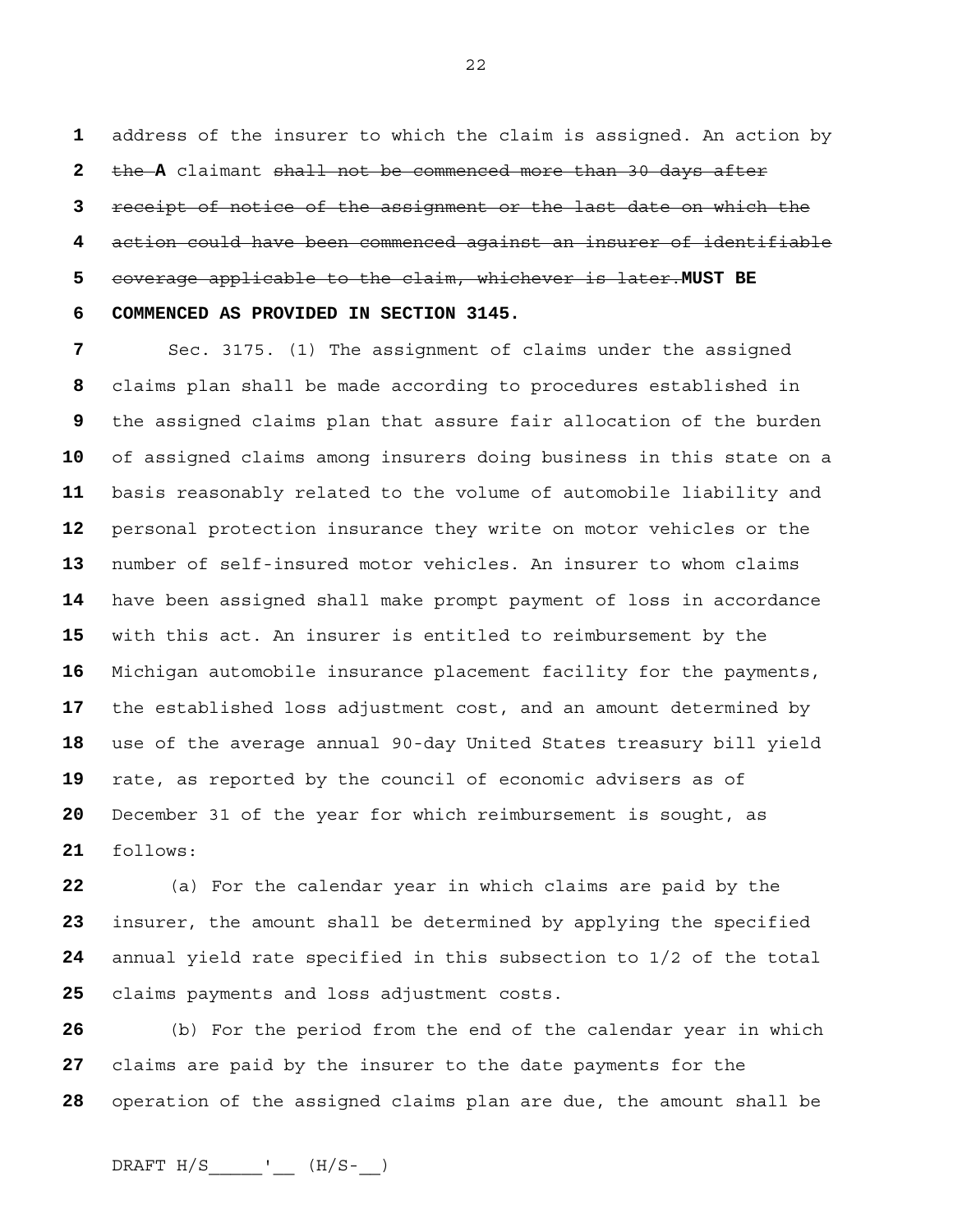determined by applying the annual yield rate specified in this subsection to the total claims payments and loss adjustment costs multiplied by a fraction, the denominator of which is 365 and the numerator of which is equal to the number of days that have elapsed between the end of the calendar year and the date payments for the operation of the assigned claims plan are due.

(2) The **AN INSURER ASSIGNED A CLAIM BY THE MICHIGAN AUTOMOBILE 8 INSURANCE PLACEMENT FACILITY UNDER THE ASSIGNED CLAIMS PLAN OR A 9 PERSON AUTHORIZED TO ACT ON BEHALF OF THE PLAN MAY BRING AN ACTION 10 FOR REIMBURSEMENT AND INDEMNIFICATION OF THE CLAIM ON BEHALF OF THE 11 MICHIGAN AUTOMOBILE INSURANCE PLACEMENT FACILITY. THE** insurer to whom claims have **WHICH THE CLAIM HAS** been assigned shall preserve and enforce rights to indemnity or reimbursement against third parties and account to the Michigan automobile insurance placement facility for the rights and shall assign the rights to the Michigan automobile insurance placement facility on reimbursement by the Michigan automobile insurance placement facility. This section does not preclude an insurer from entering into reasonable compromises and settlements with third parties against whom rights to indemnity or reimbursement exist. The insurer shall account to the Michigan automobile insurance placement facility for any compromises and settlements. The procedures established under the assigned claims plan shall **OF OPERATION MUST** establish reasonable standards for enforcing rights to indemnity or reimbursement against third parties, including a standard establishing an amount below which actions to preserve and enforce the rights need not be pursued.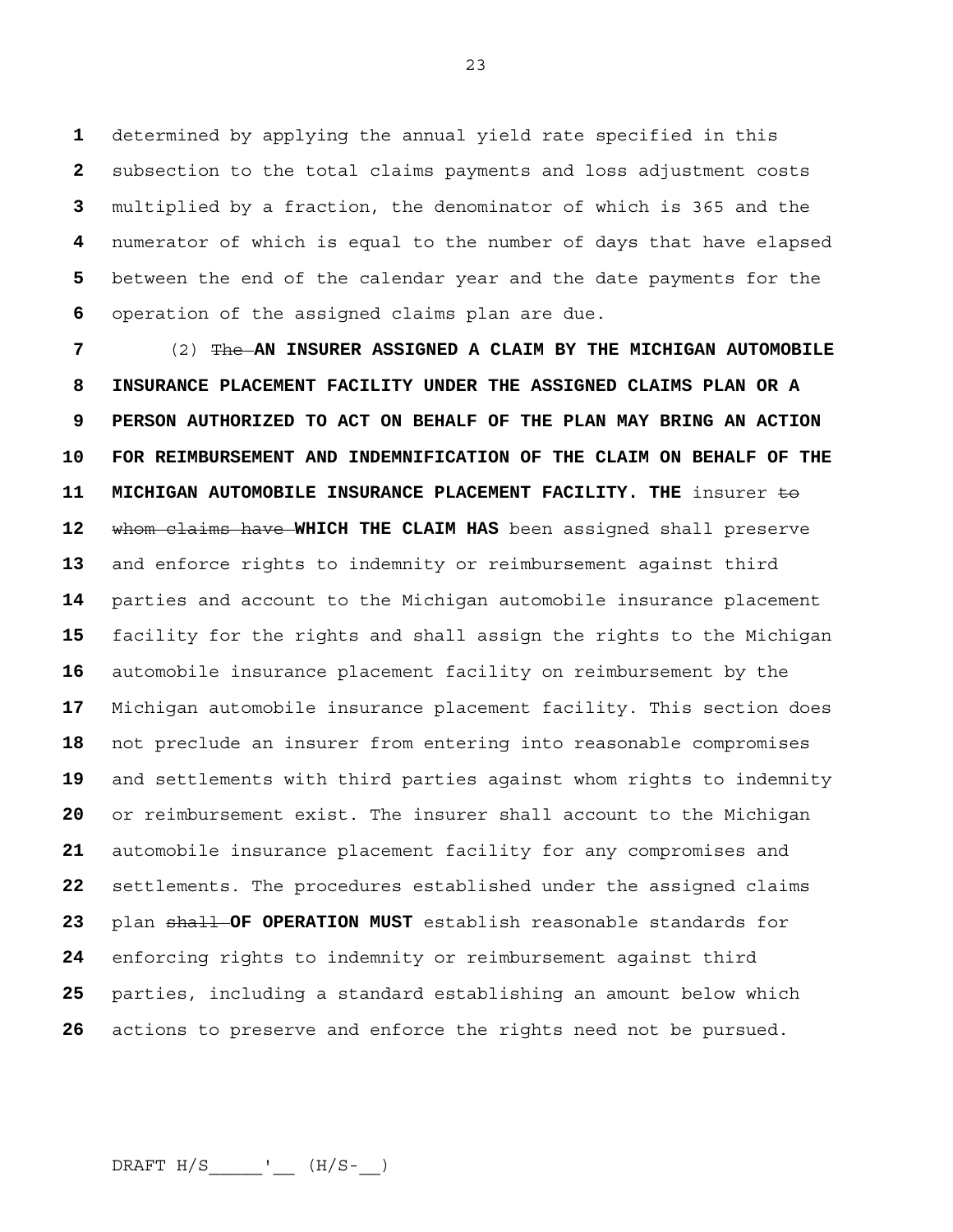(3) An action to enforce rights to indemnity or reimbursement against a third party shall **MUST** not be commenced after the later of 2 **THE FOLLOWING:** 

**4 (A) TWO** years after the assignment of the claim to the insurer**.** or 1

**6 (B) ONE** year after the date of the last payment to the claimant.

**8 (C) ONE YEAR AFTER THE DATE THE RESPONSIBLE THIRD PARTY IS 9 IDENTIFIED.**

(4) Payments for the operation of the assigned claims plan not paid by the due date shall bear interest at the rate of 20% per annum.

(5) The Michigan automobile insurance placement facility may enter into a written agreement with the debtor permitting the payment of the judgment or acknowledgment of debt in installments payable to the Michigan automobile insurance placement facility. A default in payment of installments under a judgment as agreed subjects the debtor to suspension or revocation of his or her motor vehicle license or registration in the same manner as for the failure by an uninsured motorist to pay a judgment by installments under section 3177**, INCLUDING RESPONSIBILITY FOR EXPENSES AS 22 PROVIDED IN SECTION 3177(4).**

 Sec. 3177. (1) An THE insurer obligated to pay personal protection insurance benefits for accidental bodily injury to a person arising out of the ownership, maintenance, or use of an uninsured motor vehicle as a motor vehicle may recover such **ALL** benefits paid and appropriate **INCURRED** loss adjustment costs**, AND 28 EXPENSES, AND** incurred **ATTORNEY FEES** from the owner or registrant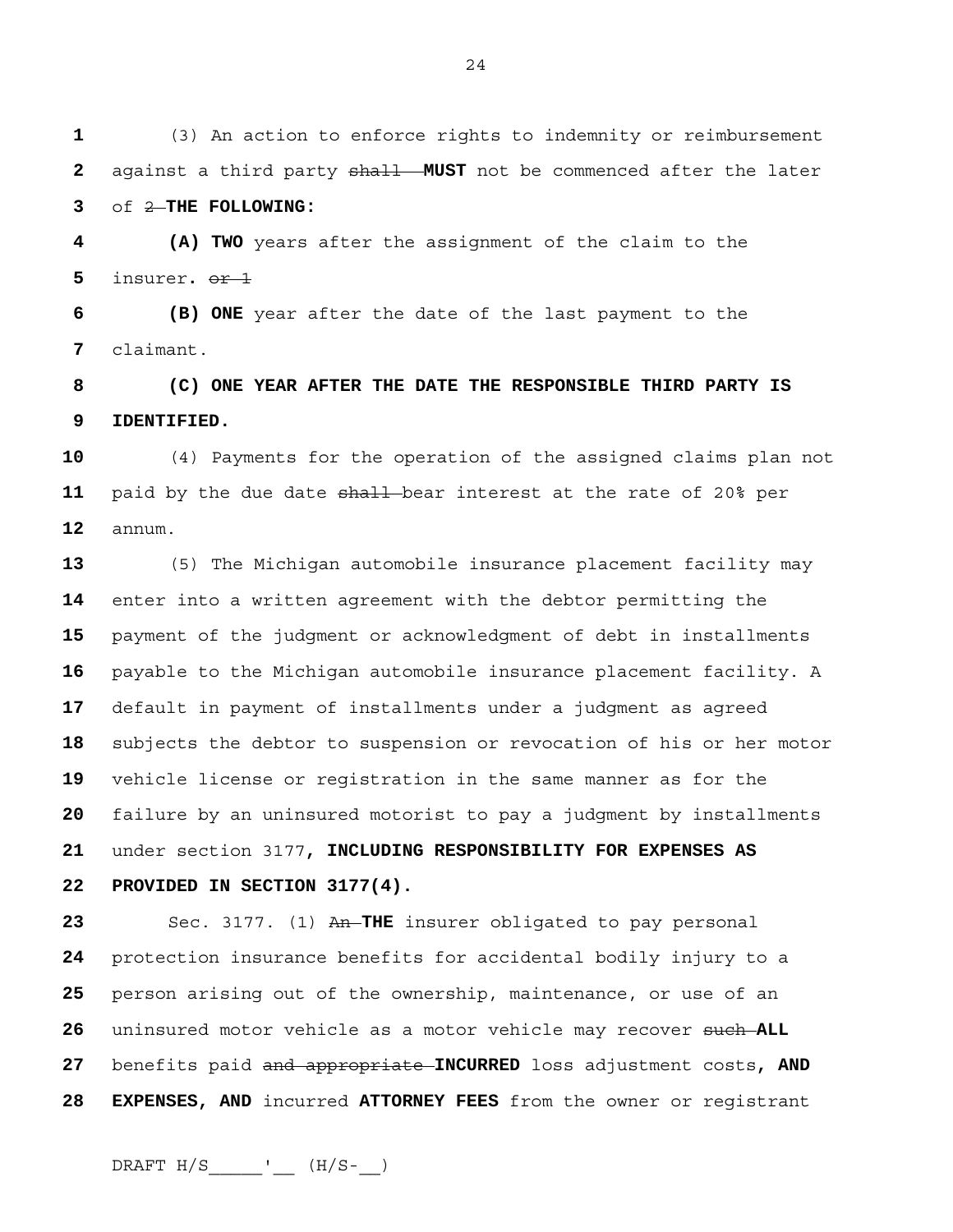of the uninsured motor vehicle or from his or her estate. Failure of such a person **THE OWNER OR REGISTRANT** to make payment within 30 days after **A** judgment **IS ENTERED IN AN ACTION FOR RECOVERY UNDER 4 THIS SUBSECTION** is a ground for suspension or revocation of his or her motor vehicle registration and license as defined in section 25 of the Michigan vehicle code, Act No. 300 of the Public Acts of 1949, being section 257.25 of the Michigan Compiled Laws. An **1949 8 PA 300, MCL 257.25. FOR PURPOSES OF THIS SECTION, AN** uninsured motor vehicle for the purpose of this section is a motor vehicle with respect to which security as required by sections 3101 and 3102 is not in effect at the time of the accident.

**12** (2) **THE MICHIGAN AUTOMOBILE INSURANCE PLACEMENT FACILITY MAY 13 MAKE A WRITTEN AGREEMENT WITH THE OWNER OR REGISTRANT OF AN 14 UNINSURED VEHICLE OR HIS OR HER ESTATE PERMITTING THE PAYMENT OF A 15 JUDGMENT DESCRIBED IN SUBSECTION (1) IN INSTALLMENTS PAYABLE TO THE 16 MICHIGAN AUTOMOBILE INSURANCE PLACEMENT FACILITY.** The motor vehicle **17** registration and license **OF AN OWNER OR REGISTRANT WHO MAKES A 18 WRITTEN AGREEMENT UNDER THIS SUBSECTION** shall not be suspended or **19** revoked and**,** the motor vehicle registration and license **IF ALREADY 20 SUSPENDED OR REVOKED UNDER SUBSECTION (1), shall be restored if the 21** debtor enters into a written agreement with the secretary of state 22 permitting the payment of the judgment in installments, if the **23** payment of any installments is not in default.

**24** (3) The secretary of state upon receipt of a certified **25** abstract of court record of a judgment **DESCRIBED IN SUBSECTION (1) 26** or notice from the **AN** insurer **OR THE MICHIGAN AUTOMOBILE INSURANCE 27 PLACEMENT FACILITY OR ITS DESIGNEE** of an acknowledgment of **A** debt **28 DESCRIBED IN SUBSECTION (1)** shall notify the owner or registrant of

25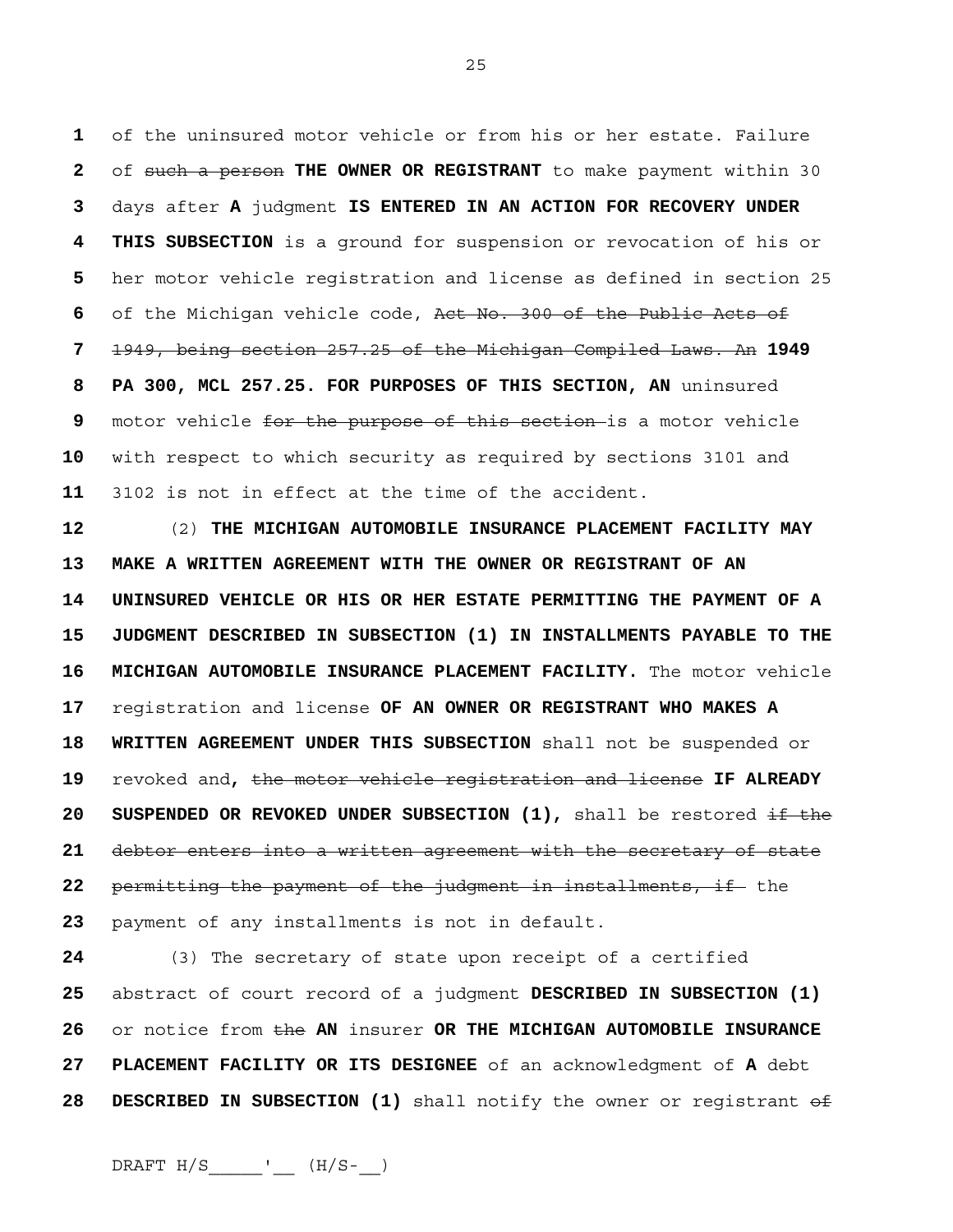**1** an uninsured vehicle of the provisions of subsection (1) at that **2** person's **THE OWNER OR REGISTRANT'S** last recorded address **RECORDED 3** with the secretary of state and inform that person **THE OWNER OR 4 REGISTRANT** of the right to enter into a written agreement **UNDER 5 THIS SECTION** with the secretary of state **MICHIGAN AUTOMOBILE 6 INSURANCE PLACEMENT FACILITY OR ITS DESIGNEE** for the payment of the **7** judgment or debt in installments.

**8 (4) EXPENSES FOR THE SUSPENSION, REVOCATION, OR REINSTATEMENT 9 OF A MOTOR VEHICLE REGISTRATION OR LICENSE UNDER THIS SECTION ARE 10 THE RESPONSIBILITY OF THE OWNER OR REGISTRANT OR OF HIS OR HER 11 ESTATE. AN OWNER OR REGISTRANT WHOSE REGISTRATION OR LICENSE IS 12 SUSPENDED UNDER THIS SECTION SHALL PAY ANY REINSTATEMENT FEE AS 13 REQUIRED UNDER SECTION 320E OF THE MICHIGAN VEHICLE CODE, 1949 PA 14 300, MCL 257.320E.** 

**15** Sec. 3301. (1) Every insurer authorized to write automobile **16** insurance in this state shall participate in an organization for **17** the purpose of doing all of the following:

**18** (a) Providing the guarantee that automobile insurance coverage **19** will be available to any person who is unable to procure that **20** insurance through ordinary methods.

**21** (b) Preserving to the public the benefits of price competition **22** by encouraging maximum use of the normal private insurance system.

**23 (C) PROVIDING FUNDING FOR THE MICHIGAN AUTOMOBILE INSURANCE 24 FRAUD AND THEFT PREVENTION AUTHORITY.**

**25** (2) The organization created under this chapter shall be **26** called the "Michigan automobile insurance placement facility".

26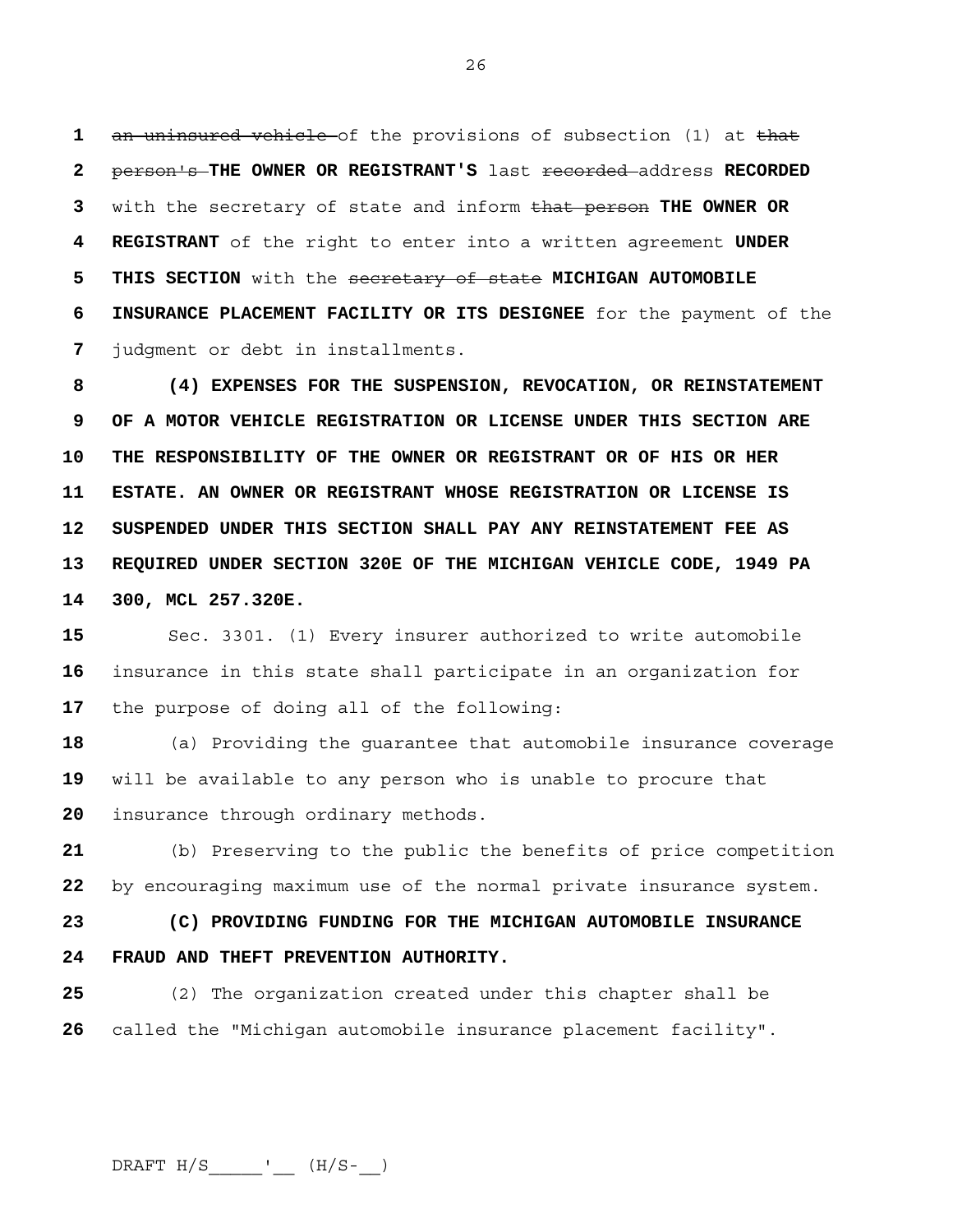Sec. 3330. (1) The board of governors has the power to direct the operation of the facility, including, at a minimum, the power to do all of the following:

(a) To sue and be sued in the name of the facility. A judgment against the facility shall not create any liabilities in the individual participating members of the facility.

(b) To delegate ministerial duties, to hire a manager, to hire legal counsel, and to contract for goods and services from others.

(c) To assess participating members on the basis of participation ratios pursuant to section 3303 to cover anticipated costs of operation and administration of the facility, to provide for equitable servicing fees, and to share losses, profits, and expenses pursuant to the plan of operation.

(d) To impose limitations on cancellation or nonrenewal by participating members of facility-placed business, in addition to the limitations imposed by chapters 21 and 32.

(e) To provide for a limited number of participating members to receive equitable distribution of applicants; or to provide for a limited number of participating members to service applicants in a plan of sharing of losses in accordance with section 3320(1)(c) and the plan of operation.

(f) To provide for standards of performance of service for the participating members designated under subdivision (e).

(g) To adopt a plan of operation and any amendments to the plan, consistent with this chapter, necessary to assure the fair, reasonable, equitable, and nondiscriminatory manner of administering the facility, including compliance with chapter 21, and to provide for any other matters necessary or advisable to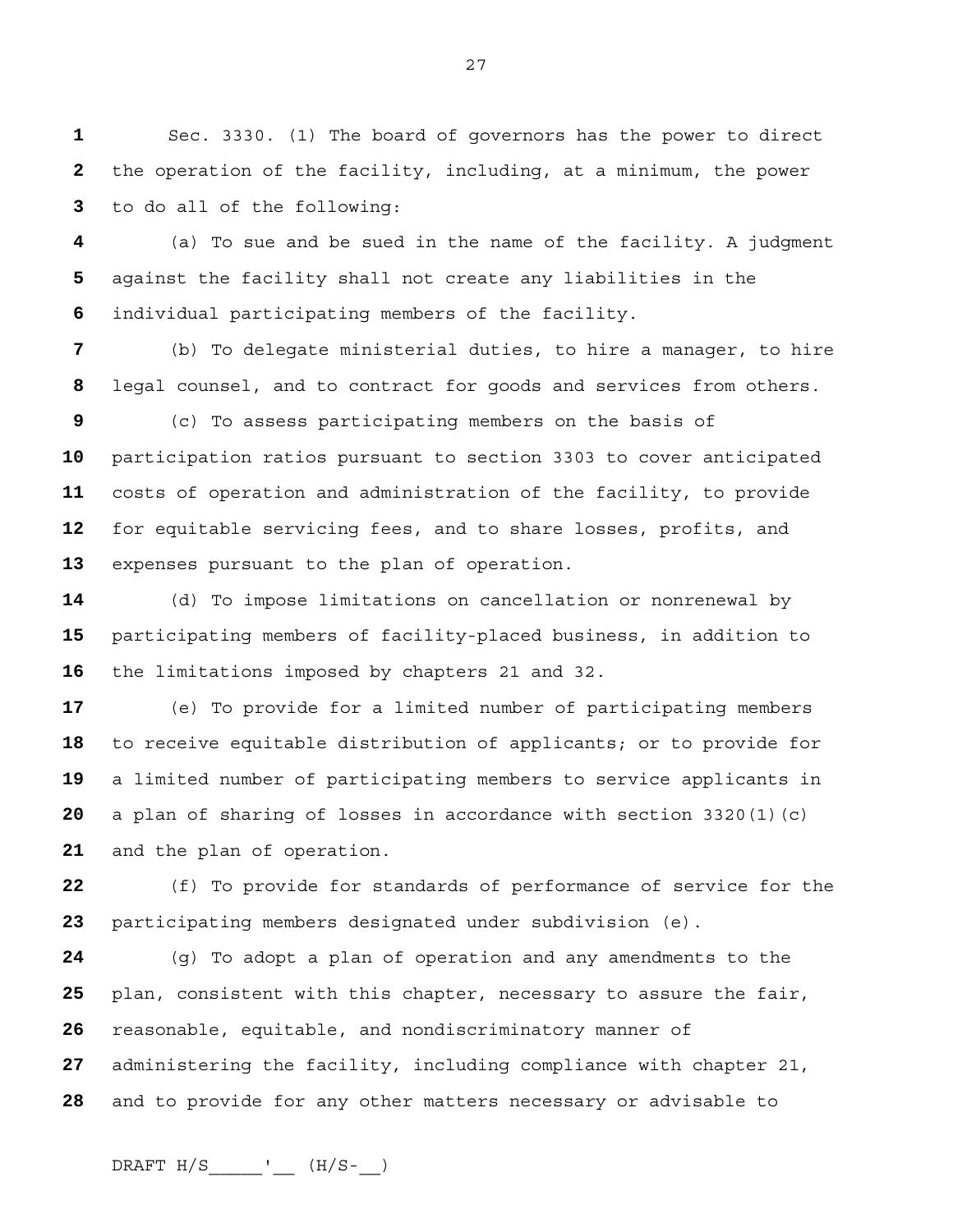**1** implement this chapter, including matters necessary to comply with **2** the requirements of chapter 21.

**3** (h) To assess self-insurers and insurers consistent with **4** chapter 31 and the assigned claims plan approved under section **5** 3171.

**6 (I) UNTIL DECEMBER 31, 2022, TO ANNUALLY ASSESS PARTICIPATING 7 MEMBERS AND SELF-INSURERS AN AGGREGATE AMOUNT NOT TO EXCEED 8 \$21,000,000.00 TO COVER ANTICIPATED COSTS OF OPERATION AND 9 ADMINISTRATION OF THE MICHIGAN AUTOMOBILE INSURANCE FRAUD AND THEFT 10 PREVENTION AUTHORITY.** 

(2) The board of governors shall institute or cause to be instituted by the facility or on its behalf an automatic data processing system for recording and compiling data relative to individuals insured through the facility. An automatic data processing system established under this subsection shall, to the greatest extent possible, be made compatible with the automatic data processing system maintained by the secretary of state, to provide for the identification and review of individuals insured through the facility.

**20 (3) ON OR BEFORE JANUARY 1, 2018, THE BOARD OF GOVERNORS SHALL 21 AMEND THE PLAN OF OPERATION TO ESTABLISH APPROPRIATE PROCEDURES 22 NECESSARY TO MAKE ASSESSMENTS FOR AND TO CARRY OUT THE 23 ADMINISTRATIVE DUTIES AND FUNCTIONS OF THE MICHIGAN AUTOMOBILE 24 INSURANCE FRAUD AND THEFT PREVENTION AUTHORITY AS PROVIDED IN 25 CHAPTER 61.**

**26** Sec. 4501. As used in this chapter:

**27** (a) "Authorized agency" means the department of state police; **28** a city, village, or township police department; a county sheriff's

DRAFT  $H/S$  \_\_\_\_\_\_\_\_'\_\_\_ ( $H/S$ -\_\_)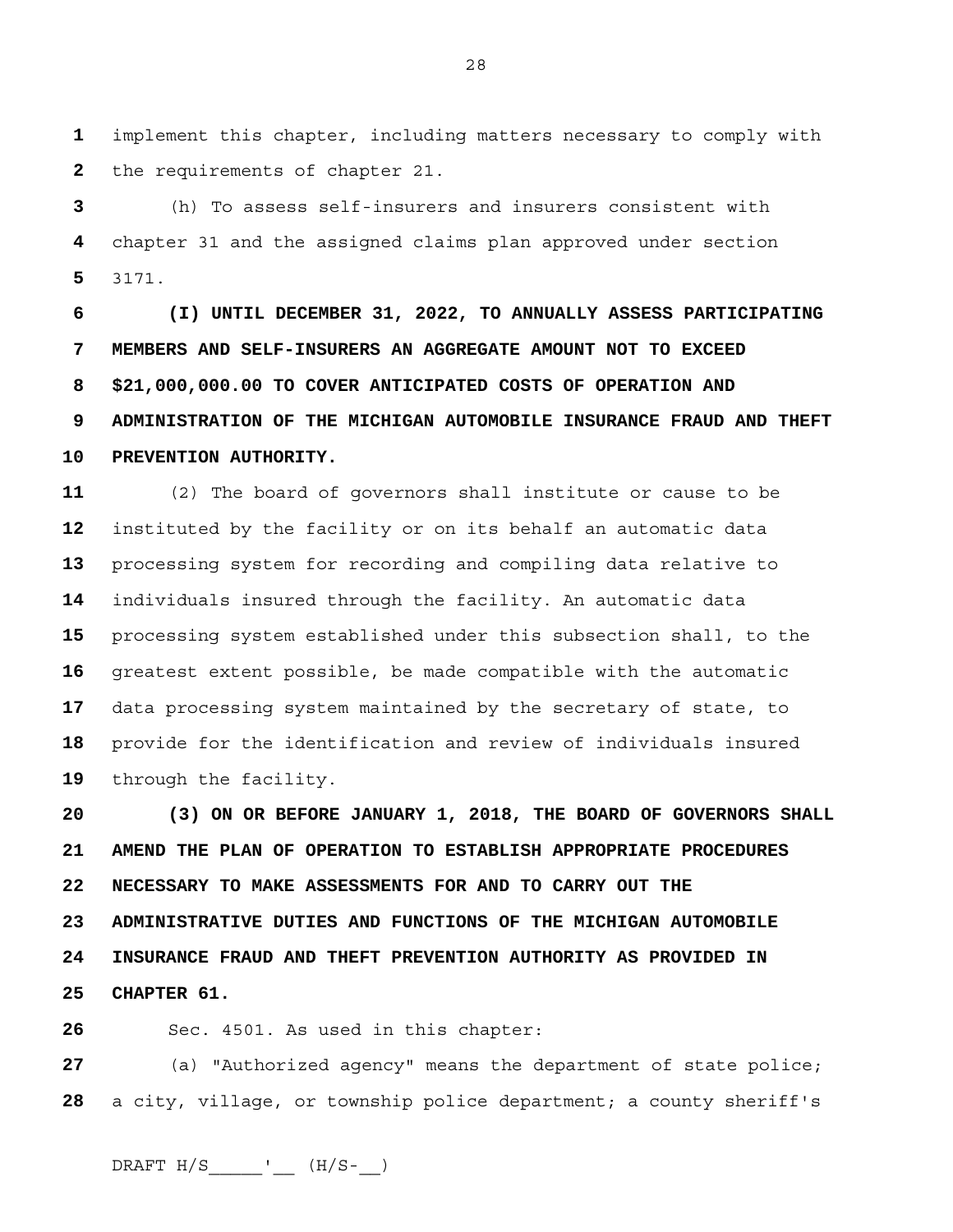department; a United States criminal investigative department or agency; the prosecuting authority of a city, village, township, county, or state or of the United States; the office of financial and insurance regulation; **THE DEPARTMENT OF INSURANCE AND FINANCIAL 5 SERVICES; THE MICHIGAN AUTOMOBILE INSURANCE FRAUD AND THEFT 6 PREVENTION AUTHORITY;** or the department of state.

(b) "Financial loss" includes, but is not limited to, loss of earnings, out-of-pocket and other expenses, repair and replacement costs, investigative costs, and claims payments.

(c) "Insurance policy" or "policy" means an insurance policy, benefit contract of a self-funded plan, health maintenance organization contract, nonprofit dental care corporation certificate, or health care corporation certificate.

(d) "Insurer" means a property-casualty insurer, life insurer, third party administrator, self-funded plan, health insurer, health maintenance organization, nonprofit dental care corporation, health care corporation, reinsurer, or any other entity regulated by the insurance laws of this state and providing any form of insurance.

**19 (E) "MICHIGAN AUTOMOBILE INSURANCE FRAUD AND THEFT PREVENTION 20 AUTHORITY" MEANS THE MICHIGAN AUTOMOBILE INSURANCE FRAUD AND THEFT 21 PREVENTION AUTHORITY CREATED UNDER SECTION 6104.**

**22 (F)**  $\left(\frac{e}{r}\right)$  "Organization" means an organization or internal department of an insurer established to detect and prevent insurance fraud.

**25 (G)** (f) "Person" includes an individual, insurer, company, association, organization, Lloyds, society, reciprocal or inter-insurance exchange, partnership, syndicate, business trust, corporation, and any other legal entity.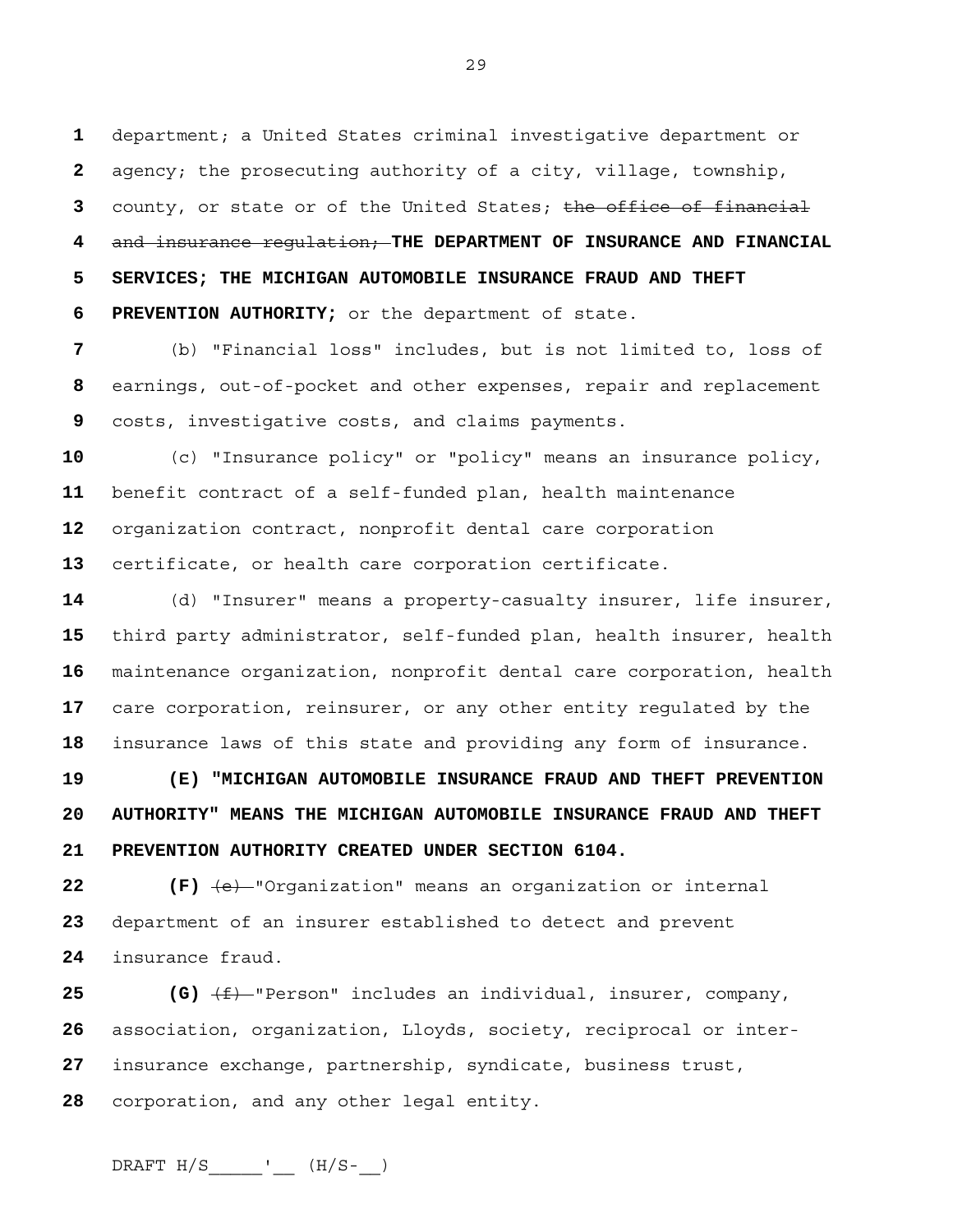**1 (H)** (g) "Practitioner" means a licensee of this state authorized to practice medicine and surgery, psychology, chiropractic, or law, any other licensee of the state, or an unlicensed health care provider whose services are compensated, directly or indirectly, by insurance proceeds, or a licensee similarly licensed in other states and nations, or the practitioner of any nonmedical treatment rendered in accordance with a recognized religious method of healing.

**9 (I)** (h) "Runner", "capper", or "steerer" means a person who receives a pecuniary or other benefit from a practitioner, whether directly or indirectly, for procuring or attempting to procure a client, patient, or customer at the direction or request of, or in cooperation with, a practitioner whose intent is to obtain benefits under a contract of insurance or to assert a claim against an insured or an insurer for providing services to the client, patient, or customer. Runner, capper, or steerer does not include a practitioner who procures clients, patients, or customers through the use of public media.

 (J)  $\frac{1}{i}$  statement" includes, but is not limited to, any notice statement, proof of loss, bill of lading, receipt for payment, invoice, account, estimate of property damages, bill for services, claim form, diagnosis, prescription, hospital or doctor record, X-rays, test result, or other evidence of loss, injury, or expense.

## CHAPTER 61

AUTOMOBILE **INSURANCE FRAUD AND** THEFT PREVENTION AUTHORITY Sec. 6101. As used in this chapter:

 $DRAPT H/S$  \_\_\_\_\_\_\_'\_\_\_ (H/S-\_\_)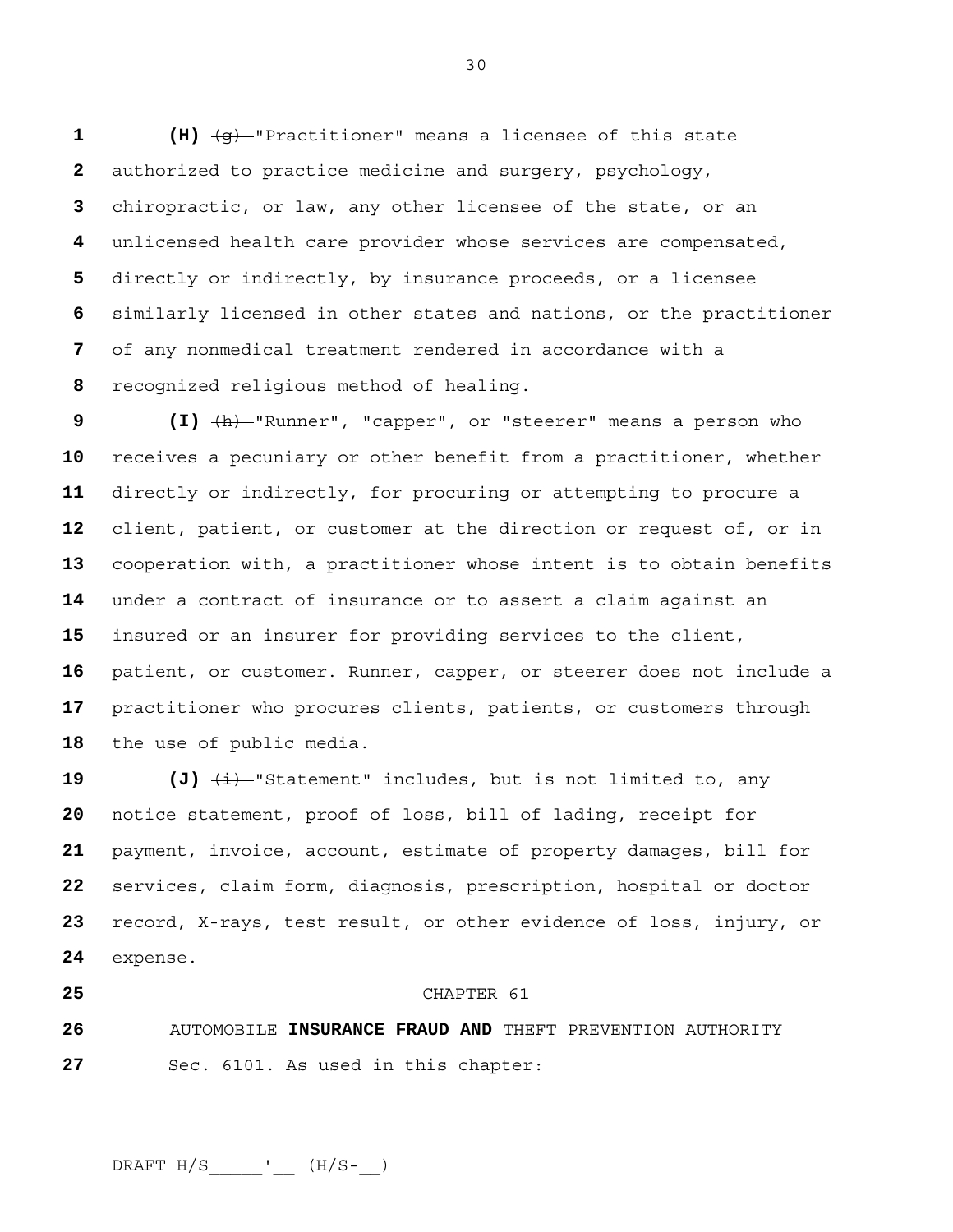31

**1** (a) "Authority" means the automobile theft prevention

**2** authority **MICHIGAN AUTOMOBILE INSURANCE FRAUD AND THEFT PREVENTION 3 AUTHORITY.**

**4 (B) "AUTOMOBILE INSURANCE FRAUD" MEANS A FRAUDULENT INSURANCE 5 ACT AS DESCRIBED IN SECTION 4503 THAT IS COMMITTED IN CONNECTION 6 WITH AN APPLICATION FOR OR A POLICY OF AUTOMOBILE INSURANCE.**

**7 (C)** (b) "Board" means the board of directors of the **MICHIGAN 8** automobile **INSURANCE FRAUD AND** theft prevention authority.

**9** (c) "Economic automobile theft" means automobile theft **10** perpetrated for financial gain.

**11 (D) "CAR YEARS" MEANS NET DIRECT PRIVATE PASSENGER AND 12 COMMERCIAL NONFLEET VEHICLE YEARS OF INSURANCE PROVIDING THE 13 SECURITY REQUIRED BY SECTION 3101(1) WRITTEN IN THIS STATE FOR THE 14 CALENDAR YEAR ENDING THE DECEMBER 31 OF THE SECOND PRIOR YEAR AS 15 REPORTED TO THE STATISTICAL AGENT OF EACH INSURER.**

**16 (E) "FACILITY" MEANS THE MICHIGAN AUTOMOBILE INSURANCE 17 PLACEMENT FACILITY CREATED UNDER CHAPTER 33.** 

**18 SEC. 6104. (1) BEGINNING JANUARY 1, 2018, THE MICHIGAN 19 AUTOMOBILE INSURANCE FRAUD AND THEFT PREVENTION AUTHORITY IS 20 CREATED WITHIN THE FACILITY. THE FACILITY SHALL PROVIDE STAFF FOR 21 THE AUTHORITY AND SHALL CARRY OUT THE ADMINISTRATIVE DUTIES AND 22 FUNCTIONS AS DIRECTED BY THE BOARD OF DIRECTORS.** 

**23 (2) THE MICHIGAN AUTOMOBILE INSURANCE FRAUD AND THEFT 24 PREVENTION AUTHORITY IS NOT A STATE AGENCY, AND THE MONEY OF THE 25 AUTHORITY IS NOT STATE MONEY. A RECORD OF THE AUTHORITY IS EXEMPT 26 FROM DISCLOSURE UNDER SECTION 13 OF THE FREEDOM OF INFORMATION ACT, 27 1976 PA 442, MCL 15.243.**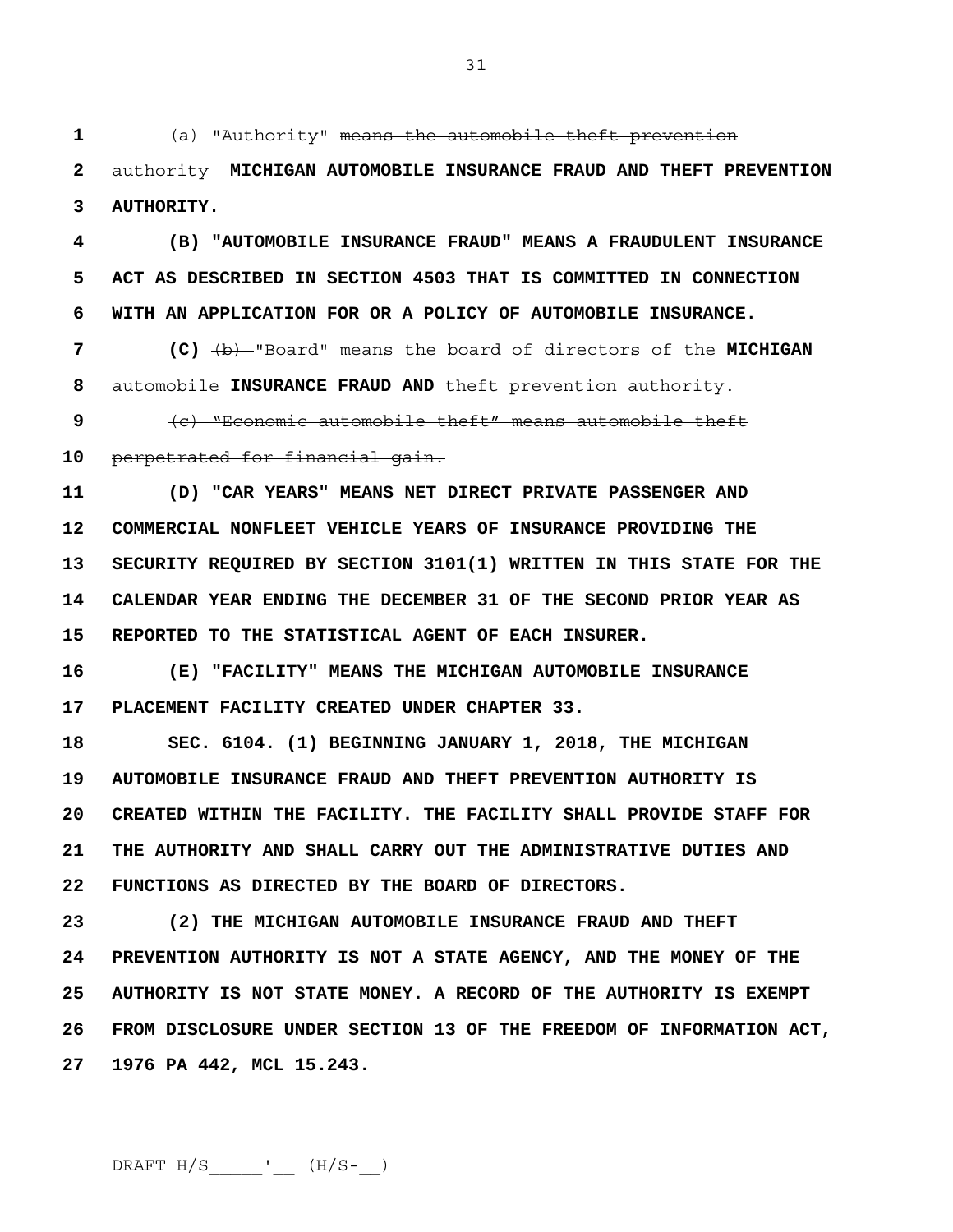**1 (3) THE MICHIGAN AUTOMOBILE INSURANCE FRAUD AND THEFT 2 PREVENTION AUTHORITY SHALL DO ALL OF THE FOLLOWING:** 

**3 (A) PROVIDE FINANCIAL SUPPORT TO STATE OR LOCAL LAW 4 ENFORCEMENT AGENCIES FOR PROGRAMS DESIGNED TO REDUCE THE INCIDENCE 5 OF AUTOMOBILE INSURANCE FRAUD AND THEFT.** 

**6 (B) PROVIDE FINANCIAL SUPPORT TO STATE OR LOCAL PROSECUTORIAL 7 AGENCIES FOR PROGRAMS DESIGNED TO REDUCE THE INCIDENCE OF 8 AUTOMOBILE INSURANCE FRAUD AND THEFT.** 

**9 (4) THE MICHIGAN AUTOMOBILE INSURANCE FRAUD AND THEFT 10 PREVENTION AUTHORITY MAY PROVIDE FINANCIAL SUPPORT TO LAW 11 ENFORCEMENT, PROSECUTORIAL, INSURANCE, EDUCATION, OR TRAINING 12 ASSOCIATIONS FOR PROGRAMS DESIGNED TO REDUCE THE INCIDENCE OF 13 AUTOMOBILE INSURANCE FRAUD AND THEFT.** 

**14 (5) THE PURPOSES, POWERS, AND DUTIES OF THE MICHIGAN 15 AUTOMOBILE INSURANCE FRAUD AND THEFT PREVENTION AUTHORITY SHALL BE 16 VESTED IN AND EXERCISED BY A BOARD OF DIRECTORS. THE BOARD OF 17 DIRECTORS SHALL CONSIST OF 15 MEMBERS AS FOLLOWS:** 

**18 (A) NINE MEMBERS WHO REPRESENT AUTOMOBILE INSURERS IN THIS 19 STATE SUBJECT TO THE FOLLOWING:** 

**20 (***i***) AT LEAST 2 MEMBERS WHO REPRESENT INSURER GROUPS WITH 21 350,000 OR MORE CAR YEARS.** 

**22 (***ii***) AT LEAST 2 MEMBERS WHO REPRESENT INSURER GROUPS WITH LESS 23 THAN 350,000 BUT 100,000 OR MORE CAR YEARS.** 

**24 (***iii***) AT LEAST 1 MEMBER WHO REPRESENTS INSURER GROUPS WITH LESS 25 THAN 100,000 CAR YEARS.** 

**26 (B) THE DIRECTOR OF THE DEPARTMENT OF INSURANCE AND FINANCIAL 27 SERVICES OR HIS OR HER DESIGNEE.** 

**28 (C) THE ATTORNEY GENERAL OR HIS OR HER DESIGNEE.** 

DRAFT  $H/S$  \_\_\_\_\_\_\_\_'\_\_\_ ( $H/S$ -\_\_)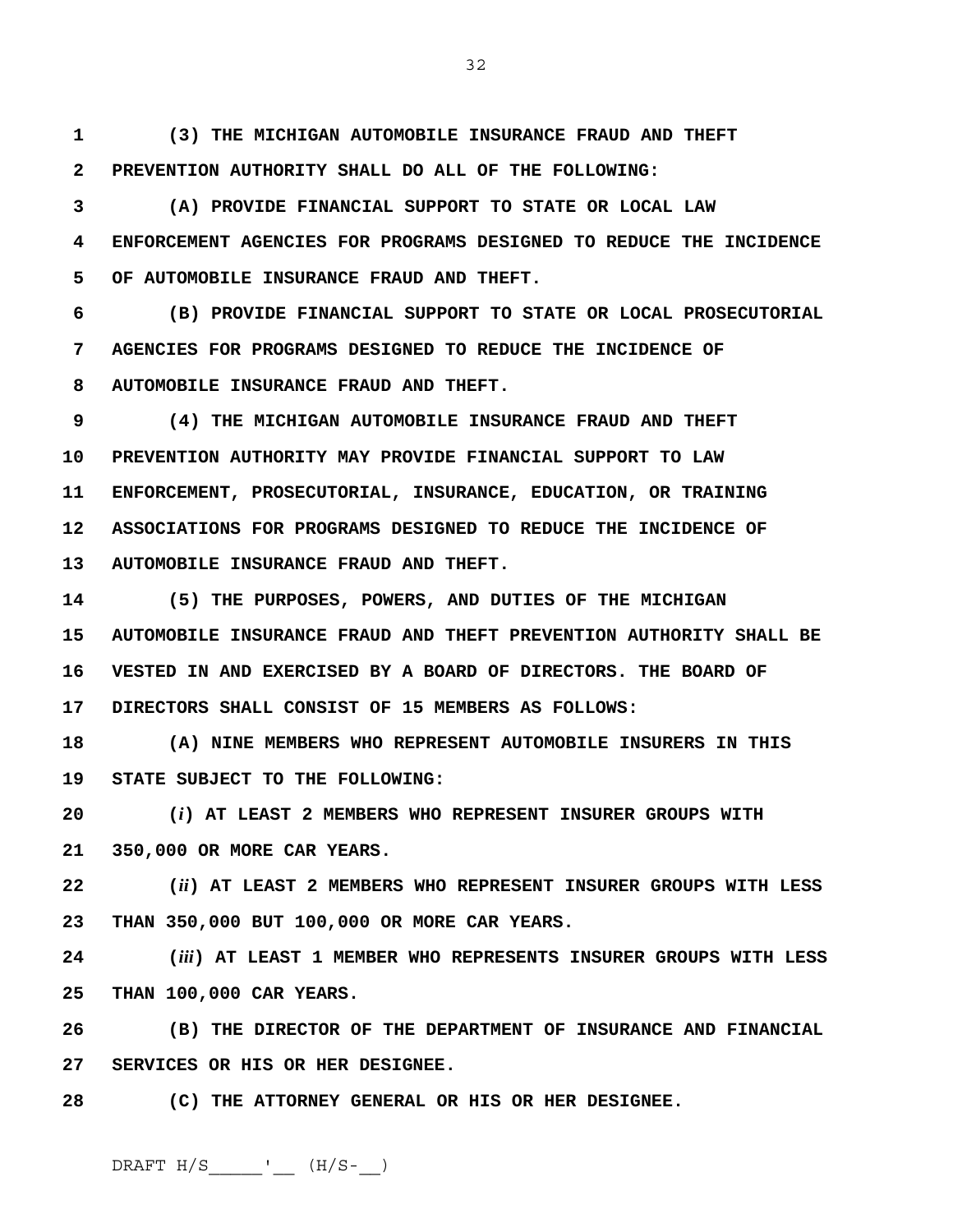**1 (D) TWO MEMBERS WHO REPRESENT LAW ENFORCEMENT AGENCIES IN THIS 2 STATE.** 

**3 (E) ONE MEMBER WHO REPRESENTS PROSECUTING ATTORNEYS IN THIS 4 STATE.** 

**5 (F) ONE MEMBER WHO REPRESENTS THE GENERAL PUBLIC.** 

**6 (6) THE INSURER MEMBERS ON THE BOARD UNDER SUBSECTION (5) 7 SHALL BE ELECTED BY AUTOMOBILE INSURERS DOING BUSINESS IN THIS 8 STATE FROM A LIST OF NOMINEES PROPOSED BY THE BOARD OF GOVERNORS OF 9 THE FACILITY. IN PREPARING THE LIST OF NOMINEES FOR THE INSURER 10 MEMBERS, THE BOARD OF GOVERNORS OF THE FACILITY SHALL SOLICIT 11 NOMINATIONS FROM AUTOMOBILE INSURERS DOING BUSINESS IN THIS STATE. 12 (7) THE LAW ENFORCEMENT MEMBERS ON THE BOARD UNDER SUBSECTION 13 (5) SHALL BE APPOINTED BY THE GOVERNOR WITH THE ADVICE AND CONSENT** 

**14 OF THE SENATE. IN APPOINTING THE LAW ENFORCEMENT MEMBERS, THE 15 GOVERNOR SHALL COMPLY WITH ALL OF THE FOLLOWING:** 

**16 (A) HE OR SHE SHALL SOLICIT INPUT FROM VARIOUS LAW ENFORCEMENT 17 ASSOCIATIONS IN THIS STATE.** 

**18 (B) HE OR SHE SHALL NOT APPOINT A MEMBER WHO REPRESENTS THE 19 SAME TYPE OF LAW ENFORCEMENT AGENCY AS THE OTHER MEMBER WHO 20 REPRESENTS LAW ENFORCEMENT AGENCIES ON THE BOARD.** 

**21 (C) HE OR SHE SHALL NOT APPOINT A MEMBER REPRESENTING THE SAME 22 LAW ENFORCEMENT AGENCY TO THE BOARD FOR MORE THAN 2 CONSECUTIVE 23 TERMS.** 

**24 (8) THE PROSECUTING ATTORNEY MEMBER ON THE BOARD UNDER 25 SUBSECTION (5) SHALL BE APPOINTED BY THE GOVERNOR WITH THE ADVICE 26 AND CONSENT OF THE SENATE. IN APPOINTING THE PROSECUTING ATTORNEY 27 MEMBER, THE GOVERNOR SHALL SOLICIT INPUT FROM VARIOUS PROSECUTING 28 ATTORNEY ASSOCIATIONS IN THIS STATE.** 

33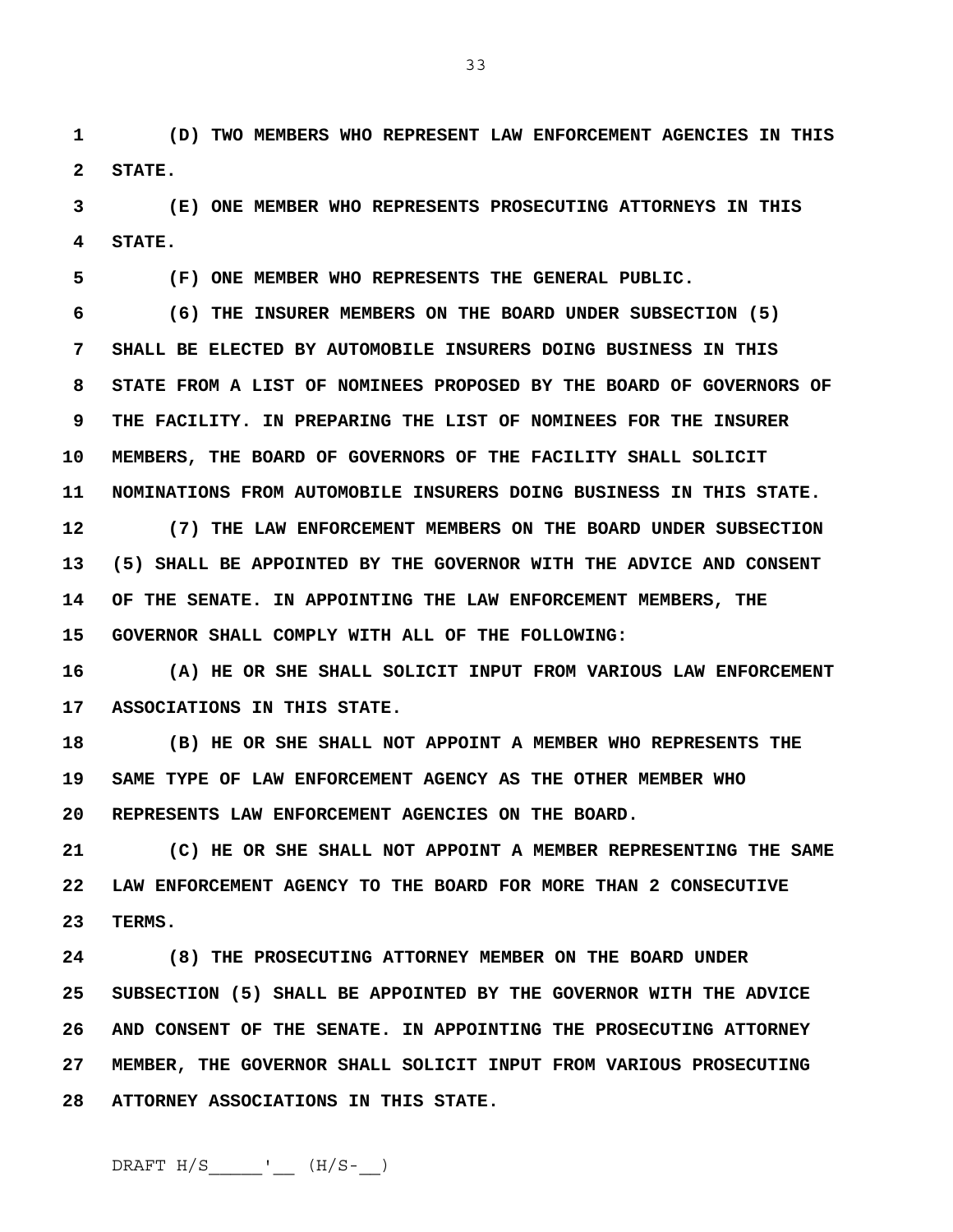**1 (9) THE PUBLIC MEMBER ON THE BOARD UNDER SUBSECTION (5) SHALL 2 BE APPOINTED BY THE GOVERNOR WITH THE ADVICE AND CONSENT OF THE 3 SENATE. THE PUBLIC MEMBER SHALL BE A RESIDENT OF THIS STATE AN 4 SHALL NOT BE EMPLOYED BY OR UNDER CONTRACT WITH ANY STATE OR LOCAL 5 UNIT OF GOVERNMENT OR ANY INSURER.** 

**6 (10) EXCEPT AS OTHERWISE PROVIDED IN THIS SUBSECTION, MEMBERS 7 OF THE BOARD SHALL SERVE FOR A TERM OF 4 YEARS AND UNTIL THEIR 8 SUCCESSORS ARE APPOINTED AND QUALIFIED. FOR THE MEMBERS FIRS 9 ELECTED OR APPOINTED UNDER THIS SECTION, 3 INSURER MEMBERS AND 1 10 LAW ENFORCEMENT MEMBER SHALL SERVE FOR A TERM OF 2 YEARS; 3 INSURER 11 MEMBERS, THE PROSECUTING ATTORNEY MEMBER, AND THE GENERAL PUBLIC 12 MEMBER SHALL SERVE FOR A TERM OF 3 YEARS; AND 3 INSURER MEMBERS AND 13 1 LAW ENFORCEMENT MEMBER SHALL SERVE FOR A TERM OF 4 YEARS.** 

**14 (11) THE BOARD IS DISSOLVED ON JANUARY 1, 2023.** 

**15 SEC. 6104A. (1) MEMBERS OF THE BOARD SHALL SERVE WITHOUT 16 COMPENSATION FOR THEIR MEMBERSHIP ON THE BOARD, EXCEPT THAT MEMBERS 17 OF THE BOARD SHALL RECEIVE REASONABLE REIMBURSEMENT FOR NECESSARY 18 TRAVEL AND EXPENSES.** 

**19 (2) A MAJORITY OF THE MEMBERS OF THE BOARD SHALL CONSTITUTE A 20 QUORUM FOR THE TRANSACTION OF BUSINESS AT A MEETING, OR THE 21 EXERCISE OF A POWER OR FUNCTION OF THE AUTHORITY, NOTWITHSTANDING 22 THE EXISTENCE OF 1 OR MORE VACANCIES. NOTWITHSTANDING ANY OTHER 23 PROVISION OF LAW, ACTION MAY BE TAKEN BY THE AUTHORITY AT A MEETING 24 UPON A VOTE OF THE MAJORITY OF ITS MEMBERS PRESENT IN PERSON OR 25 THROUGH THE USE OF AMPLIFIED TELEPHONIC EQUIPMENT, IF AUTHORIZED BY 26 THE BYLAWS OR PLAN OF OPERATION OF THE BOARD. THE AUTHORITY SHALL 27 MEET AT THE CALL OF THE CHAIR OR AS MAY BE PROVIDED IN THE BYLAWS** 

 $DRAPT H/S$  \_\_\_\_\_\_\_'\_\_\_ (H/S-\_\_)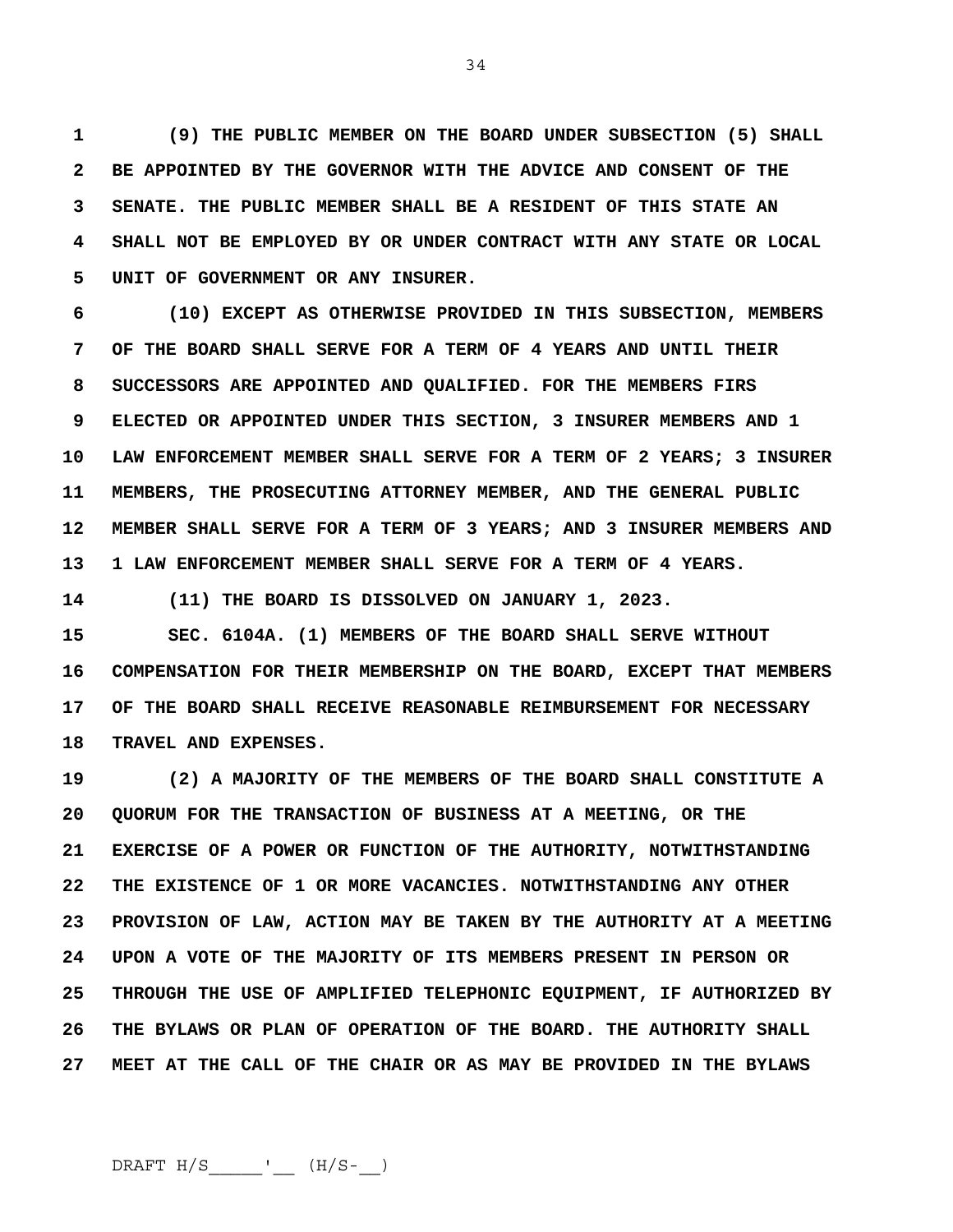**1 OF THE AUTHORITY. MEETINGS OF THE AUTHORITY MAY BE HELD ANYWHERE 2 WITHIN THE STATE OF MICHIGAN.** 

**3 (3) THE BOARD SHALL ADOPT A PLAN OF OPERATION BY A MAJORITY 4 VOTE OF THE BOARD. VACANCIES ON THE BOARD SHALL BE FILLED IN 5 ACCORDANCE WITH THE PLAN OF OPERATION.** 

**6 (4) THE BOARD SHALL CONDUCT ITS BUSINESS AT MEETINGS THAT ARE 7 HELD IN THIS STATE, OPEN TO THE PUBLIC, AND HELD IN A PLACE THAT IS 8 AVAILABLE TO THE GENERAL PUBLIC. HOWEVER, THE BOARD MAY ESTABLISH 9 REASONABLE RULES TO MINIMIZE DISRUPTION OF A MEETING OF THE BOARD. 10 AT LEAST 10 DAYS BUT NOT MORE THAN 60 DAYS BEFORE A MEETING, THE 11 BOARD SHALL PROVIDE PUBLIC NOTICE OF THE MEETING AT THE BOARD'S 12 PRINCIPAL OFFICE AND ON A PUBLICLY ACCESSIBLE INTERNET WEBSITE. THE 13 BOARD SHALL INCLUDE IN THE PUBLIC NOTICE OF ITS MEETING THE ADDRESS 14 WHERE MINUTES OF THE BOARD MAY BE INSPECTED BY THE PUBLIC. THE 15 BOARD MAY MEET IN A CLOSED SESSION FOR ANY OF THE FOLLOWING 16 PURPOSES:** 

**17 (A) TO CONSIDER THE HIRING, DISMISSAL, SUSPENSION, OR 18 DISCIPLINING OF OFFICERS OR EMPLOYEES OF THE AUTHORITY.** 

**19 (B) TO CONSULT WITH ITS ATTORNEY.** 

**20 (C) TO COMPLY WITH STATE OR FEDERAL LAW, RULES, OR REGULATIONS 21 REGARDING PRIVACY OR CONFIDENTIALITY.** 

**22 (5) THE BOARD SHALL DISPLAY INFORMATION CONCERNING THE 23 AUTHORITY'S OPERATIONS AND ACTIVITIES, INCLUDING, BUT NOT LIMITED 24 TO, THE ANNUAL FINANCIAL REPORT REQUIRED UNDER SECTION 6110, ON A 25 PUBLICLY ACCESSIBLE INTERNET WEBSITE.** 

**26 (6) THE BOARD SHALL KEEP MINUTES OF EACH BOARD MEETING. THE 27 BOARD SHALL MAKE THE MINUTES OPEN TO PUBLIC INSPECTION AND 28 AVAILABLE AT THE ADDRESS DESIGNATED ON THE PUBLIC NOTICE OF ITS** 

35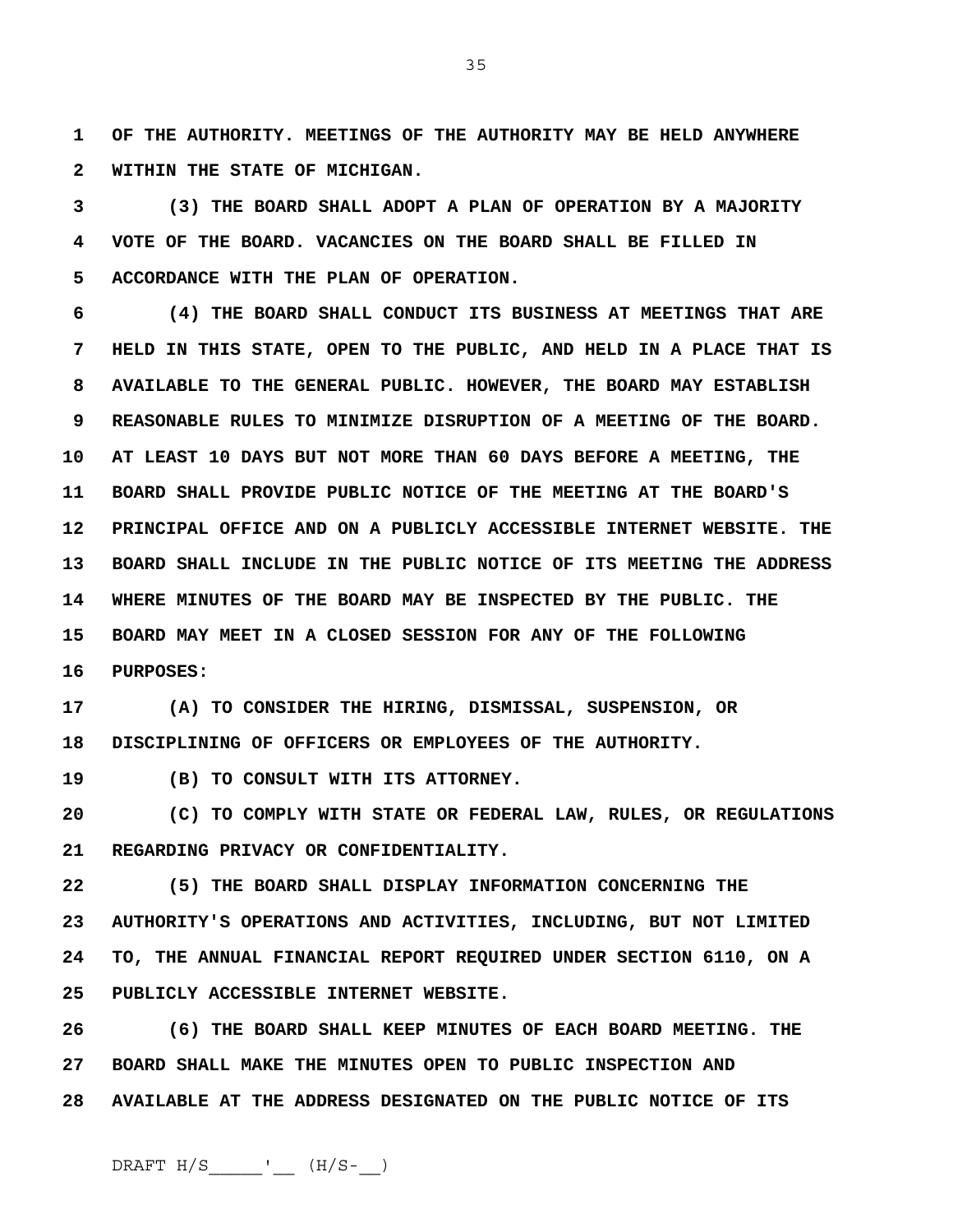**1 MEETINGS. THE BOARD SHALL MAKE COPIES OF THE MINUTES AVAILABLE T 2 THE PUBLIC AT THE REASONABLE ESTIMATED COST FOR PRINTING AND 3 COPYING. THE BOARD SHALL INCLUDE ALL OF THE FOLLOWING IN THE 4 MINUTES:** 

**5 (A) THE DATE, TIME, AND PLACE OF THE MEETING.** 

**6 (B) THE NAMES OF BOARD MEMBERS WHO ARE PRESENT AND BOARD 7 MEMBERS WHO ARE ABSENT.** 

**8 (C) BOARD DECISIONS MADE DURING ANY PORTION OF THE MEETING 9 THAT WAS OPEN TO THE PUBLIC.** 

**10 (D) ALL ROLL CALL VOTES TAKEN AT THE MEETING.** 

**11 SEC. 6104B. (1) ON OR BEFORE JANUARY 1, 2018, THE DEPARTMENT 12 OF 20 STATE POLICE SHALL TRANSFER ALL ASSETS OF THE AUTOMOBILE 13 THEFT 21 PREVENTION AUTHORITY TO THE FACILITY FOR THE BENEFIT OF 14 THE MICHIGAN AUTOMOBILE INSURANCE FRAUD AND THEFT PREVENTION 15 AUTHORITY.** 

**16 (2) ON OR BEFORE DECEMBER 31, 2022, THE AUTHORITY SHALL 17 TRANSFER ALL ASSETS OF THE AUTHORITY TO THE DEPARTMENT OF STATE 18 POLICE FOR THE BENEFIT OF THE AUTOMOBILE THEFT PREVENTION 19 AUTHORITY.** 

**20 (3) AFTER DECEMBER 31, 2022, THE AUTOMOBILE THEFT PREVENTION 21 AUTHORITY BOARD OF DIRECTORS SHALL REINSTATE AND OPERATE THE 22 AUTOMOBILE THEFT PREVENTION AUTHORITY IN THE SAME MANNER THAT IT 23 WAS OPERATED BEFORE JANUARY 1, 2018.** 

**24 (4) ON JANUARY 1, 2023, THE MICHIGAN AUTOMOBILE INSURANCE 25 FRAUD AND THEFT PREVENTION AUTHORITY, AS HOUSED IN THE FACILITY, IS 26 DISSOLVED.**

**27** Sec. 6105. The authority **BOARD** shall have the powers necessary **28** or convenient to carry out and effectuate the purposes and

 $DRAPT H/S$  \_\_\_\_\_\_'\_\_\_ (H/S-\_\_)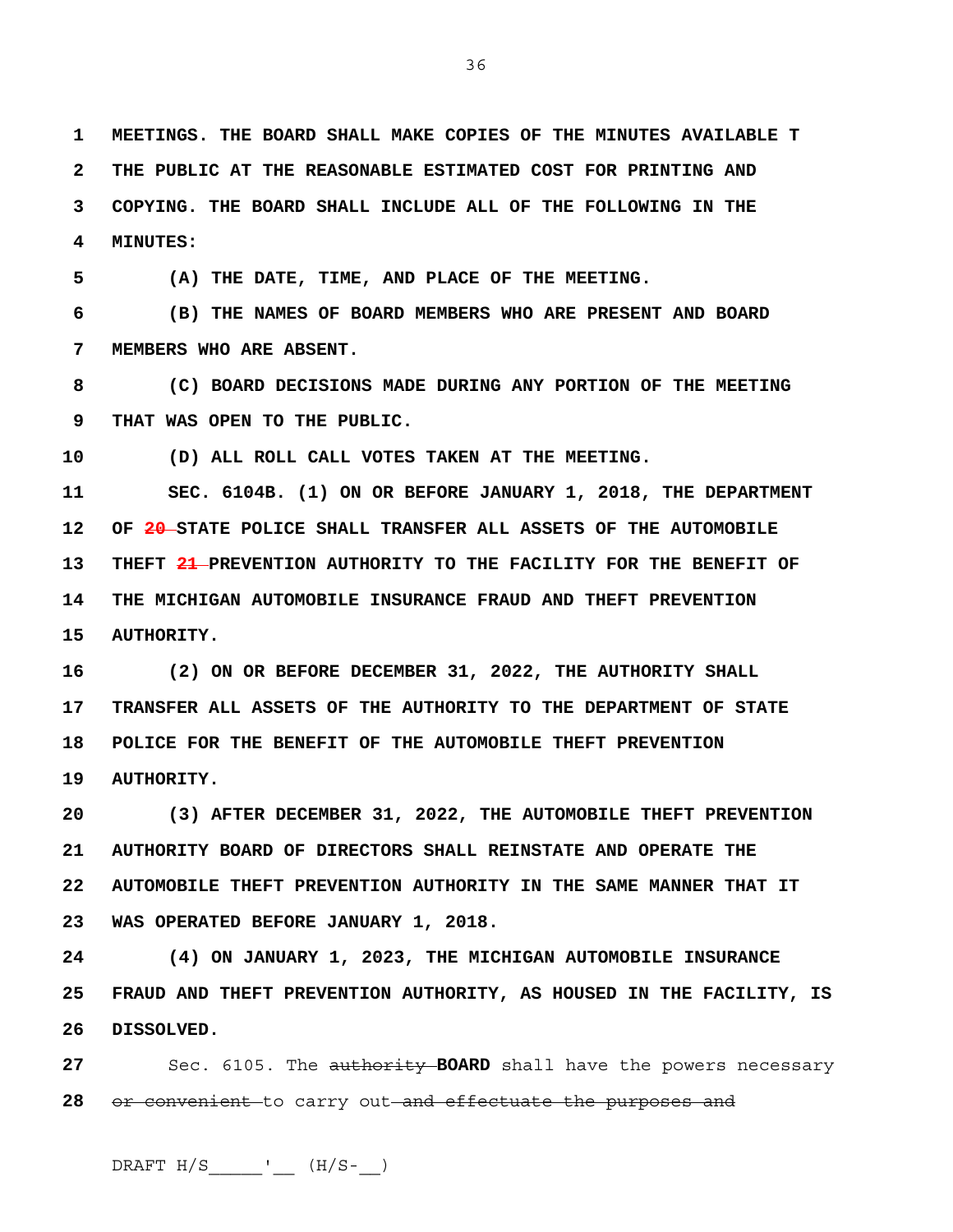provisions of this chapter and the purposes of the authority and the powers delegated by other laws **ITS DUTIES UNDER THIS ACT**, including, but not limited to, the power to **DO THE FOLLOWING**:

(a) Sue and be sued; to have a seal and alter the same at pleasure; to have perpetual succession; to make, execute, and deliver contracts, conveyances, and other instruments necessary or convenient to the exercise of its powers; and to make and amend bylaws**IN THE NAME OF THE AUTHORITY**.

(b) Solicit and accept gifts, grants, loans, funds collected and placed in the automobile theft prevention fund, and other aids from any person or the federal, state, or a local government or any agency thereof.

(c) Make grants and investments.

(d) Procure insurance against any loss in connection with its property, assets, or activities.

(e) Invest any money held in reserve or sinking funds, or any money not required for immediate use or disbursement, at its discretion and to name and use depositories for its money.

(f) Contract for goods and services and engage personnel as is necessary**.** , including the services of private consultants,

managers, counsel, auditors, and others for rendering professional, management, and technical assistance and advice, payable out of any

money of the fund legally available for this purpose.

(g) Indemnify and procure insurance indemnifying any member of the board from personal loss or accountability from liability resulting from a member's action or inaction as a member of the board.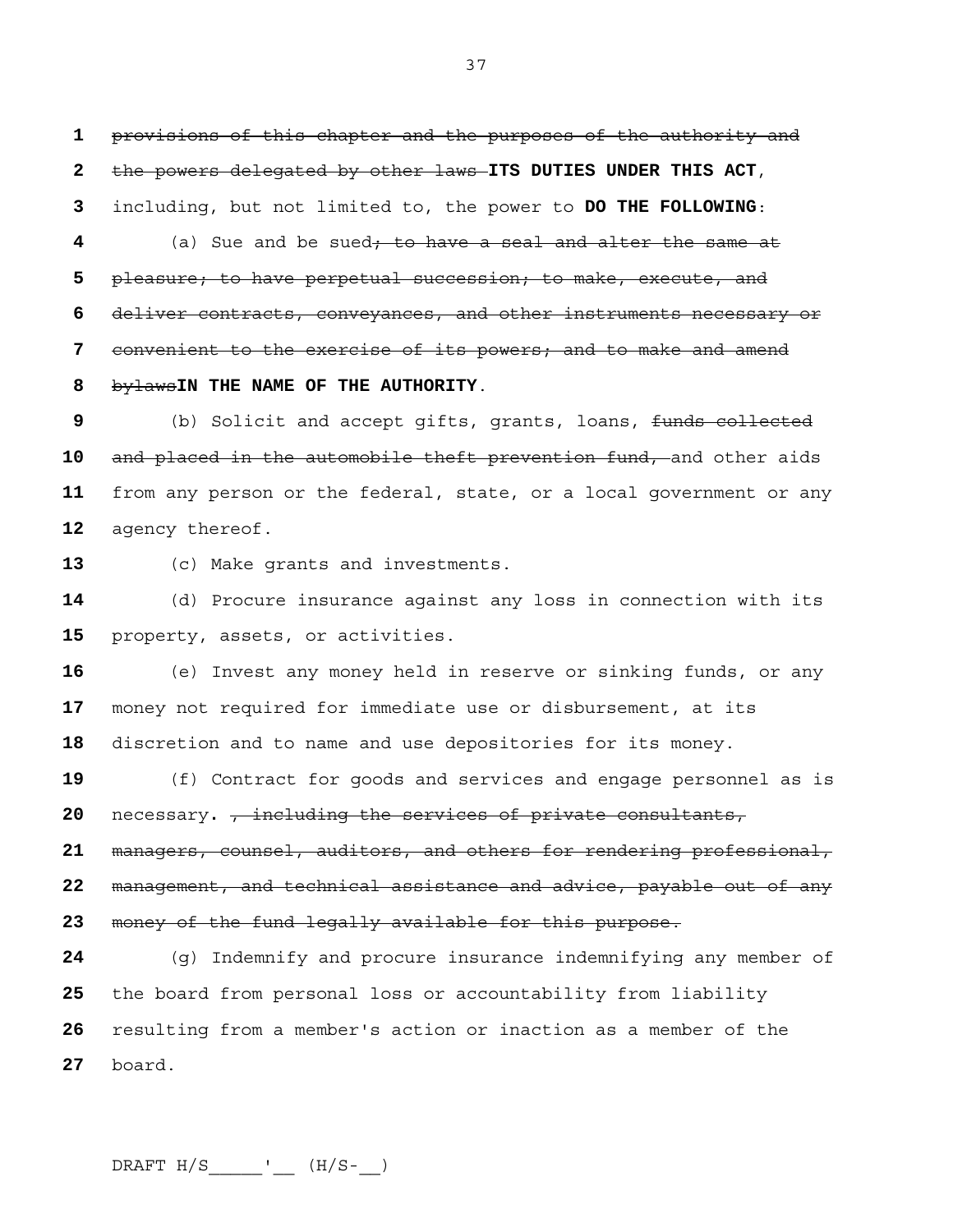**1** (h) Do all other things necessary or convenient to achieve the **2** objectives and purposes of the authority, this chapter, or other **3** laws **PERFORM OTHER ACTS NOT SPECIFICALLY ENUMERATED IN THIS SECTION 4 THAT ARE NECESSARY OR PROPER TO ACCOMPLISH THE PURPOSES OF THE 5 AUTHORITY TO AND THAT ARE NOT INCONSISTENT WITH THIS SECTION OR THE 6 PLAN OF OPERATION**.

**7 SEC. 6107A. (1) SECTION 6107 DOES NOT APPLY FROM JANUARY 1, 8 2018 TO DECEMBER 31, 2022.**

**9 (2) BEFORE APRIL 1 OF 2018, 2019, 2020, 2021, AND 2022, EACH 10 INSURER AND EACH SELF-INSURER ENGAGED IN WRITING INSURANCE 11 COVERAGES THAT PROVIDE THE SECURITY REQUIRED BY SECTION 3101(1) 12 WITHIN THIS STATE, AS A CONDITION OF ITS AUTHORITY TO TRANSACT 13 INSURANCE IN THIS STATE, SHALL PAY TO THE FACILITY, FOR DEPOSIT 14 INTO THE ACCOUNT OF THE AUTHORITY, AN ASSESSMENT DETERMINED BY THE 15 FACILITY AS PROVIDED IN THE PLAN OF OPERATION. THE ASSESSMENT TO 16 EACH INSURER AND SELF-INSURER SHALL BE BASED ON THE RATIO OF ITS 17 CAR YEARS WRITTEN TO THE STATEWIDE TOTAL CAR YEARS FOR ALL INSURERS 18 AND SELF-INSURERS.**

**19 (3) MONEY RECEIVED PURSUANT TO SUBSECTION (1), AND ALL OTHER 20 MONEY RECEIVED BY THE AUTHORITY, SHALL BE SEGREGATED FROM OTHER 21 MONEY OF THE FACILITY, IF APPLICABLE, AND SHALL ONLY BE EXPENDED AS 22 DIRECTED BY THE BOARD.**

**23 (4) FROM THE MONEY RECEIVED ANNUALLY UNDER SUBSECTION (1), THE 24 BOARD SHALL NOT REDUCE THE AMOUNT OF MONEY AVAILABLE TO PROVIDE 25 FINANCIAL SUPPORT FOR PROGRAMS DESIGNED TO REDUCE THE INCIDENCE OF 26 AUTOMOBILE THEFT BELOW \$6,250,000.00.**

**27 SEC. 6108. (1) EACH INSURER AUTHORIZED TO TRANSACT AUTOMOBILE 28 INSURANCE IN THIS STATE, AS A CONDITION OF ITS AUTHORITY TO** 

38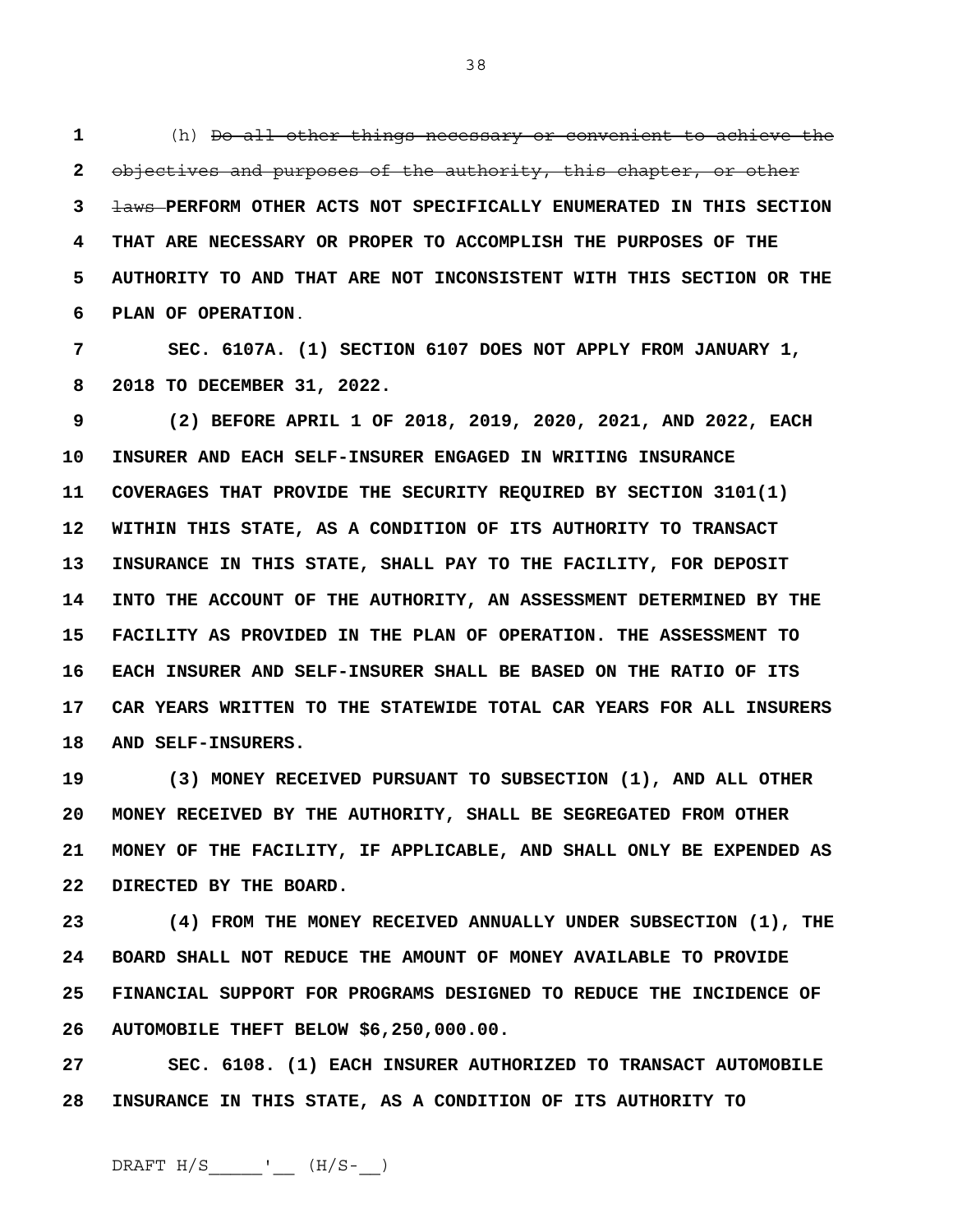**1 TRANSACT INSURANCE IN THIS STATE, SHALL REPORT AUTOMOBILE INSURANCE 2 FRAUD DATA TO THE AUTHORITY USING THE FORMAT AND PROCEDURES SET 3 FORTH BY THE BOARD.** 

**4 (2) THE DEPARTMENT OF STATE POLICE SHALL COOPERATE WITH THE 5 AUTHORITY AND SHALL PROVIDE AVAILABLE MOTOR VEHICLE FRAUD AND THEFT 6 STATISTICS TO THE AUTHORITY UPON REQUEST.**

**7** Sec. 6110. (1) The authority shall develop and implement a **8** plan of operation.

(2) The plan of operation shall include an assessment of the scope of the problem of automobile theft, including particular areas of the state where the problem is greatest; an analysis of various methods of combating the problem of automobile theft and economic automobile theft; a plan for providing financial support to combat automobile theft and economic automobile theft; and an estimate of the funds required to implement the plan.

**16** (3) The authority shall report annually on or before February **17** 1 to the governor and the legislature on its activities in the **18** preceding year. **BEGINNING JANUARY 1 OF THE YEAR AFTER THE EFFECTIVE 19 DATE OF THE AMENDATORY ACT THAT ADDED SECTION 6104, THE AUTHORITY 20 SHALL PREPARE AND PUBLISH AN ANNUAL FINANCIAL REPORT AND AN ANNUAL 21 REPORT TO THE LEGISLATURE ON ITS EFFORTS TO PREVENT AUTOMOBILE 22 INSURANCE FRAUD AND COST SAVINGS THAT HAVE RESULTED FROM ITS 23 EFFORTS.**

Sec. 6111. By July 1 of every odd **EVEN** numbered year, the automobile theft prevention authority shall prepare a report that details the theft of automobiles **AND AUTOMOBILE INSURANCE FRAUD** occurring in this state for the previous 2 years, assesses the impact of the thefts **AND FRAUD** on rates charged for automobile

39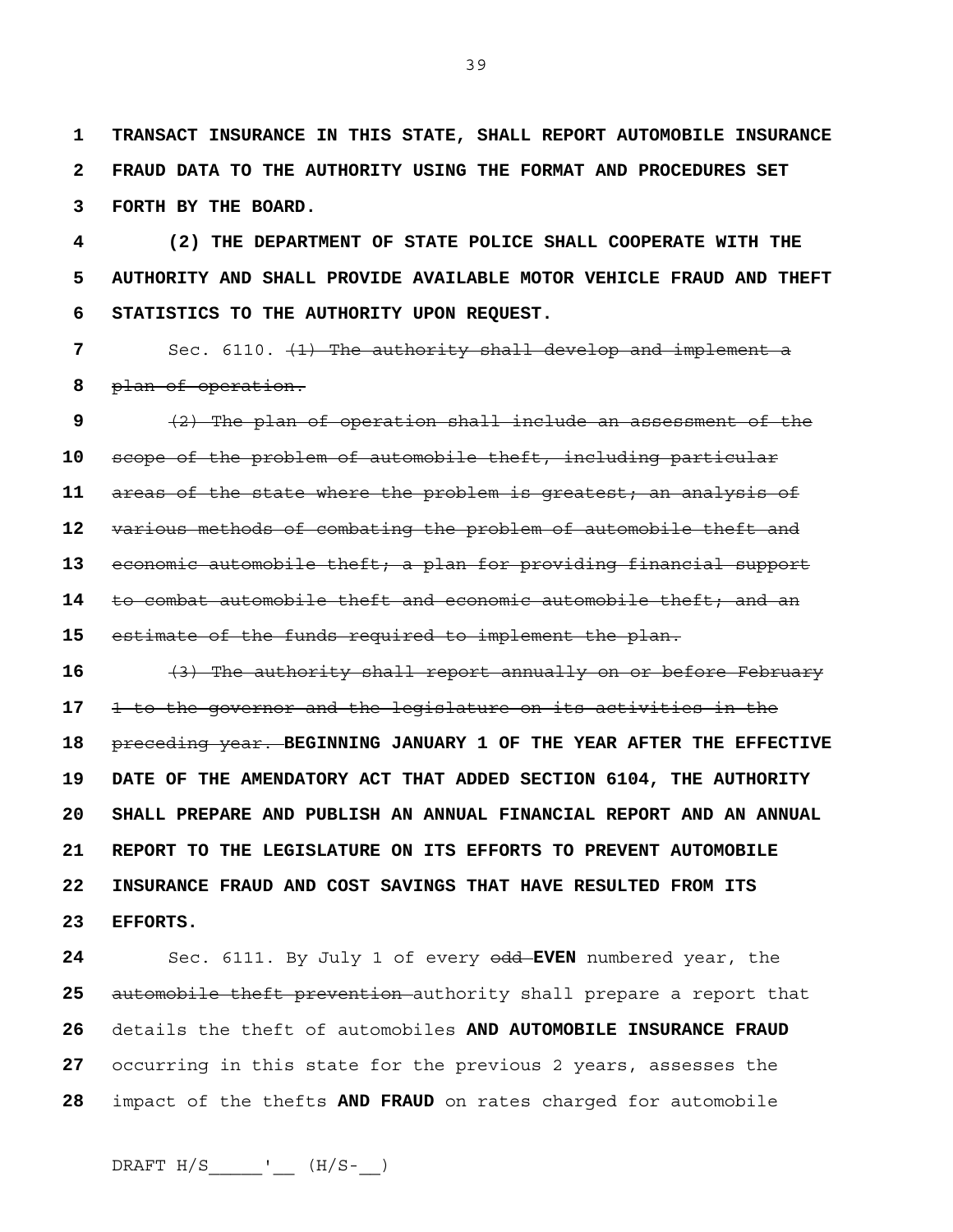insurance, summarizes prevention programs, and outlines allocations made by the authority. The director of the department of state police, **MEMBERS OF THE BOARD,** insurers, and the commissioner **4 DIRECTOR OF THE DEPARTMENT OF INSURANCE AND FINANCIAL SERVICES**  shall cooperate in the development of the report as requested by the automobile theft prevention authority and shall make available records and statistics concerning automobile thefts, including the number of automobile thefts, number of prosecutions and convictions involving automobile thefts, and automobile theft recidivism **AND 10 AUTOMOBILE INSURANCE FRAUD, INCLUDING THE NUMBER OF INSTANCES OF 11 SUSPECTED AND CONFIRMED INSURANCE FRAUD, NUMBER OF PROSECUTIONS AND 12 CONVICTIONS INVOLVING AUTOMOBILE INSURANCE FRAUD, AND AUTOMOBILE 13 INSURANCE FRAUD RECIDIVISM.** The automobile theft prevention authority shall evaluate the impact automobile theft **AND AUTOMOBILE 15 INSURANCE FRAUD** has on the citizens of this state and the costs incurred by the citizens through insurance, police enforcement, prosecution, and incarceration due to automobile thefts **AND 18 AUTOMOBILE INSURANCE FRAUD**. The report required by this section shall be submitted to the senate and house of representatives standing committees on insurance issues and the commissioner **21 DIRECTOR OF THE DEPARTMENT OF INSURANCE AND FINANCIAL SERVICES**. Enacting section 1. Sections 3101a, 3107, 3111, 3114, 3115, 3163, 3172, 3173, 3173a, 3174, 3175, and 3177 of the insurance code of 1956, 1956 PA 218, MCL 500.3107 500.3017a, 500.3111, 500.3114, 500.3115, 500.3163, 500.3172, 500.3173, 500.3173a, 5000.3174, 500.3175, and 3177, as amended by this amendatory act take effect July 1, 2017.

DRAFT  $H/S$   $\qquad \qquad$   $(H/S )$  Final Page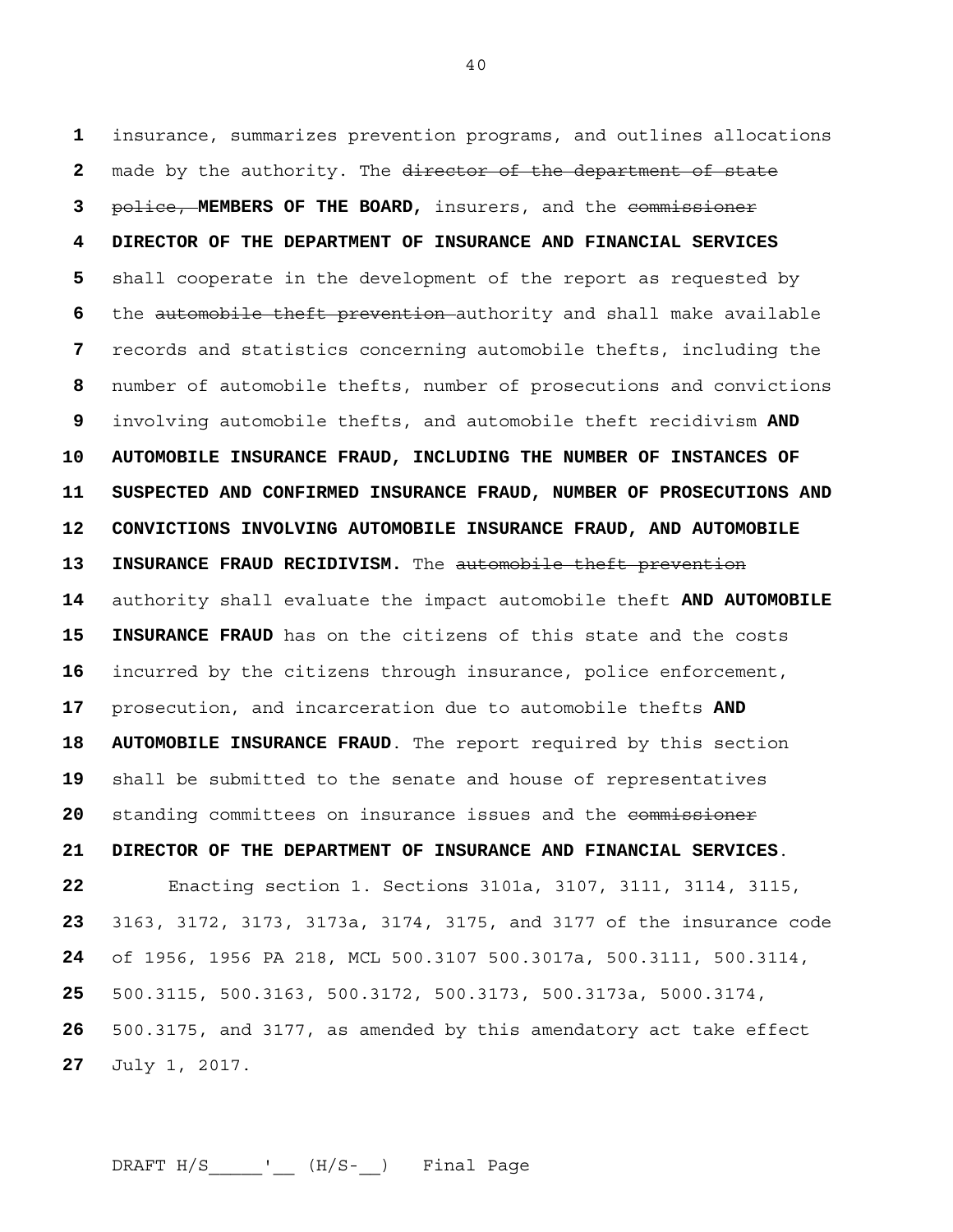Enacting section 2. The title and sections 4501, 6101, 6105, 6110, and 6111 of the insurance code of 1956, 1956 PA 218, MCL 500.4501, 500.6101, 500.6105, 500.6110, and 500.6111, as amended by this amendatory act, and sections 6104a, 6107a, and 6108 of the insurance code of 1956, 1956 PA 218, as added by this amendatory act, take effect January 1, 2018.

4827-5251-6157.54827-5251-6157.6 084065\000999